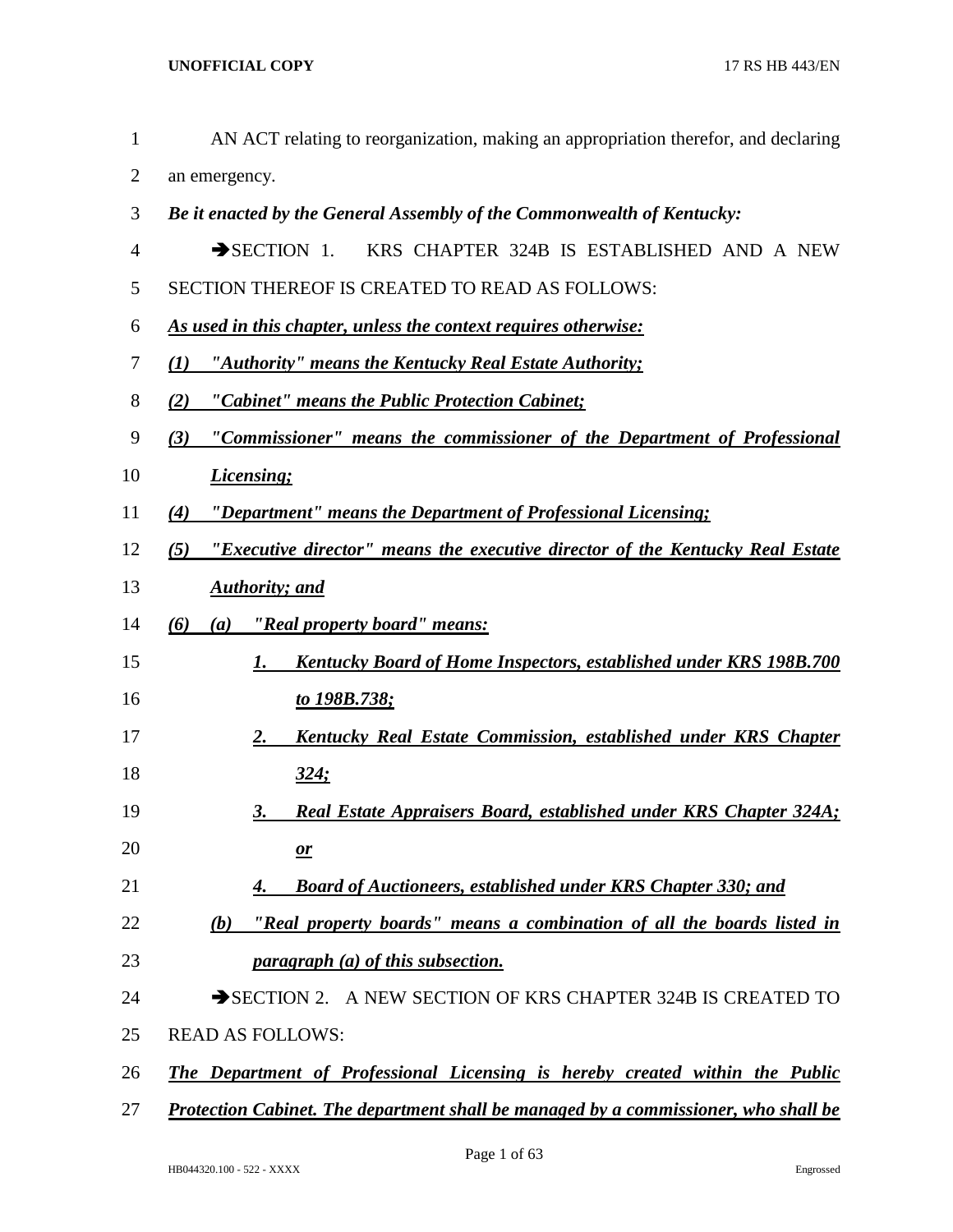| 1  |     | <i><u><b>appointed by the Governor.</b></u></i>                                            |
|----|-----|--------------------------------------------------------------------------------------------|
| 2  |     | SECTION 3. A NEW SECTION OF KRS CHAPTER 324B IS CREATED TO                                 |
| 3  |     | <b>READ AS FOLLOWS:</b>                                                                    |
| 4  | (I) | <b>The Kentucky Real Estate Authority is hereby created within the Department of</b>       |
| 5  |     | <b>Professional Licensing.</b>                                                             |
| 6  | (2) | The authority shall be managed by an executive director, who shall be appointed            |
| 7  |     | by the secretary of the Public Protection Cabinet with prior written approval from         |
| 8  |     | the Governor. The executive director shall be exempted from the classified                 |
| 9  |     | service.                                                                                   |
| 10 | (3) | The authority shall have the power and authority to:                                       |
| 11 |     | Provide appropriate personnel staffing and administrative support to the<br>(a)            |
| 12 |     | real property boards;                                                                      |
| 13 |     | <b>Establish and maintain an office, meeting space, office supplies, furniture,</b><br>(b) |
| 14 |     | storage space, and any other supplies that are necessary to carry out the                  |
| 15 |     | duties of the authority and the real property boards;                                      |
| 16 |     | <i>available for public inspection all decisions, opinions, and</i><br>(c)<br><b>Make</b>  |
| 17 |     | interpretations formulated or used by the authority and the real property                  |
| 18 |     | <b>boards in discharging their functions;</b>                                              |
| 19 |     | Publicize the functions and purposes of the authority and the real property<br>(d)         |
| 20 |     | boards;                                                                                    |
| 21 |     | <b>Employ administrative coordinators who shall carry out the administrative</b><br>(e)    |
| 22 |     | functions and day-to-day operations of the real property boards. The                       |
| 23 |     | maximum number of administrative coordinators shall be one (1) for each                    |
| 24 |     | real property board. Administrative coordinators shall be exempted from the                |
| 25 |     | classified service;                                                                        |
| 26 |     | Enter into agreements with any state agency, political subdivision of the<br>(f)           |
| 27 |     | state, postsecondary education institution, or other person or entity to assist            |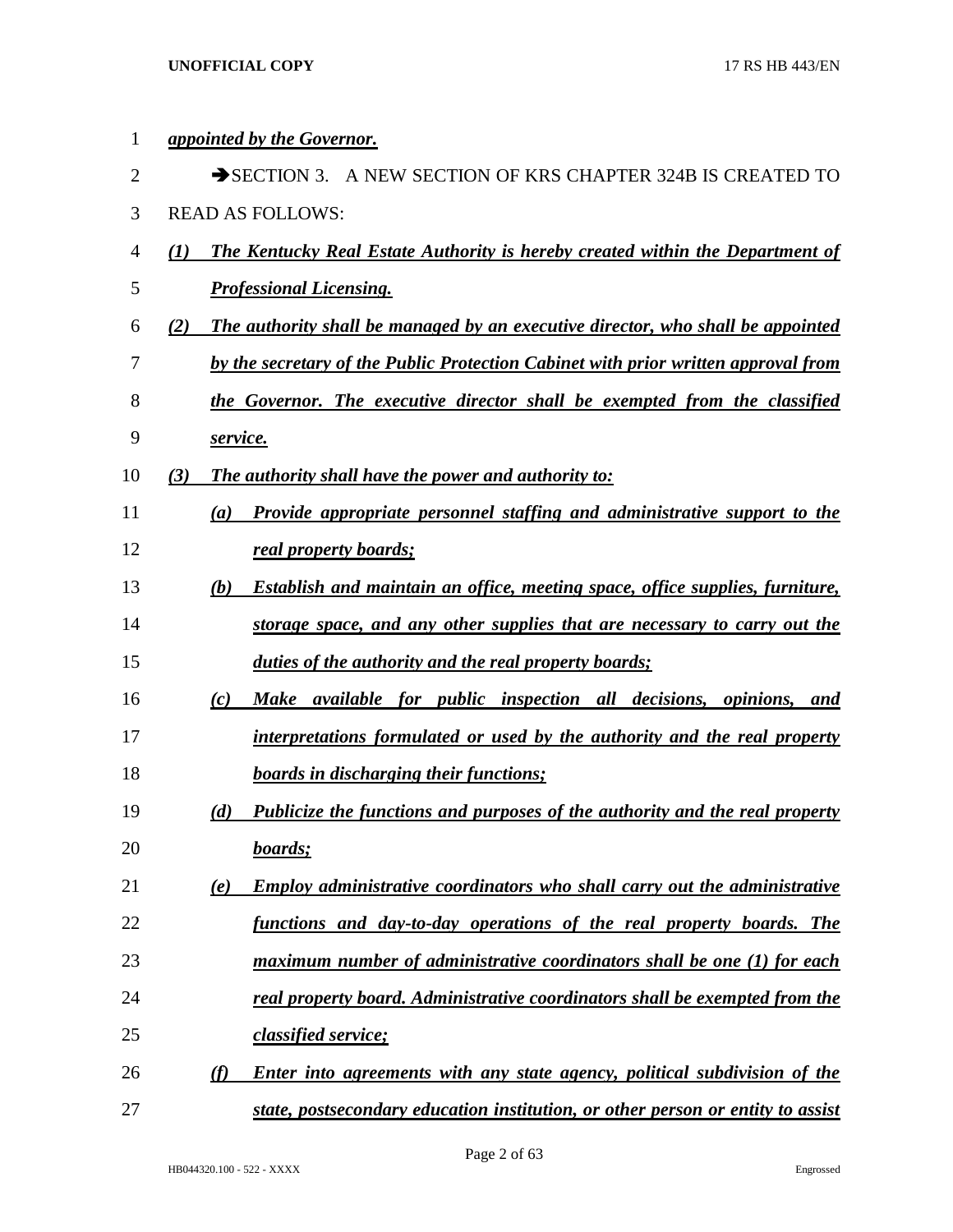| 1              |          | with implementation of the duties and responsibilities of the authority or,                                |
|----------------|----------|------------------------------------------------------------------------------------------------------------|
| $\overline{2}$ |          | <u>upon request, the real property boards; and</u>                                                         |
| 3              |          | Charge the real property boards a reasonable amount for the services of the<br>$\left( \mathbf{g} \right)$ |
| 4              |          | <i>authority and its employees.</i>                                                                        |
| 5              |          | SECTION 4. A NEW SECTION OF KRS CHAPTER 324B IS CREATED TO                                                 |
| 6              |          | <b>READ AS FOLLOWS:</b>                                                                                    |
| 7              |          | <b>The executive director shall:</b>                                                                       |
| 8              | (I)      | <b>Provide government oversight of the real property boards;</b>                                           |
| 9              | (2)      | Review and approve or disapprove any administrative regulation proposed by the                             |
| 10             |          | real property boards prior to the promulgation of the administrative regulation;                           |
| 11             | (3)      | Review and approve or disapprove the budgets and expenditures of the real                                  |
| 12             |          | <i><u><b>property boards;</b></u></i>                                                                      |
| 13             | (4)      | Pursuant to KRS 13B.120(7), automatically hear and issue a final order                                     |
| 14             |          | <u>regarding any decision of a real property board that would otherwise be subject to</u>                  |
| 15             |          | appeal. An aggrieved party may appeal a final order of the executive director                              |
| 16             |          | pursuant to KRS Chapter 13B within thirty (30) days after the issuance of the                              |
| 17             |          | <u>order to the Circuit Court of the county where the licensee has his or her</u>                          |
| 18             |          | <i>principal place of business or where the license applicant resides;</i>                                 |
| 19             | (5)      | Make available for public inspection all decisions, opinions, and interpretations                          |
| 20             |          | formulated or used by the executive director in discharging his or her functions;                          |
| 21             | $\omega$ | Carry out the policy and program directives of the department;                                             |
| 22             | (7)      | <b>Prepare annual reports on the executive director's activities;</b>                                      |
| 23             | (8)      | <b>Delegate any power to employees and contractors as needed;</b>                                          |
| 24             | (9)      | Have at least ten $(10)$ years of experience in one $(1)$ of the professions under the                     |
| 25             |          | <i>jurisdiction of a real property board; and</i>                                                          |
| 26             |          | (10) Perform all other duties assigned by law.                                                             |

27 Section 5. KRS 224.10-052 is repealed, reenacted as a new section of KRS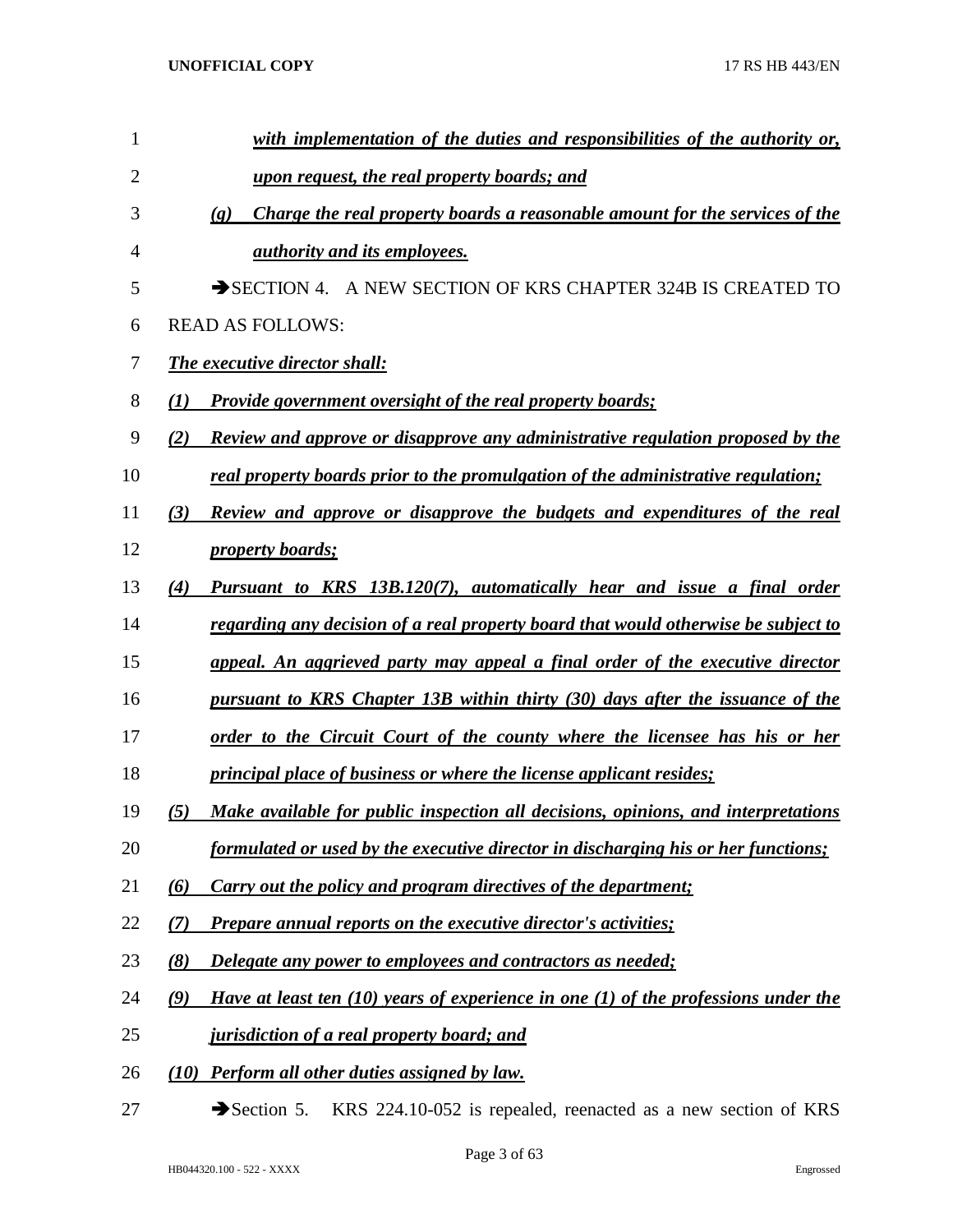Chapter 324B, and amended to read as follows:

- (1) The *Department of Professional Licensing*[Office of Occupations and Professions] in the Public Protection Cabinet shall provide administrative services, technical assistance, and advice to the following boards and commissions at the request of the individual boards or commissions, all of which maintain their identity and their full authority for making policy decisions in the fields that they regulate: the State Board of Accountancy, the Kentucky Board of Architects, the Kentucky Board of Barbering, the Kentucky Board of Hairdressers and Cosmetologists, the State Board of Podiatry, the Kentucky State Board of Chiropractic Examiners, the Kentucky Board of Dentistry, the State Board of Embalmers and Funeral Directors, the State Board of Registration for Professional Engineers and Land Surveyors, the Kentucky Board of Nursing, the Kentucky Board of Ophthalmic Dispensers, the Kentucky Board of Optometric Examiners, the Kentucky Board of Pharmacy, the State Board of Physical Therapy, the State Board of Examiners of Psychologists, the Kentucky Real Estate Commission, the Kentucky Board of Veterinary Examiners, the Board of Auctioneers, the Kentucky Board of Landscape Architects, the State Board of Medical Licensure, the Board of Speech-Language Pathology and Audiology, the Kentucky Board of Licensure for Nursing Home Administrators, the Kentucky Licensing Board for Specialists in Hearing Instruments, the Kentucky Board of 20 Social Work, and *an*y<del>[such]</del> other boards and commissions *that* [as] are created to license, certify, register, or otherwise regulate any occupational or professional category.
- (2) The *department*[office] may also provide administrative services to a board or commission that is created to license, certify, register, or otherwise regulate any occupational or professional category if these administrative services are deemed to be preferable or required after the review process conducted under *Section 6 of this Act*[KRS 224.10-053].

Page 4 of 63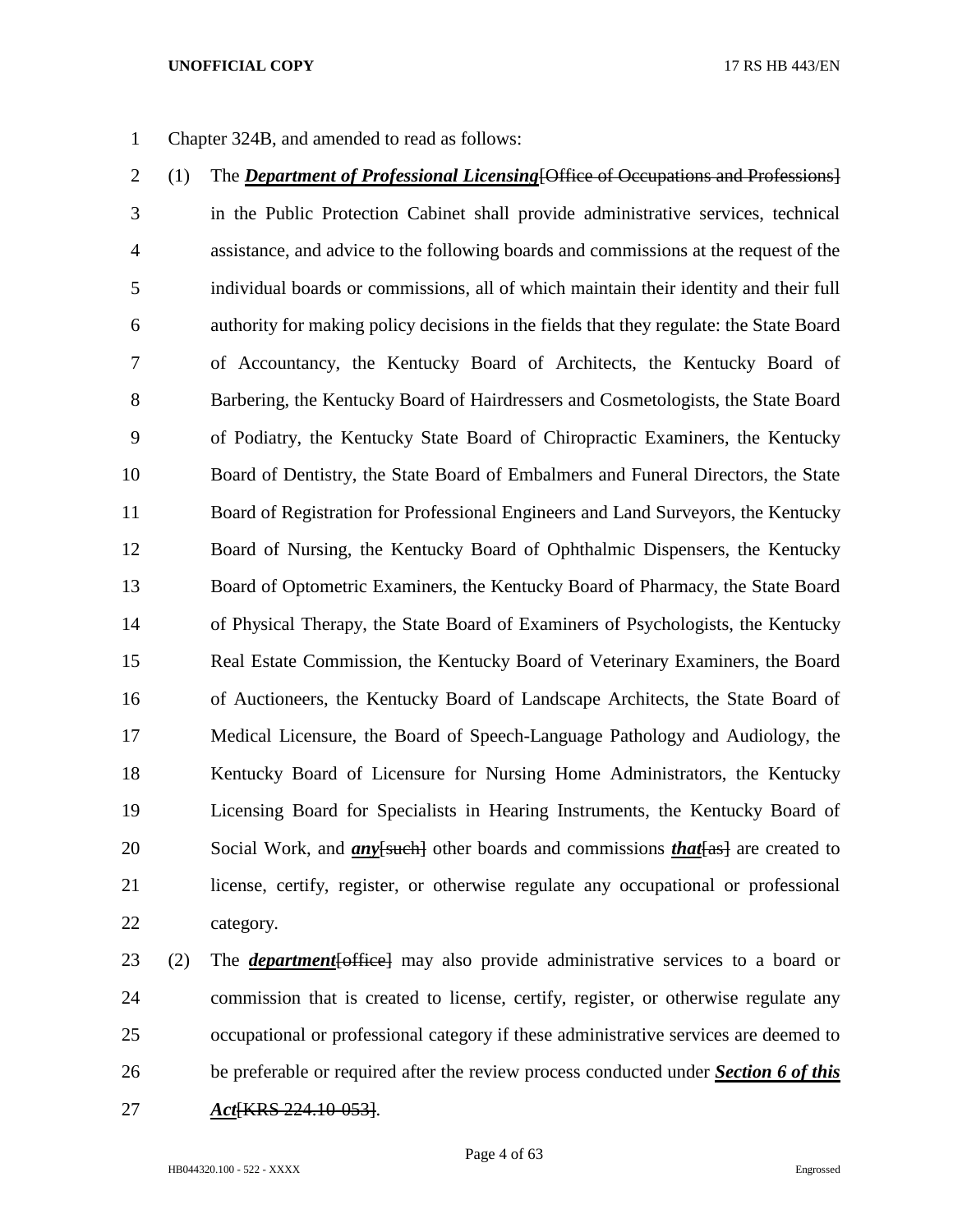(3) To the extent that the *department*[office] provides administrative services, the respective boards and commissions are relieved of the power and duty to provide the services for themselves. The *department*[office] shall charge each board or commission a reasonable amount for administrative services provided pursuant to subsection (1) of this section. The *department*[office] may employ persons previously employed by boards or commissions.

 (4) The *department*[office] may receive complaints against the conduct of licensees granted licensure by the boards and commissions assigned to the *department*[office] for administrative purposes. The *department*[office] shall cause *these*[such] complaints to be reduced to writing and forwarded to the appropriate board or commission for investigation and a determination of the validity of the complaint. The *department*[office] shall keep a record of all complaints received by it and forwarded to a board or commission.

 (5) Any board or commission listed in subsection (1) of this section, shall accept personal checks in payment of license renewal fees.

16 Section 6. KRS 224.10-053 is repealed, reenacted as a new section of KRS Chapter 324B, and amended to read as follows:

 (1) As used in this section, "independent board or commission" means an executive branch agency created by statute that serves the primary purpose of licensing, certifying, registering, or otherwise regulating any occupational or professional category. "Independent board or commission" does not include:

- (a) An executive branch board or commission that is a part of another executive 23 branch agency;
- (b) Any board or commission that is under the authority or jurisdiction of the General Assembly or the judicial branch; or
- (c) Any board or commission within any branch of state government if that board or commission is expressly designed to:

Page 5 of 63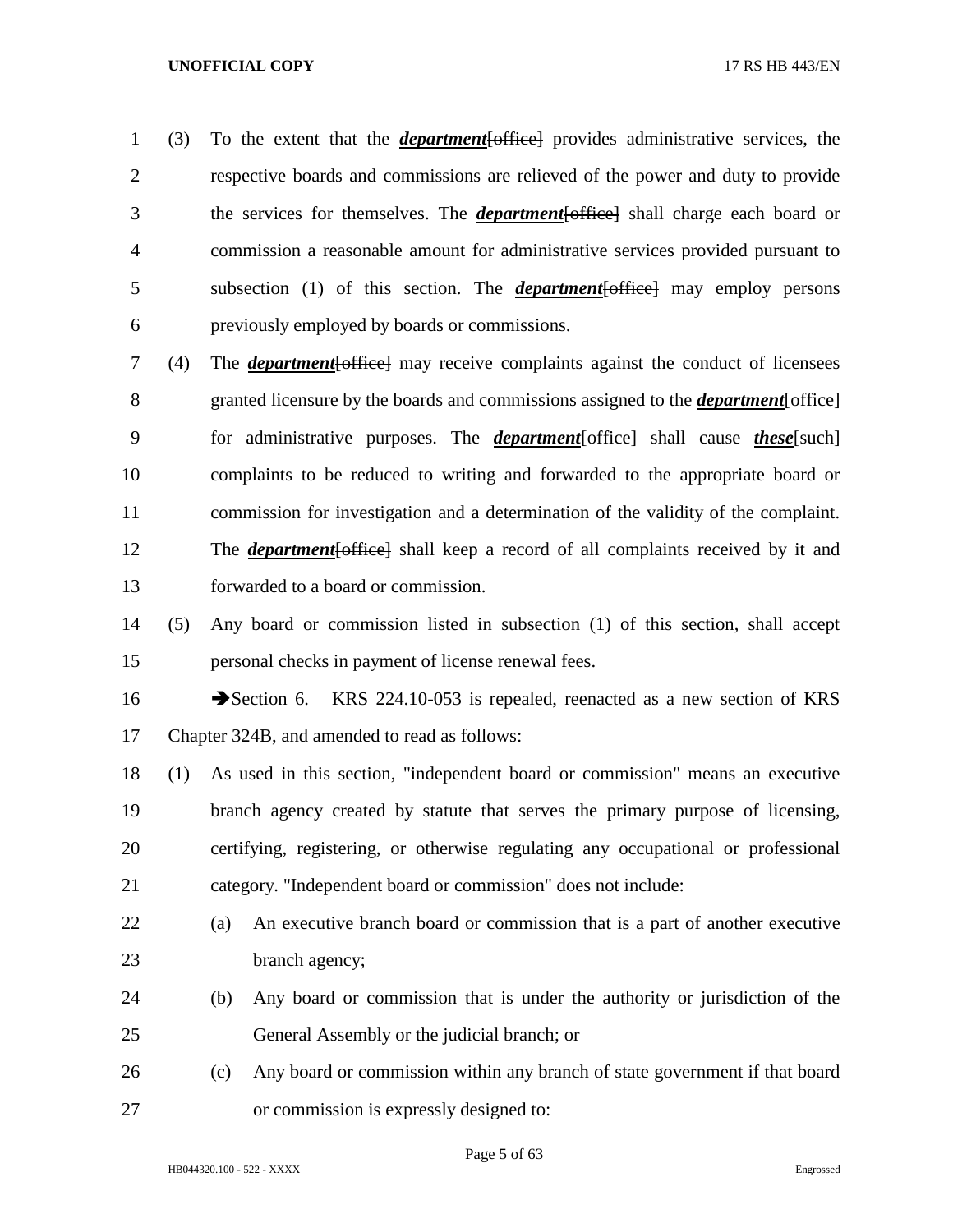- 
- 1. Study, report, or make recommendations regarding a particular issue; or
- 
- 2. Expire within a time certain.

 (2) Any independent board or commission that is created after July 15, 2010, shall use the administrative services of the *Department of Professional Licensing*[Office of **Decupations and Professions** as described under *Section 5 of this Act* (KRS 224.10- 052] unless that board or commission can reasonably demonstrate to the satisfaction of the *department*[division] that it will license, certify, register, or otherwise regulate at least one hundred (100) persons. If the board or commission is able to initially demonstrate that it will reach the threshold established in this subsection and then fails to license, certify, register, or otherwise regulate at least one hundred (100) persons at the end of any two (2) consecutive fiscal years, that board or commission shall be subject to the process required in subsection (4) of this section. (3) Any independent board or commission that was created before July 15, 2010, shall undergo the process required in subsection (4) of this section if that board or commission licenses, certifies, registers, or otherwise regulates less than one hundred (100) persons at the end of any two (2) consecutive fiscal years ending on or after June 30, 2010.

 (4) (a) If an independent board or commission fails to regulate one hundred (100) or more persons for two (2) consecutive fiscal years as described in subsections (2) and (3) of this section, that board or commission shall submit a report within ninety (90) days after the close of the second of the two (2) fiscal years to the *Department of Professional Licensing*[Office of Occupations and Professions] and to the Interim Joint Committee on Licensing and Occupations of the Legislative Research Commission or to the corresponding standing committees of the General Assembly. The report shall contain, at a minimum:

1. The number of persons licensed, certified, registered, or otherwise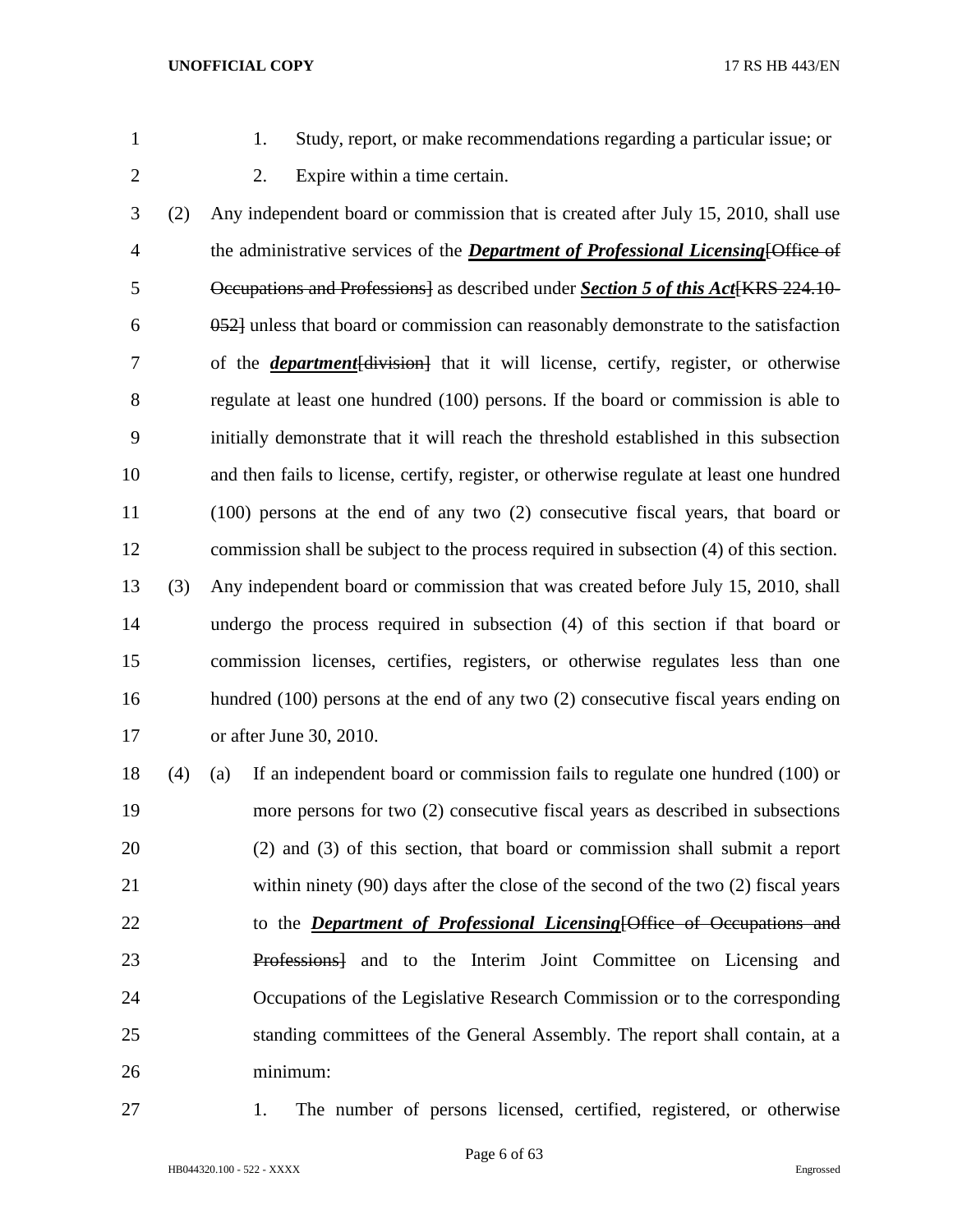| $\mathbf{1}$   |     | regulated by the board or commission at the close of each of the two (2)                 |
|----------------|-----|------------------------------------------------------------------------------------------|
| $\overline{2}$ |     | fiscal years;                                                                            |
| 3              |     | 2.<br>A detailed accounting of the revenues, fees collected, board or                    |
| 4              |     | commission member reimbursements or per diems, staff salaries, costs,                    |
| 5              |     | expenses, and other financial activities of the board or commission for                  |
| 6              |     | each of the two (2) fiscal years; and                                                    |
| 7              |     | The board or commission's plan to:<br>3.                                                 |
| 8              |     | Increase the number of persons it licenses, certifies, registers, or<br>a.               |
| 9              |     | otherwise regulates to one hundred (100) or more persons;                                |
| 10             |     | Merge with one (1) or more other boards, commissions, or other<br>b.                     |
| 11             |     | governmental entities, which will result in a merged entity that will                    |
| 12             |     | license, certify, register, or otherwise regulate one hundred (100)                      |
| 13             |     | or more persons; or                                                                      |
| 14             |     | Allow the <i>Department of Professional Licensing</i> [Office of<br>c.                   |
| 15             |     | Occupations and Professions] to assume administrative duties for                         |
| 16             |     | the board or commission as described in <b>Section 5 of this</b>                         |
| 17             |     | Act <sup>[KRS 224.10-052]</sup> .                                                        |
| 18             | (b) | If, after implementation of its plan under paragraph (a)3.a. or b. of this               |
| 19             |     | subsection, an independent board or commission fails to license, certify,                |
| 20             |     | register, or otherwise regulate one hundred (100) or more persons for an                 |
| 21             |     | additional three (3) consecutive fiscal years, for a total of five (5) consecutive       |
| 22             |     | fiscal years, that board or commission shall allow the <b>Department of</b>              |
| 23             |     | <b>Professional Licensing Office of Occupations and Professions</b> to assume            |
| 24             |     | administrative duties for the board or commission as described in <b>Section 5 of</b>    |
| 25             |     | <i>this Act</i> $\{KRS\}$ 224.10-052} within ninety (90) days after the end of the fifth |
| 26             |     | fiscal year.                                                                             |
|                |     |                                                                                          |

27 Section 7. KRS 12.020 is amended to read as follows: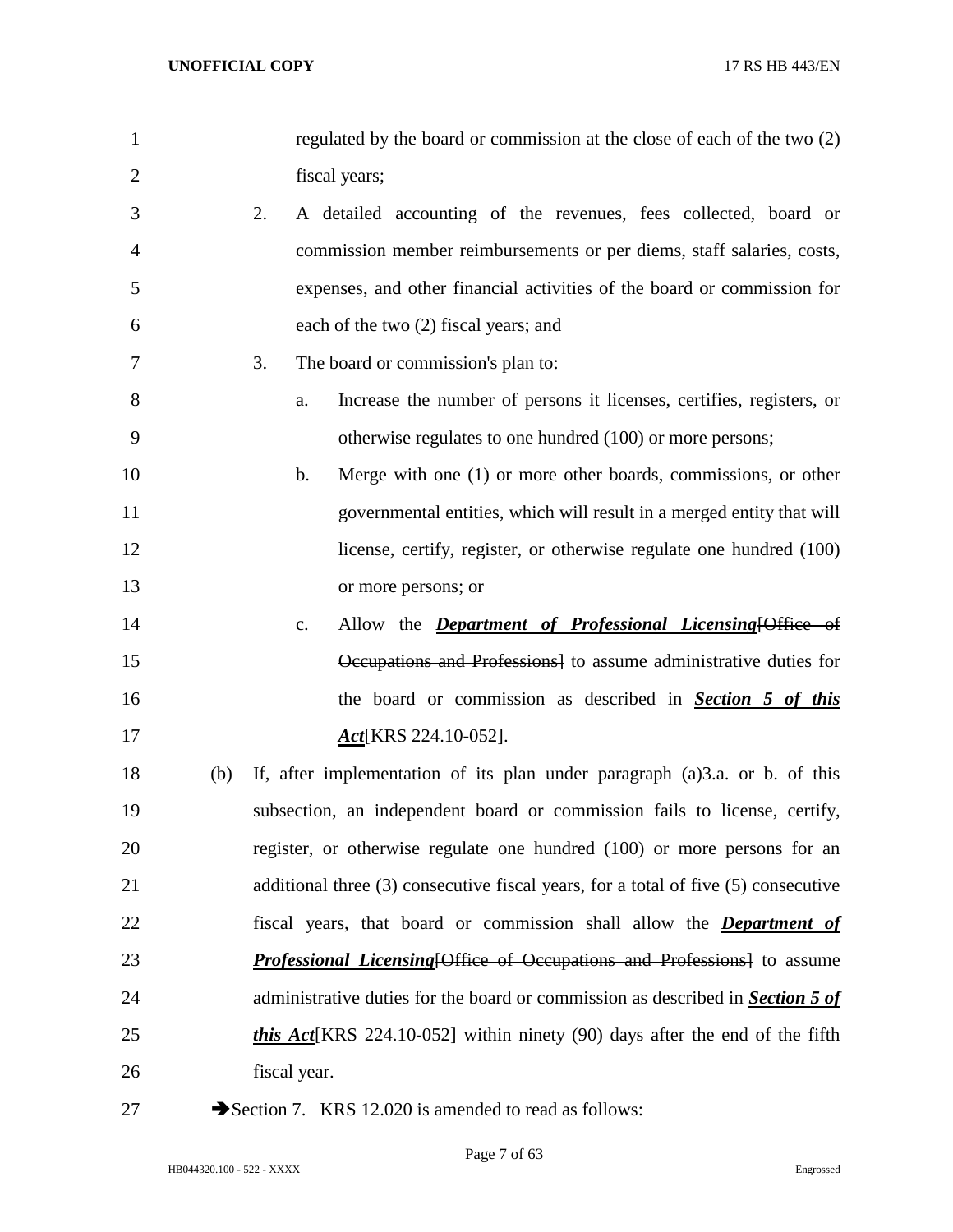| $\mathbf{1}$   |                                                                                          | Departments, program cabinets and their departments, and the respective major               |  |  |  |  |  |  |  |  |  |
|----------------|------------------------------------------------------------------------------------------|---------------------------------------------------------------------------------------------|--|--|--|--|--|--|--|--|--|
| $\overline{2}$ |                                                                                          | administrative bodies that they include are enumerated in this section. It is not intended  |  |  |  |  |  |  |  |  |  |
| 3              | that this enumeration of administrative bodies be all-inclusive. Every authority, board, |                                                                                             |  |  |  |  |  |  |  |  |  |
| $\overline{4}$ |                                                                                          | bureau, interstate compact, commission, committee, conference, council, office, or any      |  |  |  |  |  |  |  |  |  |
| 5              |                                                                                          | other form of organization shall be included in or attached to the department or program    |  |  |  |  |  |  |  |  |  |
| 6              |                                                                                          | cabinet in which they are included or to which they are attached by statute or statutorily  |  |  |  |  |  |  |  |  |  |
| $\tau$         |                                                                                          | authorized executive order; except in the case of the Personnel Board and where the         |  |  |  |  |  |  |  |  |  |
| $8\,$          |                                                                                          | attached department or administrative body is headed by a constitutionally elected officer, |  |  |  |  |  |  |  |  |  |
| 9              |                                                                                          | the attachment shall be solely for the purpose of dissemination of information and          |  |  |  |  |  |  |  |  |  |
| 10             |                                                                                          | coordination of activities and shall not include any authority over the functions,          |  |  |  |  |  |  |  |  |  |
| 11             |                                                                                          | personnel, funds, equipment, facilities, or records of the department or administrative     |  |  |  |  |  |  |  |  |  |
| 12             | body.                                                                                    |                                                                                             |  |  |  |  |  |  |  |  |  |
| 13             | I.                                                                                       | Cabinet for General Government - Departments headed by elected officers:                    |  |  |  |  |  |  |  |  |  |
| 14             | (1)                                                                                      | The Governor.                                                                               |  |  |  |  |  |  |  |  |  |
| 15             | (2)                                                                                      | Lieutenant Governor.                                                                        |  |  |  |  |  |  |  |  |  |
| 16             | (3)                                                                                      | Department of State.                                                                        |  |  |  |  |  |  |  |  |  |
| 17             |                                                                                          | Secretary of State.<br>(a)                                                                  |  |  |  |  |  |  |  |  |  |
| 18             |                                                                                          | Board of Elections.<br>(b)                                                                  |  |  |  |  |  |  |  |  |  |
| 19             |                                                                                          | Registry of Election Finance.<br>(c)                                                        |  |  |  |  |  |  |  |  |  |
| 20             | (4)                                                                                      | Department of Law.                                                                          |  |  |  |  |  |  |  |  |  |
| 21             |                                                                                          | <b>Attorney General.</b><br>(a)                                                             |  |  |  |  |  |  |  |  |  |
| 22             | (5)                                                                                      | Department of the Treasury.                                                                 |  |  |  |  |  |  |  |  |  |
| 23             |                                                                                          | Treasurer.<br>(a)                                                                           |  |  |  |  |  |  |  |  |  |
| 24             | (6)                                                                                      | Department of Agriculture.                                                                  |  |  |  |  |  |  |  |  |  |
| 25             |                                                                                          | Commissioner of Agriculture.<br>(a)                                                         |  |  |  |  |  |  |  |  |  |
| 26             |                                                                                          | Kentucky Council on Agriculture.<br>(b)                                                     |  |  |  |  |  |  |  |  |  |
| 27             | (7)                                                                                      | Auditor of Public Accounts.                                                                 |  |  |  |  |  |  |  |  |  |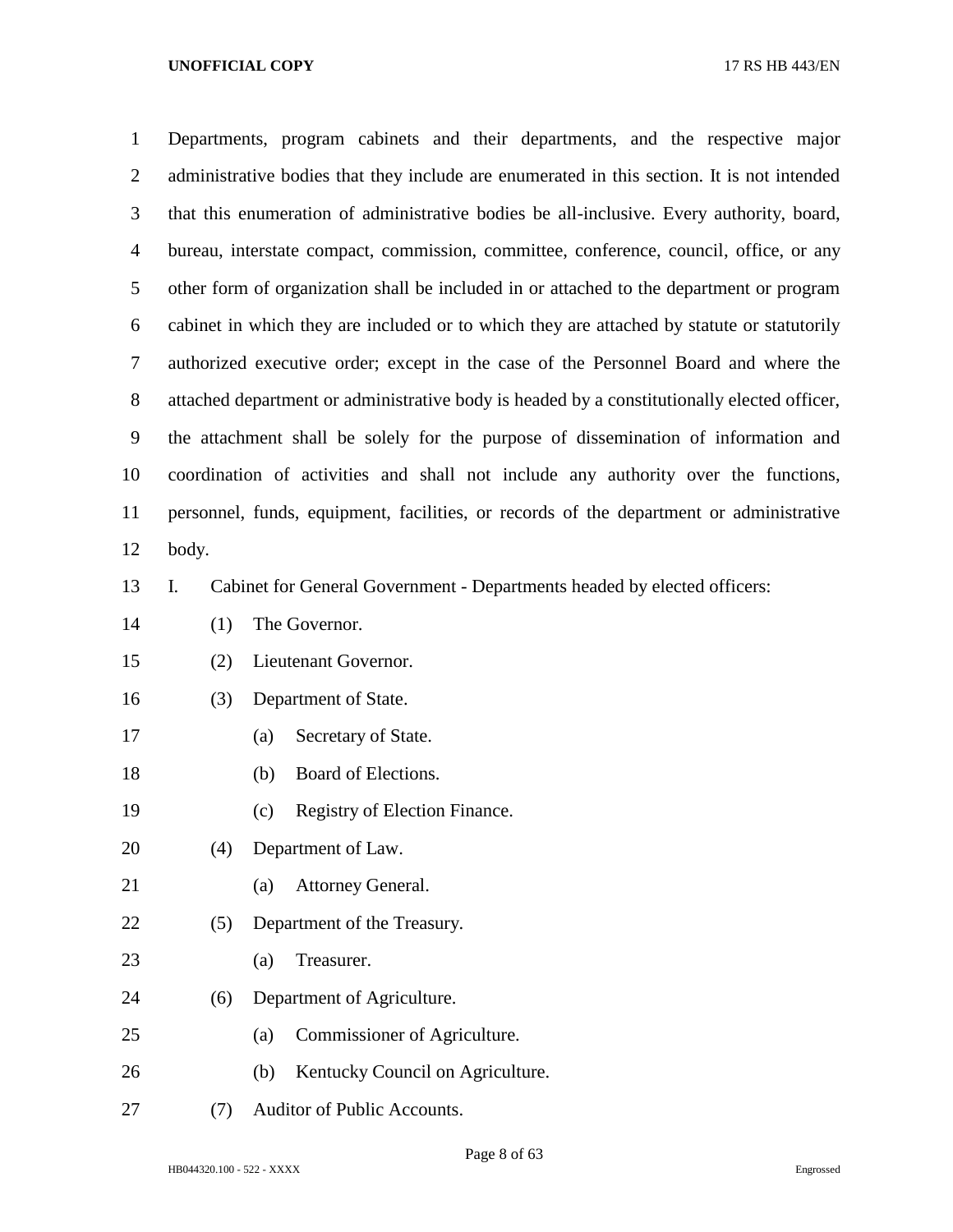| $\mathbf{1}$ | П. |     |     |                                    | Program cabinets headed by appointed officers:        |  |  |  |
|--------------|----|-----|-----|------------------------------------|-------------------------------------------------------|--|--|--|
| 2            |    | (1) |     | Justice and Public Safety Cabinet: |                                                       |  |  |  |
| 3            |    |     | (a) |                                    | Department of Kentucky State Police.                  |  |  |  |
| 4            |    |     | (b) |                                    | Department of Criminal Justice Training.              |  |  |  |
| 5            |    |     | (c) |                                    | Department of Corrections.                            |  |  |  |
| 6            |    |     | (d) |                                    | Department of Juvenile Justice.                       |  |  |  |
| 7            |    |     | (e) |                                    | Office of the Secretary.                              |  |  |  |
| 8            |    |     | (f) |                                    | Office of Drug Control Policy.                        |  |  |  |
| 9            |    |     | (g) |                                    | Office of Legal Services.                             |  |  |  |
| 10           |    |     | (h) |                                    | Office of the Kentucky State Medical Examiner.        |  |  |  |
| 11           |    |     | (i) |                                    | Parole Board.                                         |  |  |  |
| 12           |    |     | (j) |                                    | Kentucky State Corrections Commission.                |  |  |  |
| 13           |    |     | (k) |                                    | Office of Legislative and Intergovernmental Services. |  |  |  |
| 14           |    |     | (1) |                                    | Office of Management and Administrative Services.     |  |  |  |
| 15           |    |     | (m) |                                    | Department for Public Advocacy.                       |  |  |  |
| 16           |    | (2) |     |                                    | <b>Education and Workforce Development Cabinet:</b>   |  |  |  |
| 17           |    |     | (a) |                                    | Office of the Secretary.                              |  |  |  |
| 18           |    |     |     | 1.                                 | Governor's Scholars Program.                          |  |  |  |
| 19           |    |     |     | 2.                                 | Governor's School for Entrepreneurs Program.          |  |  |  |
| 20           |    |     | (b) |                                    | Office of Legal and Legislative Services.             |  |  |  |
| 21           |    |     |     | 1.                                 | Client Assistance Program.                            |  |  |  |
| 22           |    |     | (c) |                                    | Office of Communication.                              |  |  |  |
| 23           |    |     | (d) |                                    | Office of Budget and Administration.                  |  |  |  |
| 24           |    |     |     | 1.                                 | Division of Human Resources.                          |  |  |  |
| 25           |    |     |     | 2.                                 | Division of Administrative Services.                  |  |  |  |
| 26           |    |     | (e) |                                    | Office of Technology Services.                        |  |  |  |
| 27           |    |     | (f) |                                    | Office of Educational Programs.                       |  |  |  |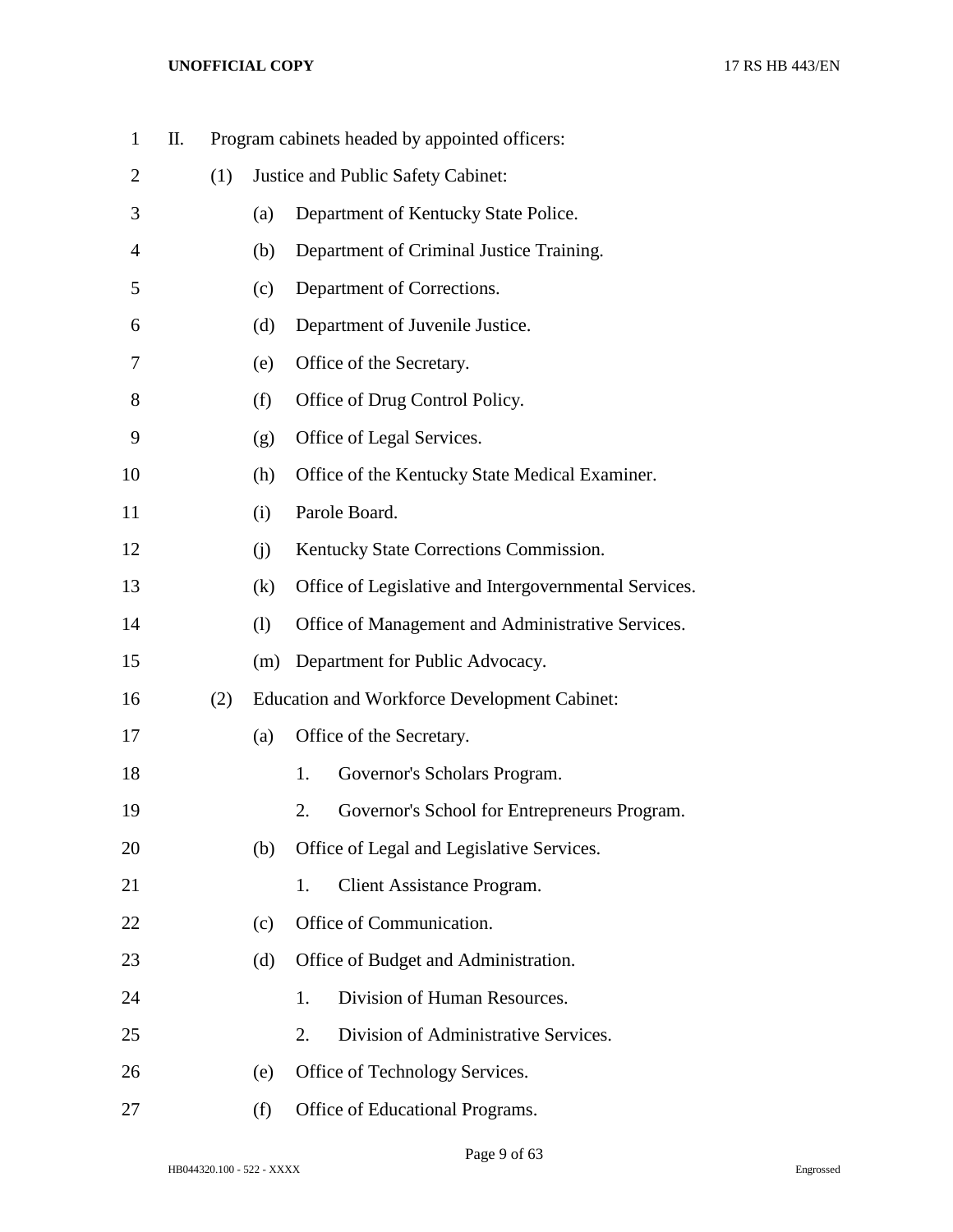| $\mathbf{1}$   | (g)                | Office for Education and Workforce Statistics.                       |  |  |  |  |
|----------------|--------------------|----------------------------------------------------------------------|--|--|--|--|
| $\overline{2}$ | (h)                | Board of the Kentucky Center for Education and Workforce Statistics. |  |  |  |  |
| 3              | (i)                | Board of Directors for the Center for School Safety.                 |  |  |  |  |
| 4              | (i)                | Department of Education.                                             |  |  |  |  |
| 5              |                    | 1.<br>Kentucky Board of Education.                                   |  |  |  |  |
| 6              |                    | 2.<br>Kentucky Technical Education Personnel Board.                  |  |  |  |  |
| 7              | (k)                | Department for Libraries and Archives.                               |  |  |  |  |
| 8              | (1)                | Department of Workforce Investment.                                  |  |  |  |  |
| 9              |                    | Office for the Blind.<br>1.                                          |  |  |  |  |
| 10             |                    | 2.<br>Office of Vocational Rehabilitation.                           |  |  |  |  |
| 11             |                    | 3.<br>Office of Employment and Training.                             |  |  |  |  |
| 12             |                    | Division of Grant Management and Support.<br>a.                      |  |  |  |  |
| 13             |                    | Division of Workforce and Employment Services.<br>b.                 |  |  |  |  |
| 14             |                    | Division of Unemployment Insurance.<br>$\mathbf{c}$ .                |  |  |  |  |
| 15             | (m)                | Foundation for Workforce Development.                                |  |  |  |  |
| 16             | (n)                | Kentucky Office for the Blind State Rehabilitation Council.          |  |  |  |  |
| 17             | $\left( 0 \right)$ | Kentucky Workforce Investment Board.                                 |  |  |  |  |
| 18             | (p)                | Statewide Council for Vocational Rehabilitation.                     |  |  |  |  |
| 19             | (q)                | Unemployment Insurance Commission.                                   |  |  |  |  |
| 20             | (r)                | <b>Education Professional Standards Board.</b>                       |  |  |  |  |
| 21             |                    | Division of Educator Preparation.<br>1.                              |  |  |  |  |
| 22             |                    | Division of Certification.<br>2.                                     |  |  |  |  |
| 23             |                    | 3.<br>Division of Professional Learning and Assessment.              |  |  |  |  |
| 24             |                    | Division of Legal Services.<br>4.                                    |  |  |  |  |
| 25             | (s)                | Kentucky Commission on the Deaf and Hard of Hearing.                 |  |  |  |  |
| 26             | (t)                | Kentucky Educational Television.                                     |  |  |  |  |
| 27             | (u)                | Kentucky Environmental Education Council.                            |  |  |  |  |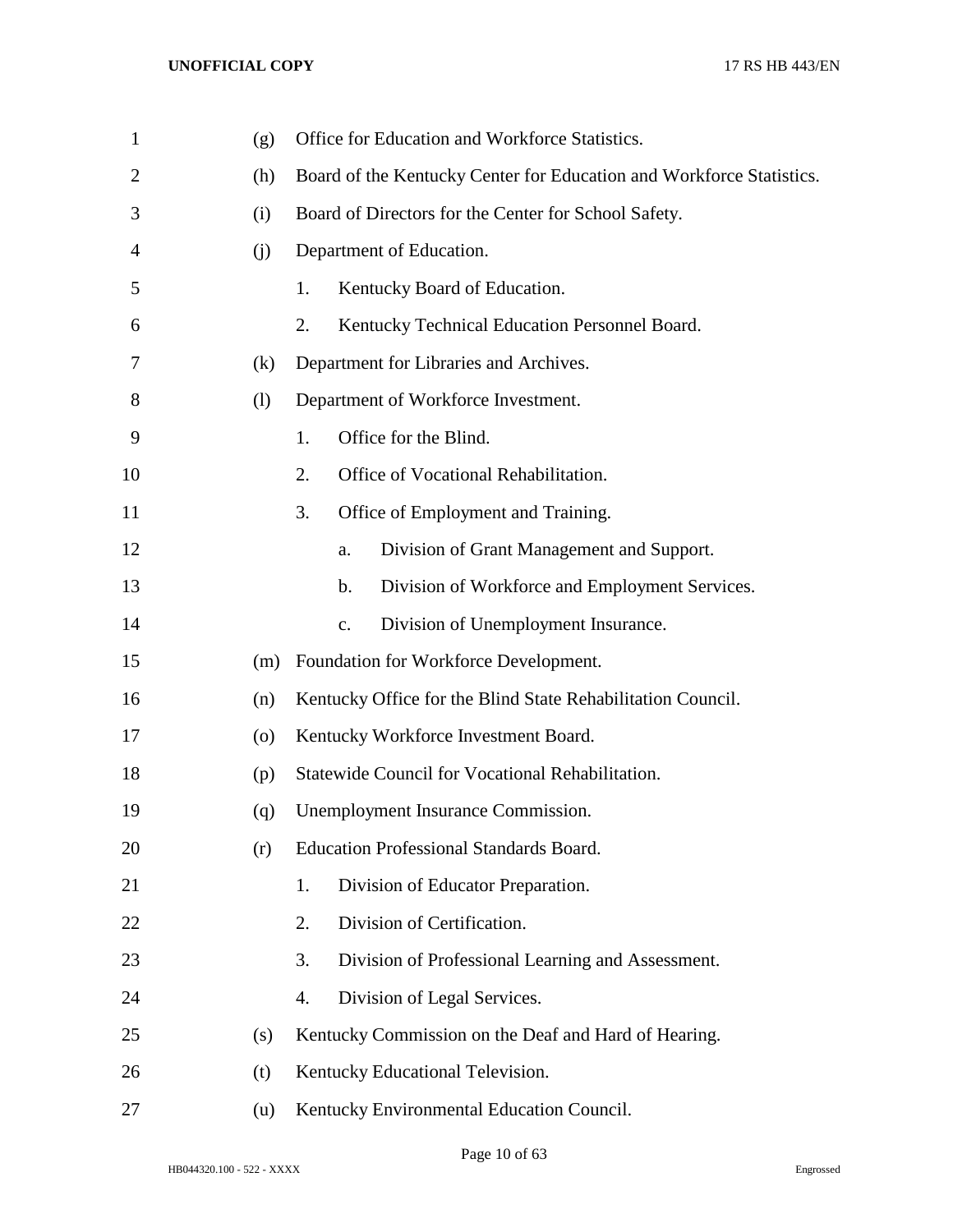| $\mathbf{1}$   | (3) |     |    | <b>Energy and Environment Cabinet:</b>               |
|----------------|-----|-----|----|------------------------------------------------------|
| $\overline{2}$ |     | (a) |    | Office of the Secretary.                             |
| 3              |     |     | 1. | Office of Legislative and Intergovernmental Affairs. |
| $\overline{4}$ |     |     | 2. | Office of General Counsel.                           |
| 5              |     |     | 3. | Office of Administrative Hearings.                   |
| 6              |     |     | 4. | Mine Safety Review Commission.                       |
| 7              |     |     | 5. | Kentucky State Nature Preserves Commission.          |
| 8              |     |     | 6. | Kentucky Environmental Quality Commission.           |
| 9              |     |     | 7. | Kentucky Public Service Commission.                  |
| 10             |     | (b) |    | Department for Environmental Protection.             |
| 11             |     |     | 1. | Office of the Commissioner.                          |
| 12             |     |     | 2. | Division for Air Quality.                            |
| 13             |     |     | 3. | Division of Water.                                   |
| 14             |     |     | 4. | Division of Environmental Program Support.           |
| 15             |     |     | 5. | Division of Waste Management.                        |
| 16             |     |     | 6. | Division of Enforcement.                             |
| 17             |     |     | 7. | Division of Compliance Assistance.                   |
| 18             |     | (c) |    | Department for Natural Resources.                    |
| 19             |     |     | 1. | Office of the Commissioner.                          |
| 20             |     |     | 2. | Division of Technical and Administrative Support.    |
| 21             |     |     | 3. | Division of Mine Permits.                            |
| 22             |     |     | 4. | Division of Mine Reclamation and Enforcement.        |
| 23             |     |     | 5. | Division of Abandoned Mine Lands.                    |
| 24             |     |     | 6. | Division of Oil and Gas.                             |
| 25             |     |     | 7. | Division of Mine Safety.                             |
| 26             |     |     | 8. | Division of Forestry.                                |
| 27             |     |     | 9. | Division of Conservation.                            |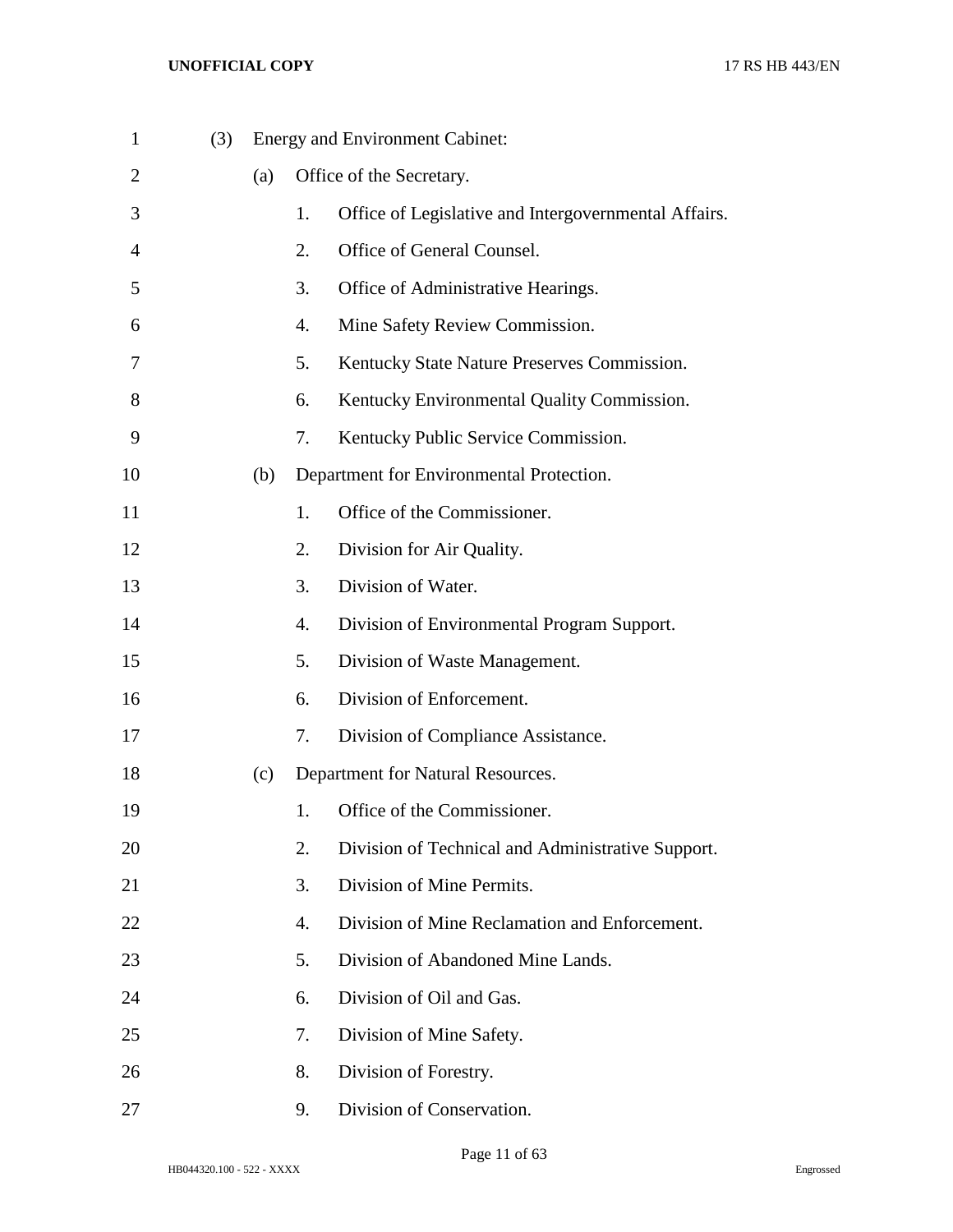| $\mathbf{1}$   |     |     | 10. |    | Office of the Reclamation Guaranty Fund.                     |
|----------------|-----|-----|-----|----|--------------------------------------------------------------|
| $\overline{2}$ |     |     | 11. |    | Kentucky Mining Board.                                       |
| 3              |     | (d) |     |    | Department for Energy Development and Independence.          |
| 4              |     |     | 1.  |    | Division of Efficiency and Conservation.                     |
| 5              |     |     | 2.  |    | Division of Renewable Energy.                                |
| 6              |     |     | 3.  |    | Division of Biofuels.                                        |
| 7              |     |     | 4.  |    | Division of Energy Generation Transmission and Distribution. |
| 8              |     |     | 5.  |    | Division of Carbon Management.                               |
| 9              |     |     | 6.  |    | Division of Fossil Energy Development.                       |
| 10             | (4) |     |     |    | Public Protection Cabinet.                                   |
| 11             |     | (a) |     |    | Office of the Secretary.                                     |
| 12             |     |     | 1.  |    | Office of Communications and Public Outreach.                |
| 13             |     |     | 2.  |    | Office of Legal Services.                                    |
| 14             |     |     |     | a. | Insurance Legal Division.                                    |
| 15             |     |     |     | b. | Charitable Gaming Legal Division.                            |
| 16             |     |     |     | C. | Alcoholic Beverage Control Legal Division.                   |
| 17             |     |     |     | d. | Housing, Buildings and Construction Legal Division.          |
| 18             |     |     |     | e. | Financial Institutions Legal Division.                       |
| 19             |     | (b) |     |    | Crime Victims Compensation Board.                            |
| 20             |     | (c) |     |    | Board of Claims.                                             |
| 21             |     | (d) |     |    | Kentucky Board of Tax Appeals.                               |
| 22             |     | (e) |     |    | Kentucky Boxing and Wrestling Authority.                     |
| 23             |     | (f) |     |    | Kentucky Horse Racing Commission.                            |
| 24             |     |     | 1.  |    | Division of Licensing.                                       |
| 25             |     |     | 2.  |    | Division of Incentives and Development.                      |
| 26             |     |     | 3.  |    | Division of Veterinary Services.                             |
| 27             |     |     | 4.  |    | Division of Security and Enforcement.                        |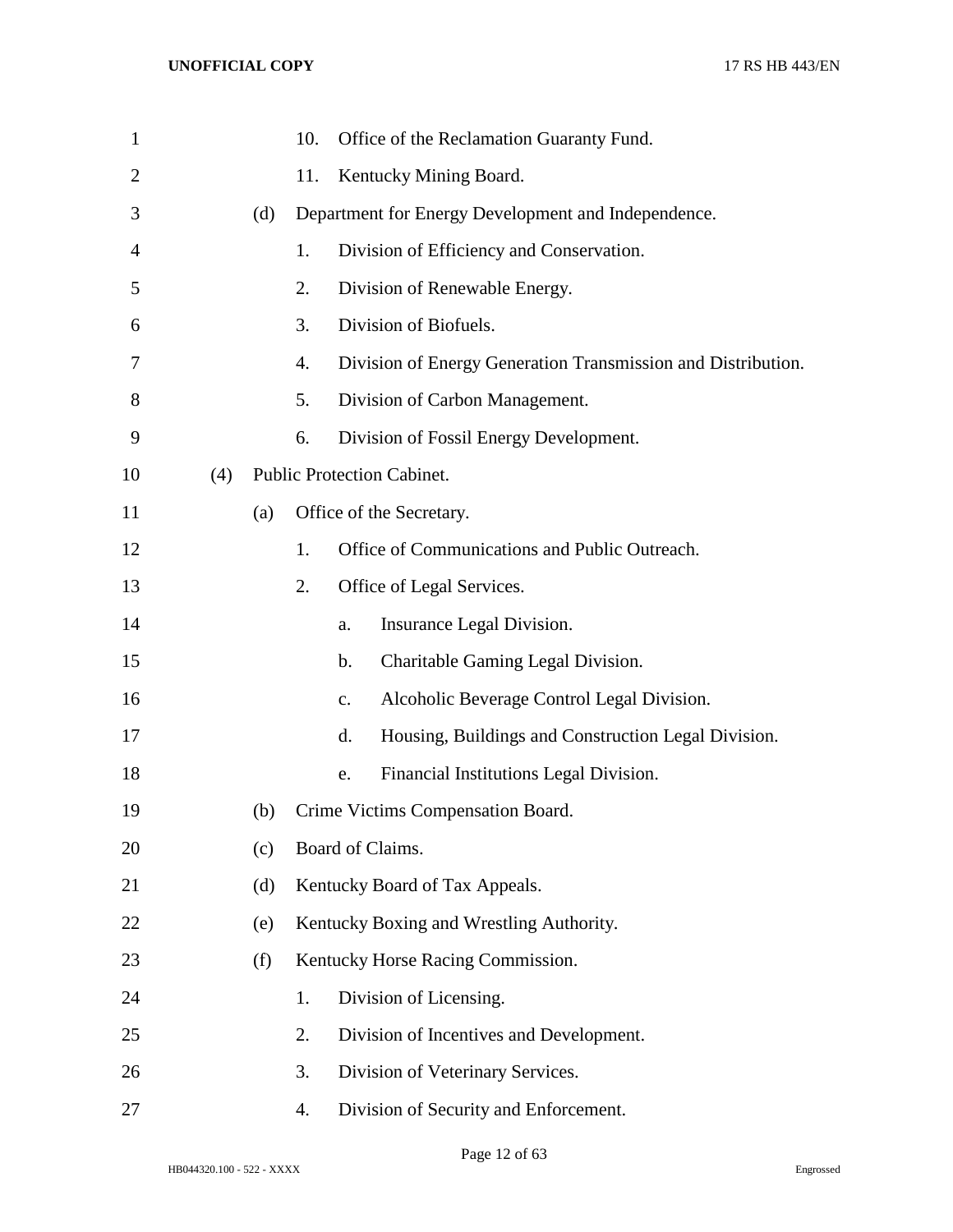| 1              |     | (g) |                | Department of Alcoholic Beverage Control.                      |
|----------------|-----|-----|----------------|----------------------------------------------------------------|
| $\overline{2}$ |     |     | 1.             | Division of Distilled Spirits.                                 |
| 3              |     |     | 2.             | Division of Malt Beverages.                                    |
| $\overline{4}$ |     |     | 3.             | Division of Enforcement.                                       |
| 5              |     | (h) |                | Department of Charitable Gaming.                               |
| 6              |     |     | 1.             | Division of Licensing and Compliance.                          |
| 7              |     |     | 2.             | Division of Enforcement.                                       |
| 8              |     | (i) |                | Department of Financial Institutions.                          |
| 9              |     |     | 1.             | Division of Depository Institutions.                           |
| 10             |     |     | 2.             | Division of Non-Depository Institutions.                       |
| 11             |     |     | 3.             | Division of Securities.                                        |
| 12             |     | (i) |                | Department of Housing, Buildings and Construction.             |
| 13             |     |     | 1.             | Division of Fire Prevention.                                   |
| 14             |     |     | 2.             | Division of Plumbing.                                          |
| 15             |     |     | 3.             | Division of Heating, Ventilation, and Air Conditioning.        |
| 16             |     |     | 4.             | Division of Building Code Enforcement.                         |
| 17             |     | (k) |                | Department of Insurance.                                       |
| 18             |     |     | 1.             | Property and Casualty Division.                                |
| 19             |     |     | 2.             | Health and Life Division.                                      |
| 20             |     |     | 3.             | Division of Financial Standards and Examination.               |
| 21             |     |     | 4.             | Division of Agent Licensing.                                   |
| 22             |     |     | 5.             | Division of Insurance Fraud Investigation.                     |
| 23             |     |     | 6.             | <b>Consumer Protection Division.</b>                           |
| 24             |     |     | 7.             | Division of Kentucky Access.                                   |
| 25             |     | (1) |                | <b>Department of Professional Licensing.</b>                   |
| 26             |     |     | 1.             | Real Estate Authority [Office of Occupations and Professions]. |
| 27             | (5) |     | Labor Cabinet. |                                                                |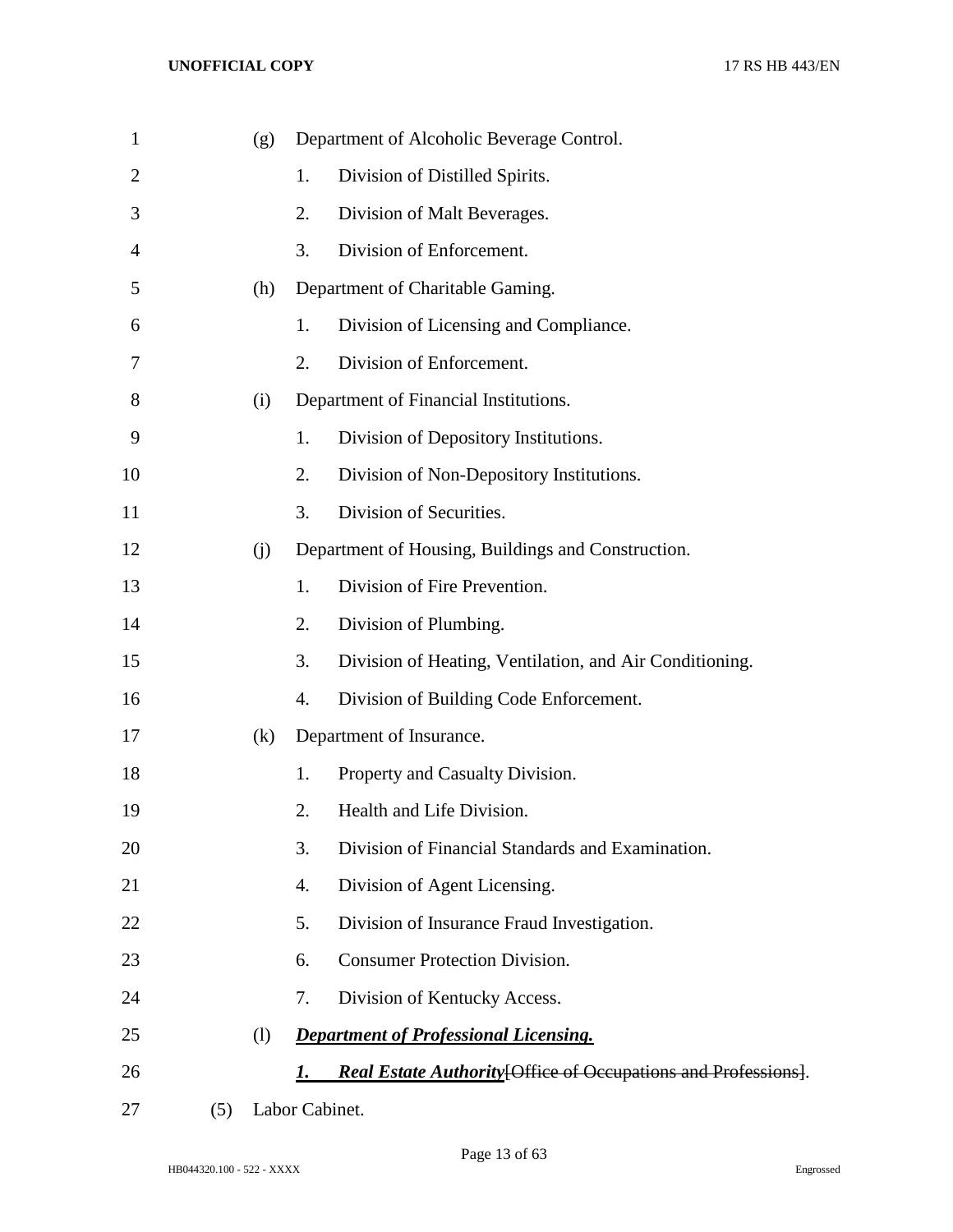| $\mathbf{1}$ | (a) | Office of the Secretary.                                         |
|--------------|-----|------------------------------------------------------------------|
| 2            |     | Division of Management Services.<br>1.                           |
| 3            |     | Office of General Counsel.<br>2.                                 |
| 4            | (b) | Office of General Administration and Program Support for Shared  |
| 5            |     | Services.                                                        |
| 6            |     | 1.<br>Division of Human Resource Management.                     |
| 7            |     | 2.<br>Division of Fiscal Management.                             |
| 8            |     | 3.<br>Division of Budgets.                                       |
| 9            |     | Division of Information Services.<br>4.                          |
| 10           | (c) | Office of Inspector General for Shared Services.                 |
| 11           | (d) | Department of Workplace Standards.                               |
| 12           |     | Division of Employment Standards, Apprenticeship,<br>1.<br>and   |
| 13           |     | Mediation.                                                       |
| 14           |     | 2.<br>Division of Occupational Safety and Health Compliance.     |
| 15           |     | 3.<br>Division of Occupational Safety and Health Education and   |
| 16           |     | Training.                                                        |
| 17           |     | Division of Workers' Compensation Funds.<br>4.                   |
| 18           | (e) | Department of Workers' Claims.                                   |
| 19           |     | Office of General Counsel for Workers' Claims.<br>1.             |
| 20           |     | Office of Administrative Law Judges.<br>2.                       |
| 21           |     | Division of Claims Processing.<br>3.                             |
| 22           |     | 4.<br>Division of Security and Compliance.                       |
| 23           |     | Division of Information and Research.<br>5.                      |
| 24           |     | Division of Ombudsman and Workers' Compensation Specialist<br>6. |
| 25           |     | Services.                                                        |
| 26           |     | Workers' Compensation Board.<br>7.                               |
| 27           |     | 8.<br>Workers' Compensation Advisory Council.                    |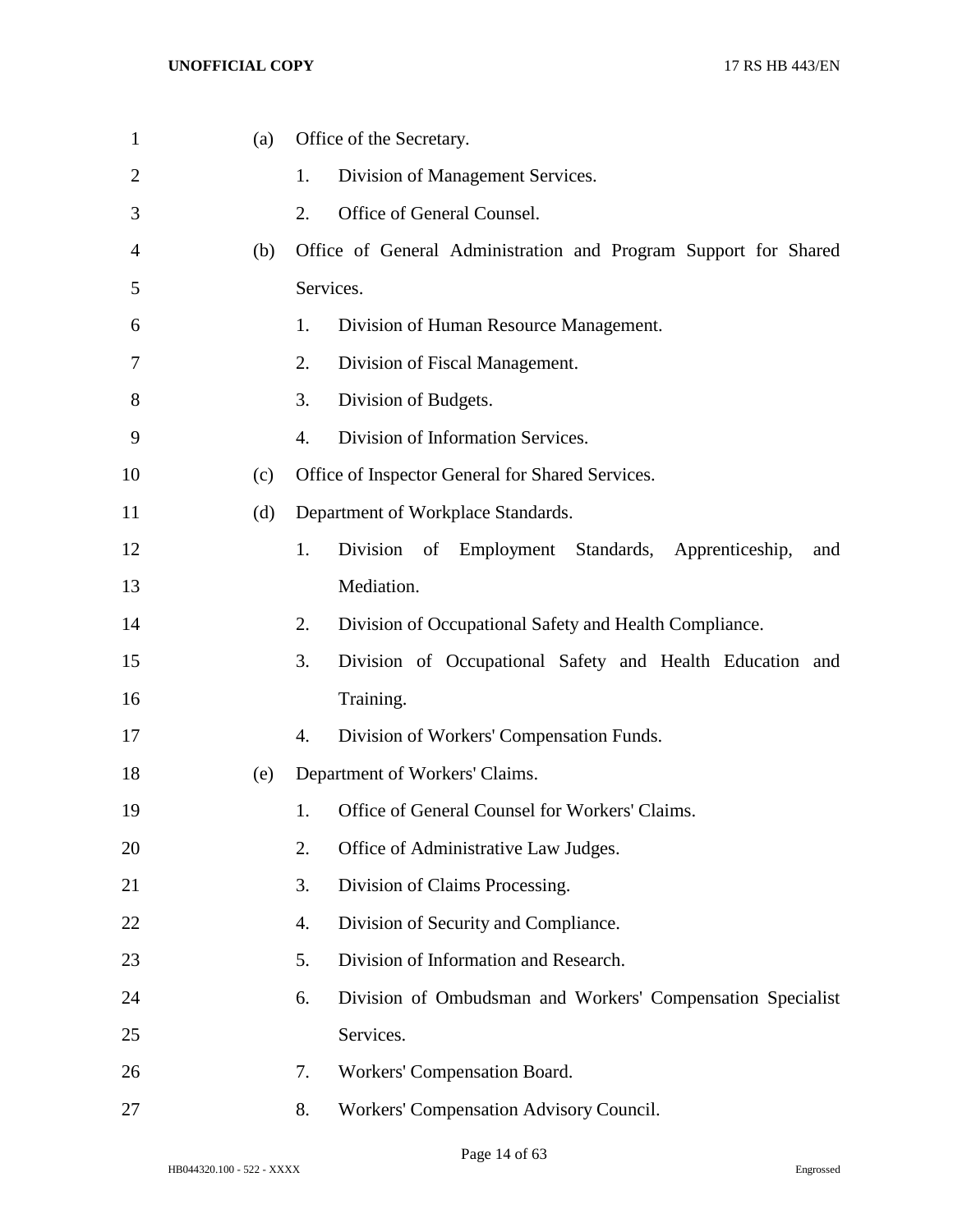| $\mathbf{1}$   |     |     | Workers' Compensation Nominating Commission.<br>9.            |  |  |
|----------------|-----|-----|---------------------------------------------------------------|--|--|
| $\overline{2}$ |     | (f) | Workers' Compensation Funding Commission.                     |  |  |
| 3              |     | (g) | Kentucky Labor-Management Advisory Council.                   |  |  |
| 4              |     | (h) | Occupational Safety and Health Standards Board.               |  |  |
| 5              |     | (i) | Prevailing Wage Review Board.                                 |  |  |
| 6              |     | (i) | Apprenticeship and Training Council.                          |  |  |
| 7              |     | (k) | State Labor Relations Board.                                  |  |  |
| 8              |     | (1) | Employers' Mutual Insurance Authority.                        |  |  |
| 9              |     | (m) | Kentucky Occupational Safety and Health Review Commission.    |  |  |
| 10             | (6) |     | <b>Transportation Cabinet:</b>                                |  |  |
| 11             |     | (a) | Department of Highways.                                       |  |  |
| 12             |     |     | Office of Project Development.<br>1.                          |  |  |
| 13             |     |     | Office of Project Delivery and Preservation.<br>2.            |  |  |
| 14             |     |     | Office of Highway Safety.<br>3.                               |  |  |
| 15             |     |     | Highway District Offices One through Twelve.<br>4.            |  |  |
| 16             |     | (b) | Department of Vehicle Regulation.                             |  |  |
| 17             |     | (c) | Department of Aviation.                                       |  |  |
| 18             |     | (d) | Department of Rural and Municipal Aid.                        |  |  |
| 19             |     |     | Office of Local Programs.<br>1.                               |  |  |
| 20             |     |     | Office of Rural and Secondary Roads.<br>2.                    |  |  |
| 21             |     | (e) | Office of the Secretary.                                      |  |  |
| 22             |     |     | Office of Public Affairs.<br>1.                               |  |  |
| 23             |     |     | Office for Civil Rights and Small Business Development.<br>2. |  |  |
| 24             |     |     | 3.<br>Office of Budget and Fiscal Management.                 |  |  |
| 25             |     |     | 4.<br>Office of Inspector General.                            |  |  |
| 26             |     | (f) | Office of Support Services.                                   |  |  |
| 27             |     | (g) | Office of Transportation Delivery.                            |  |  |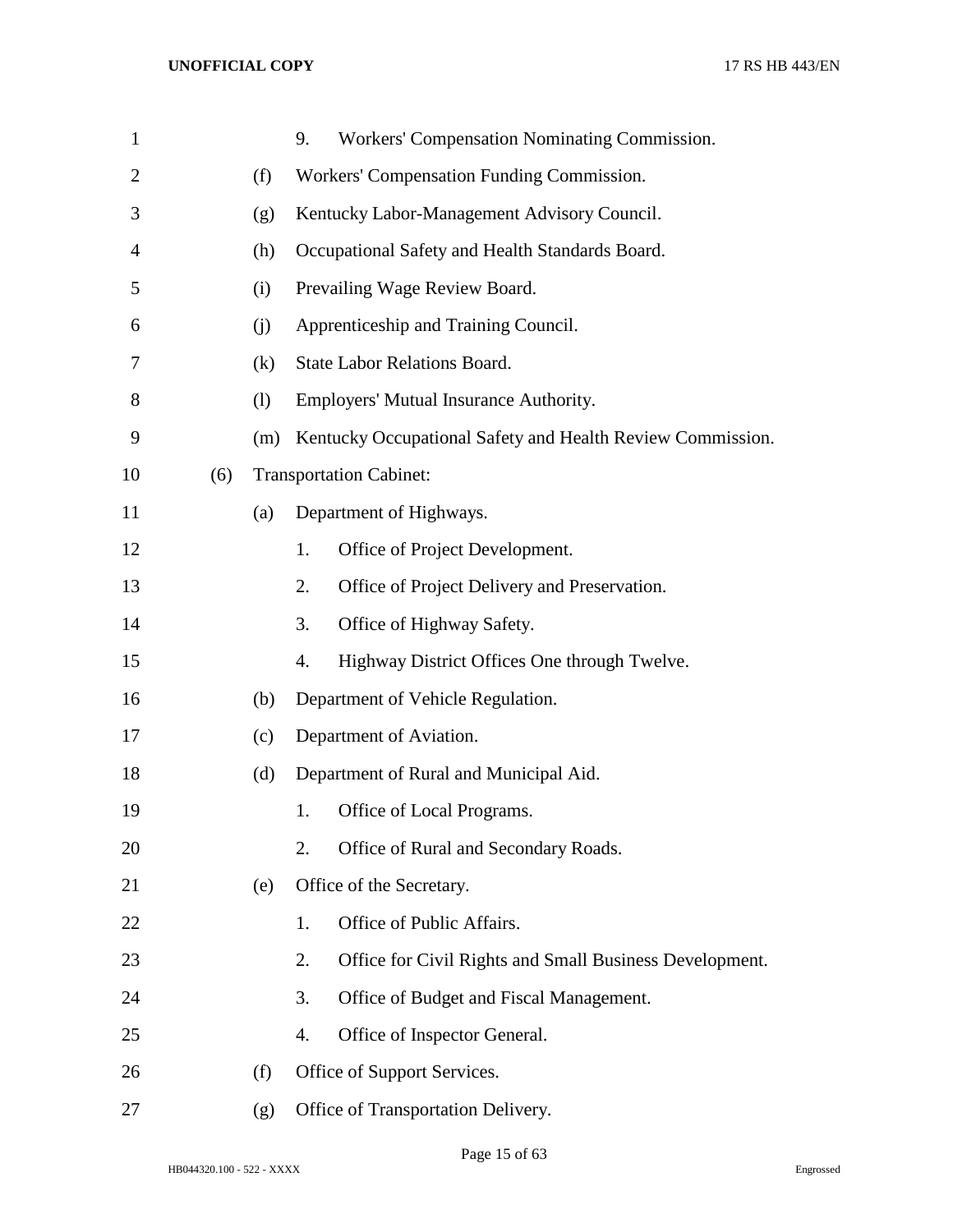| $\mathbf{1}$   |     | (h) |    |               | Office of Audits.                                   |
|----------------|-----|-----|----|---------------|-----------------------------------------------------|
| $\overline{2}$ |     | (i) |    |               | Office of Human Resource Management.                |
| 3              |     | (i) |    |               | Office of Information Technology.                   |
| 4              |     | (k) |    |               | Office of Legal Services.                           |
| 5              | (7) |     |    |               | <b>Cabinet for Economic Development:</b>            |
| 6              |     | (a) |    |               | Office of the Secretary.                            |
| 7              |     |     | 1. |               | Office of Legal Services.                           |
| 8              |     |     | 2. |               | Department for Business Development.                |
| 9              |     |     |    | a.            | Office of Entrepreneurship.                         |
| 10             |     |     |    |               | i.<br>Commission on Small Business Advocacy.        |
| 11             |     |     |    | $\mathbf b$ . | Office of Research and Public Affairs.              |
| 12             |     |     |    | c.            | Bluegrass State Skills Corporation.                 |
| 13             |     |     | 3. |               | Office of Financial Services.                       |
| 14             |     |     |    | a.            | Kentucky Economic Development Finance Authority.    |
| 15             |     |     |    | $\mathbf b$ . | Division of Finance and Personnel.                  |
| 16             |     |     |    | $C_{\bullet}$ | Division of Network Administration.                 |
| 17             |     |     |    | d.            | Compliance Division.                                |
| 18             |     |     |    | e.            | Incentive Assistance Division.                      |
| 19             | (8) |     |    |               | Cabinet for Health and Family Services:             |
| 20             |     | (a) |    |               | Office of the Secretary.                            |
| 21             |     | (b) |    |               | Office of Health Policy.                            |
| 22             |     | (c) |    |               | Office of Legal Services.                           |
| 23             |     | (d) |    |               | Office of Inspector General.                        |
| 24             |     | (e) |    |               | Office of Communications and Administrative Review. |
| 25             |     | (f) |    |               | Office of the Ombudsman.                            |
| 26             |     | (g) |    |               | Office of Policy and Budget.                        |
| 27             |     | (h) |    |               | Office of Human Resource Management.                |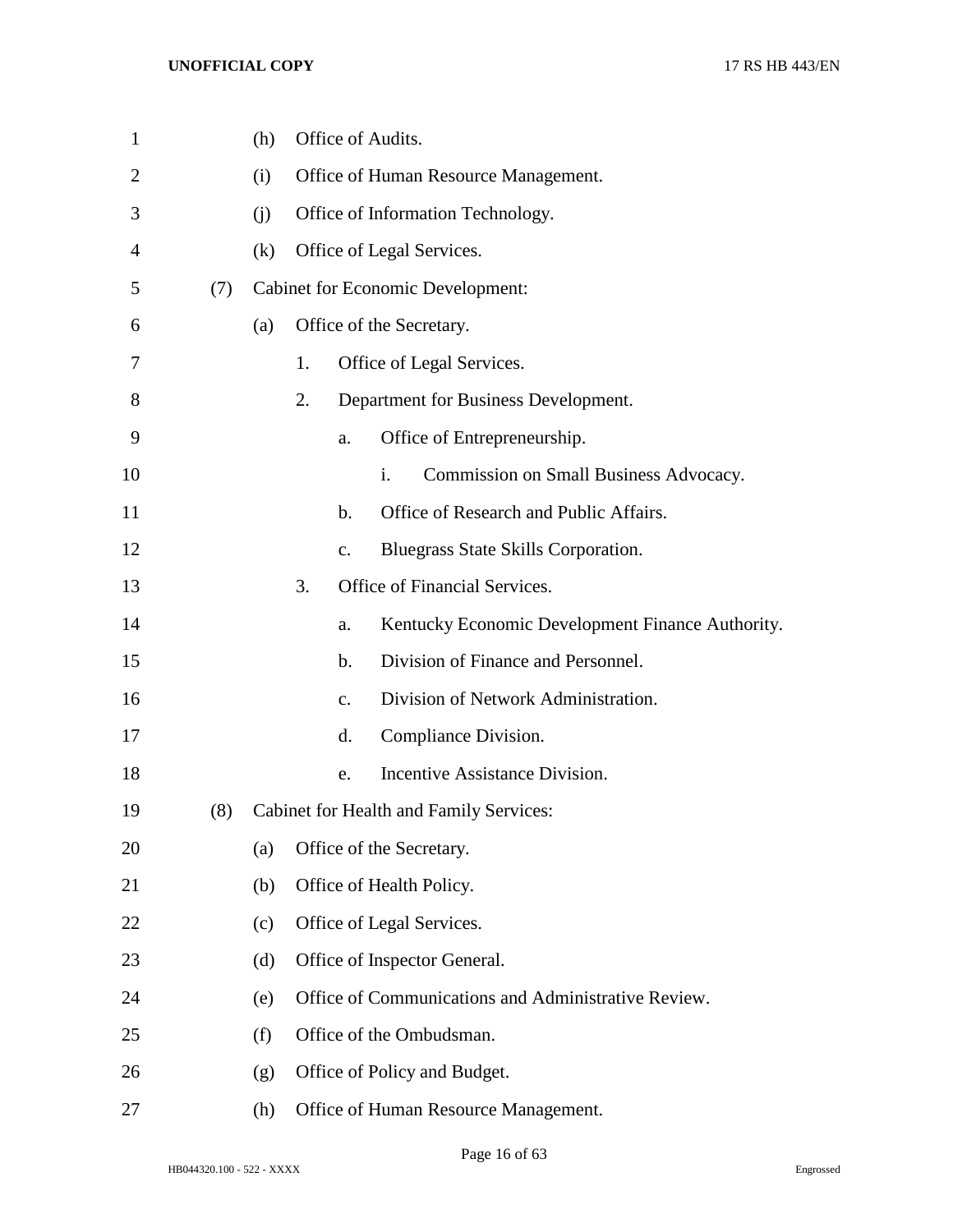| 1  |     | (i)                | Office of Administrative and Technology Services.                |
|----|-----|--------------------|------------------------------------------------------------------|
| 2  |     | (i)                | Department for Public Health.                                    |
| 3  |     | (k)                | Department for Medicaid Services.                                |
| 4  |     | (1)                | Department for Behavioral Health, Developmental and Intellectual |
| 5  |     |                    | Disabilities.                                                    |
| 6  |     | (m)                | Department for Aging and Independent Living.                     |
| 7  |     | (n)                | Department for Community Based Services.                         |
| 8  |     | $\left( 0 \right)$ | Department for Income Support.                                   |
| 9  |     | (p)                | Department for Family Resource Centers and Volunteer Services.   |
| 10 |     | (q)                | Kentucky Commission on Community Volunteerism and Service.       |
| 11 |     | (r)                | Kentucky Commission for Children with Special Health Care Needs. |
| 12 |     | (s)                | Governor's Office of Electronic Health Information.              |
| 13 | (9) |                    | Finance and Administration Cabinet:                              |
| 14 |     | (a)                | Office of General Counsel.                                       |
| 15 |     | (b)                | Office of the Controller.                                        |
| 16 |     | (c)                | Office of Administrative Services.                               |
| 17 |     | (d)                | Office of Public Information.                                    |
| 18 |     | (e)                | Office of Policy and Audit.                                      |
| 19 |     | (f)                | Department for Facilities and Support Services.                  |
| 20 |     | (g)                | Department of Revenue.                                           |
| 21 |     | (h)                | Commonwealth Office of Technology.                               |
| 22 |     | (i)                | State Property and Buildings Commission.                         |
| 23 |     | (j)                | Office of Equal Employment Opportunity and Contract Compliance.  |
| 24 |     | (k)                | Kentucky Employees Retirement Systems.                           |
| 25 |     | (1)                | Commonwealth Credit Union.                                       |
| 26 |     | (m)                | State Investment Commission.                                     |
| 27 |     | (n)                | Kentucky Housing Corporation.                                    |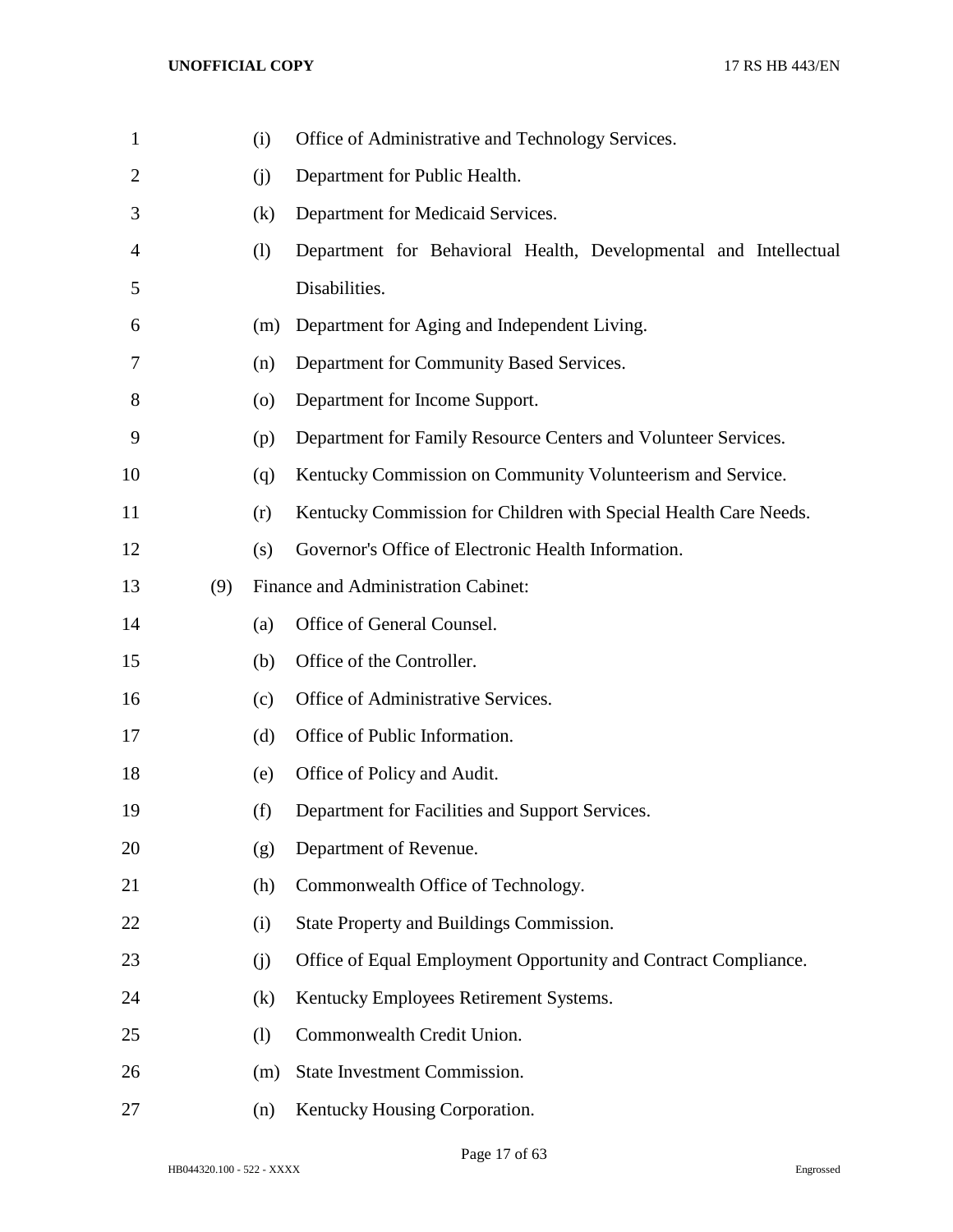| $\mathbf{1}$   | (0) |     | Kentucky Local Correctional Facilities Construction Authority. |
|----------------|-----|-----|----------------------------------------------------------------|
| $\overline{2}$ | (p) |     | Kentucky Turnpike Authority.                                   |
| 3              | (q) |     | Historic Properties Advisory Commission.                       |
| 4              | (r) |     | Kentucky Tobacco Settlement Trust Corporation.                 |
| 5              | (s) |     | Kentucky Higher Education Assistance Authority.                |
| 6              | (t) |     | Kentucky River Authority.                                      |
| 7              | (u) |     | Kentucky Teachers' Retirement System Board of Trustees.        |
| 8              | (v) |     | Executive Branch Ethics Commission.                            |
| 9              |     |     | (10) Tourism, Arts and Heritage Cabinet:                       |
| 10             | (a) |     | Kentucky Department of Travel and Tourism.                     |
| 11             |     | 1.  | Division of Tourism Services.                                  |
| 12             |     | 2.  | Division of Marketing and Administration.                      |
| 13             |     | 3.  | Division of Communications and Promotions.                     |
| 14             | (b) |     | Kentucky Department of Parks.                                  |
| 15             |     | 1.  | Division of Information Technology.                            |
| 16             |     | 2.  | Division of Human Resources.                                   |
| 17             |     | 3.  | Division of Financial Operations.                              |
| 18             |     | 4.  | Division of Facilities Management.                             |
| 19             |     | 5.  | Division of Facilities Maintenance.                            |
| 20             |     | 6.  | Division of Customer Services.                                 |
| 21             |     | 7.  | Division of Recreation.                                        |
| 22             |     | 8.  | Division of Golf Courses.                                      |
| 23             |     | 9.  | Division of Food Services.                                     |
| 24             |     | 10. | Division of Rangers.                                           |
| 25             |     | 11. | Division of Resort Parks.                                      |
| 26             |     | 12. | Division of Recreational Parks and Historic Sites.             |
| 27             | (c) |     | Department of Fish and Wildlife Resources.                     |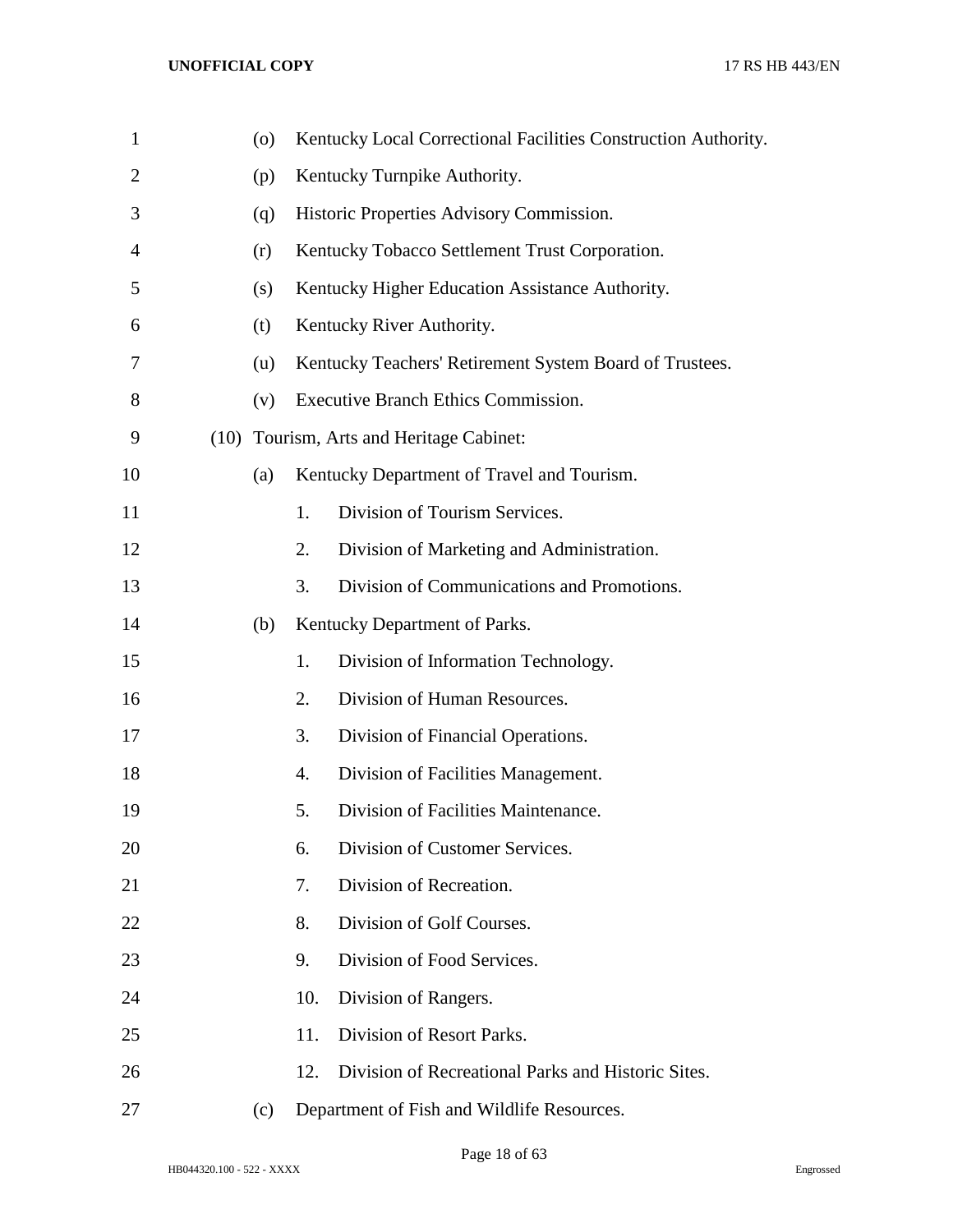| $\mathbf{1}$ |     | 1.  | Division of Law Enforcement.                                  |
|--------------|-----|-----|---------------------------------------------------------------|
| 2            |     | 2.  | Division of Administrative Services.                          |
| 3            |     | 3.  | Division of Engineering.                                      |
| 4            |     | 4.  | Division of Fisheries.                                        |
| 5            |     | 5.  | Division of Information and Education.                        |
| 6            |     | 6.  | Division of Wildlife.                                         |
| 7            |     | 7.  | Division of Public Affairs.                                   |
| 8            | (d) |     | Kentucky Horse Park.                                          |
| 9            |     | 1.  | Division of Support Services.                                 |
| 10           |     | 2.  | Division of Buildings and Grounds.                            |
| 11           |     | 3.  | Division of Operational Services.                             |
| 12           | (e) |     | Kentucky State Fair Board.                                    |
| 13           |     | 1.  | Office of Administrative and Information Technology Services. |
| 14           |     | 2.  | Office of Human Resources and Access Control.                 |
| 15           |     | 3.  | Division of Expositions.                                      |
| 16           |     | 4.  | Division of Kentucky Exposition Center Operations.            |
| 17           |     | 5.  | Division of Kentucky International Convention Center.         |
| 18           |     | 6.  | Division of Public Relations and Media.                       |
| 19           |     | 7.  | Division of Venue Services.                                   |
| 20           |     | 8.  | Division of Personnel Management and Staff Development.       |
| 21           |     | 9.  | Division of Sales.                                            |
| 22           |     | 10. | Division of Security and Traffic Control.                     |
| 23           |     | 11. | Division of Information Technology.                           |
| 24           |     | 12. | Division of the Louisville Arena.                             |
| 25           |     | 13. | Division of Fiscal and Contract Management.                   |
| 26           |     | 14. | Division of Access Control.                                   |
| 27           | (f) |     | Office of the Secretary.                                      |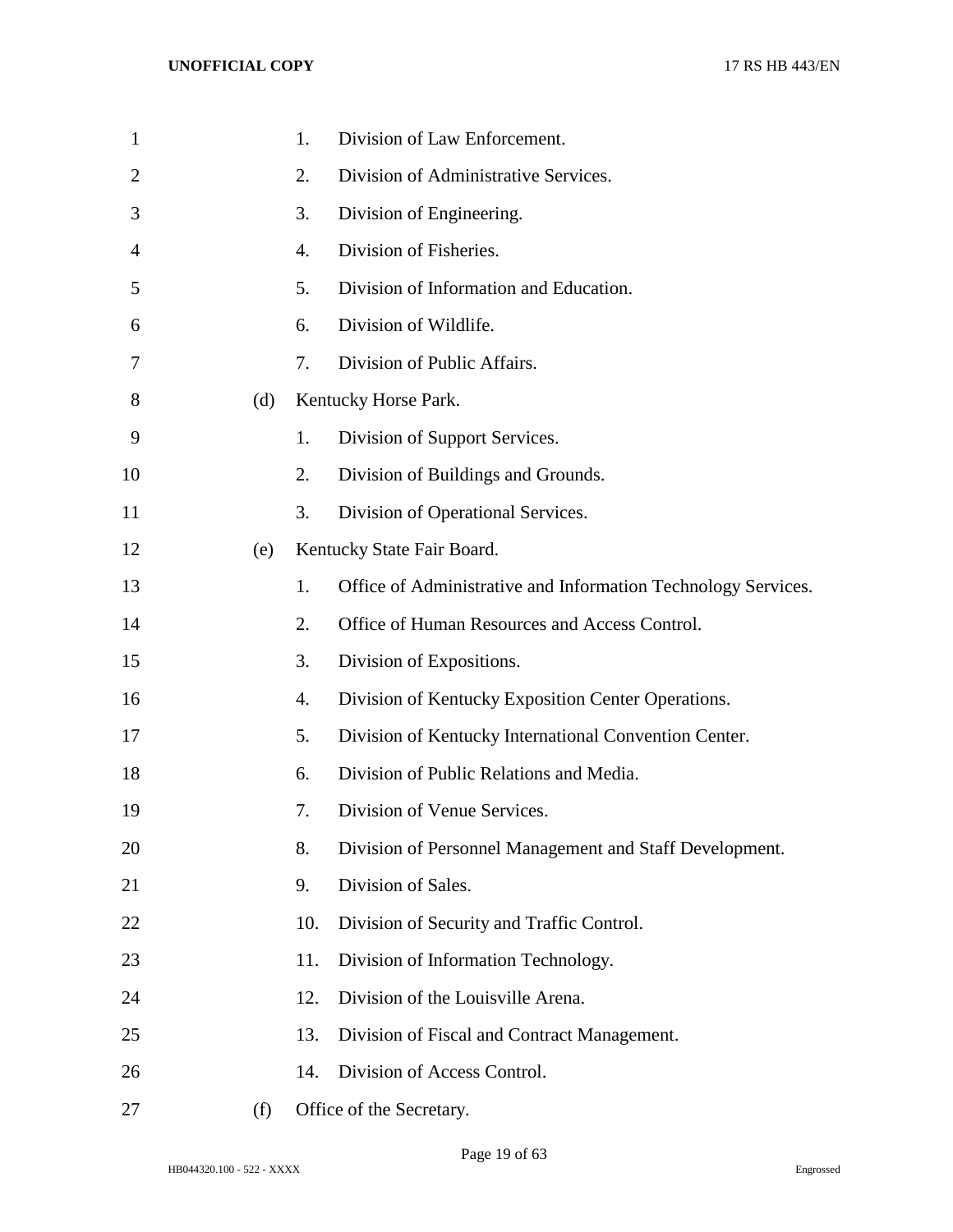| 1              |                    | Office of Finance.<br>1.                                        |
|----------------|--------------------|-----------------------------------------------------------------|
| $\overline{2}$ |                    | Office of Research and Administration.<br>2.                    |
| 3              |                    | 3.<br>Office of Governmental Relations and Tourism Development. |
| 4              |                    | 4.<br>Office of the Sports Authority.                           |
| 5              |                    | 5.<br>Kentucky Sports Authority.                                |
| 6              | (g)                | Office of Legal Affairs.                                        |
| 7              | (h)                | Office of Human Resources.                                      |
| 8              | (i)                | Office of Public Affairs and Constituent Services.              |
| 9              | (i)                | Office of Creative Services.                                    |
| 10             | (k)                | Office of Capital Plaza Operations.                             |
| 11             | (1)                | Office of Arts and Cultural Heritage.                           |
| 12             | (m)                | Kentucky African-American Heritage Commission.                  |
| 13             | (n)                | Kentucky Foundation for the Arts.                               |
| 14             | $\left( 0 \right)$ | Kentucky Humanities Council.                                    |
| 15             | (p)                | Kentucky Heritage Council.                                      |
| 16             | (q)                | Kentucky Arts Council.                                          |
| 17             | (r)                | Kentucky Historical Society.                                    |
| 18             |                    | Division of Museums.<br>1.                                      |
| 19             |                    | 2.<br>Division of Oral History and Educational Outreach.        |
| 20             |                    | Division of Research and Publications.<br>3.                    |
| 21             |                    | Division of Administration.<br>4.                               |
| 22             | (s)                | Kentucky Center for the Arts.                                   |
| 23             |                    | Division of Governor's School for the Arts.<br>1.               |
| 24             | (t)                | Kentucky Artisans Center at Berea.                              |
| 25             | (u)                | Northern Kentucky Convention Center.                            |
| 26             | (v)                | Eastern Kentucky Exposition Center.                             |
| 27             |                    | (11) Personnel Cabinet:                                         |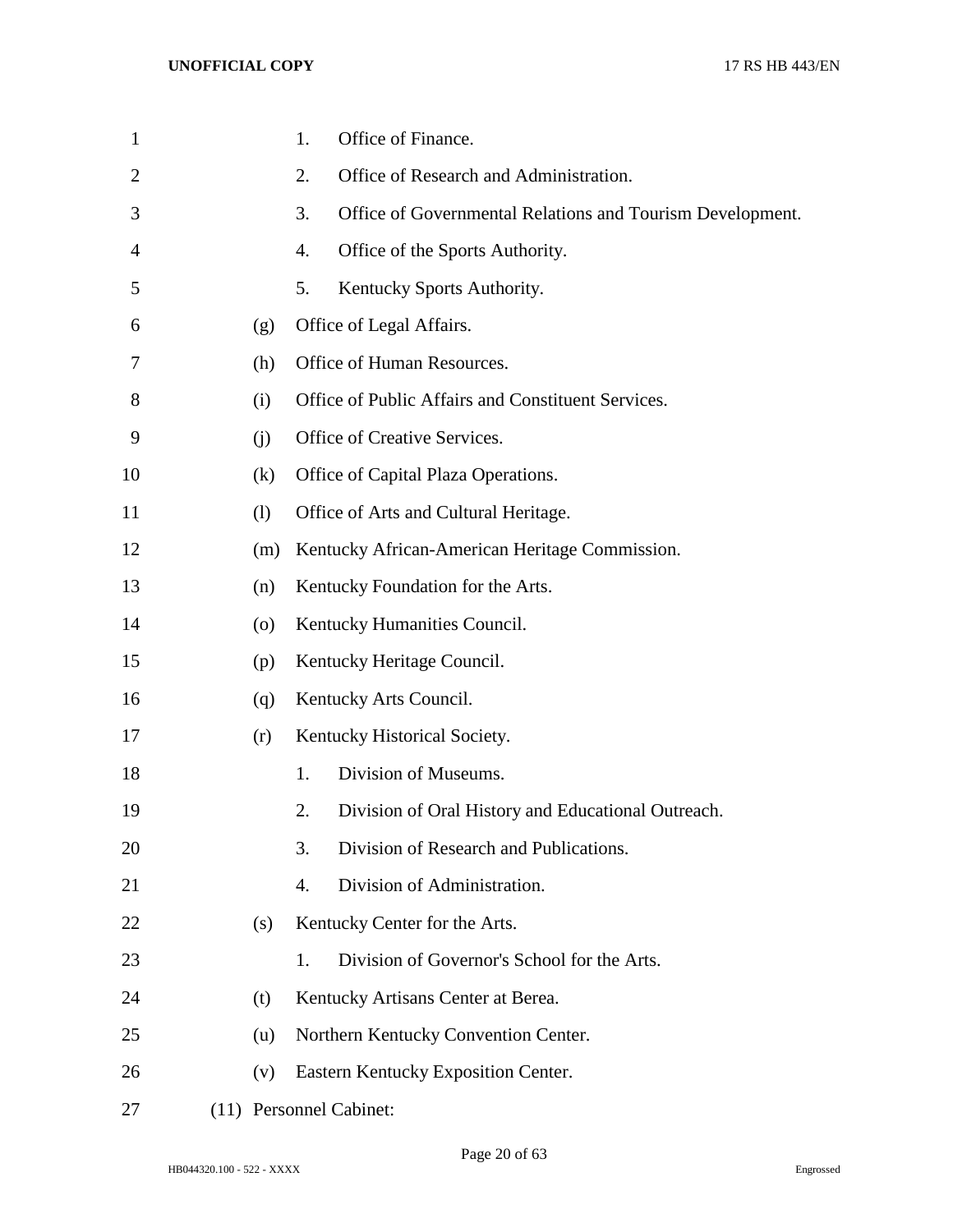| $\mathbf{1}$   |     |     | Office of the Secretary.<br>(a)                                                         |
|----------------|-----|-----|-----------------------------------------------------------------------------------------|
| $\overline{2}$ |     |     | Department of Human Resources Administration.<br>(b)                                    |
| 3              |     |     | Office of Employee Relations.<br>(c)                                                    |
| 4              |     |     | Kentucky Public Employees Deferred Compensation Authority.<br>(d)                       |
| 5              |     |     | Office of Administrative Services.<br>(e)                                               |
| 6              |     |     | Office of Legal Services.<br>(f)                                                        |
| 7              |     |     | Governmental Services Center.<br>(g)                                                    |
| 8              |     |     | Department of Employee Insurance.<br>(h)                                                |
| 9              |     |     | Office of Diversity and Equality.<br>(i)                                                |
| 10             |     |     | Center of Strategic Innovation.<br>(j)                                                  |
| 11             | Ш.  |     | Other departments headed by appointed officers:                                         |
| 12             |     | (1) | Council on Postsecondary Education.                                                     |
| 13             |     | (2) | Department of Military Affairs.                                                         |
| 14             |     | (3) | Department for Local Government.                                                        |
| 15             |     | (4) | Kentucky Commission on Human Rights.                                                    |
| 16             |     | (5) | Kentucky Commission on Women.                                                           |
| 17             |     | (6) | Department of Veterans' Affairs.                                                        |
| 18             |     | (7) | Kentucky Commission on Military Affairs.                                                |
| 19             |     | (8) | Office of Minority Empowerment.                                                         |
| 20             |     | (9) | Governor's Council on Wellness and Physical Activity.                                   |
| 21             |     |     | Section 8. KRS 12.252 is amended to read as follows:                                    |
| 22             | (1) |     | There is established within the Public Protection Cabinet a Department of Financial     |
| 23             |     |     | Institutions, a Department of Insurance, a Department of Housing, Buildings and         |
| 24             |     |     | Construction, a Department of Charitable Gaming, a Department of Professional           |
| 25             |     |     | <b>Licensing,</b> and a Department of Alcoholic Beverage Control. Each department shall |
| 26             |     |     | be headed by a commissioner appointed by the Governor as required by KRS                |
| 27             |     |     | 12.040 and, where appropriate, by KRS 238.510, 241.015, and 304.2-020.                  |

Page 21 of 63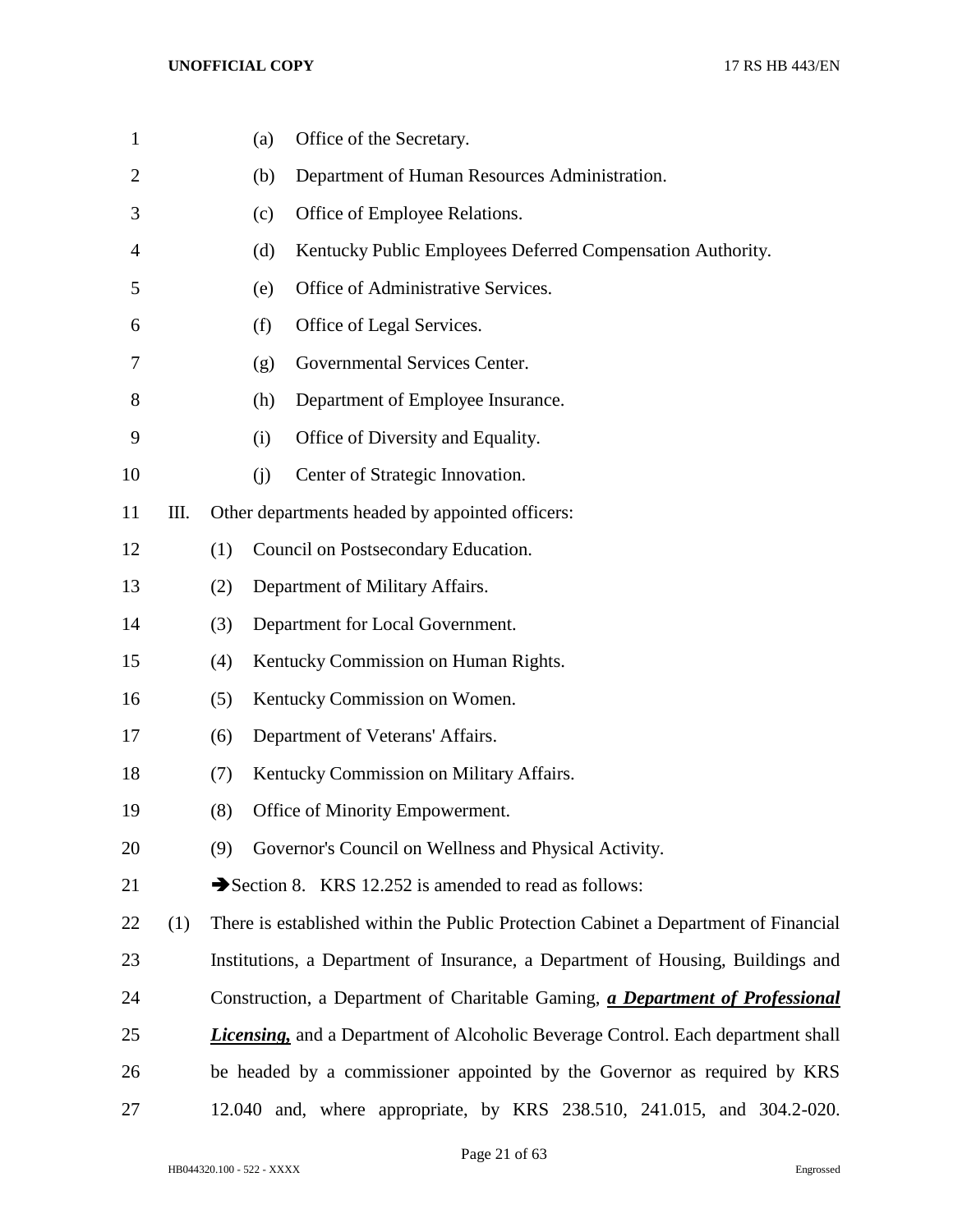| $\mathbf{1}$   |             |     | Commissioners shall be directly responsible to the secretary and shall perform the      |
|----------------|-------------|-----|-----------------------------------------------------------------------------------------|
| $\overline{2}$ |             |     | functions, powers, and duties provided by law and prescribed by the secretary.          |
| 3              |             |     | (2) [There is established within the Public Protection Cabinet an Office of Occupations |
| 4              |             |     | and Professions, which shall be headed by an executive director appointed by the        |
| 5              |             |     | secretary with the approval of the Governor as required by KRS 12.050. The              |
| 6              |             |     | executive director shall be directly responsible to the secretary and shall perform the |
| 7              |             |     | functions, powers, and duties provided by law and prescribed by the secretary.          |
| 8              | (3)         |     | The secretary of the Public Protection Cabinet shall be appointed by the Governor       |
| 9              |             |     | in accordance with KRS 12.255. The Office of the Secretary shall contain the            |
| 10             |             |     | following entities:                                                                     |
| 11             |             | (a) | The Office of Communications and Public Outreach, which shall be headed                 |
| 12             |             |     | by an executive director appointed by the secretary with the approval of the            |
| 13             |             |     | Governor in accordance with KRS 12.050; and                                             |
| 14             |             | (b) | The Office of Legal Services, which shall be headed by an executive director            |
| 15             |             |     | appointed by the secretary with the approval of the Governor in accordance              |
| 16             |             |     | with KRS 12.050 and 12.210.                                                             |
| 17             | $(3)$ $(4)$ |     | The following agencies are attached to the Public Protection Cabinet for                |
| 18             |             |     | administrative purposes only, except as provided in KRS 131.330:                        |
| 19             |             | (a) | Crime Victims Compensation Board;                                                       |
| 20             |             | (b) | Board of Claims;                                                                        |
| 21             |             | (c) | Kentucky Board of Tax Appeals;                                                          |
| 22             |             | (d) | Kentucky Boxing and Wrestling Authority; and                                            |
| 23             |             | (e) | Kentucky Horse Racing Commission.                                                       |
| 24             |             |     | Section 9. KRS 164.6903 is amended to read as follows:                                  |
| 25             |             |     | As used in KRS 164.6901 to 164.6935, unless the context requires otherwise:             |
| 26             | (1)         |     | "Agency contract" means an agreement in which a student-athlete authorizes a            |
| 27             |             |     | person to negotiate or solicit on behalf of the student-athlete a professional-sports-  |

Page 22 of 63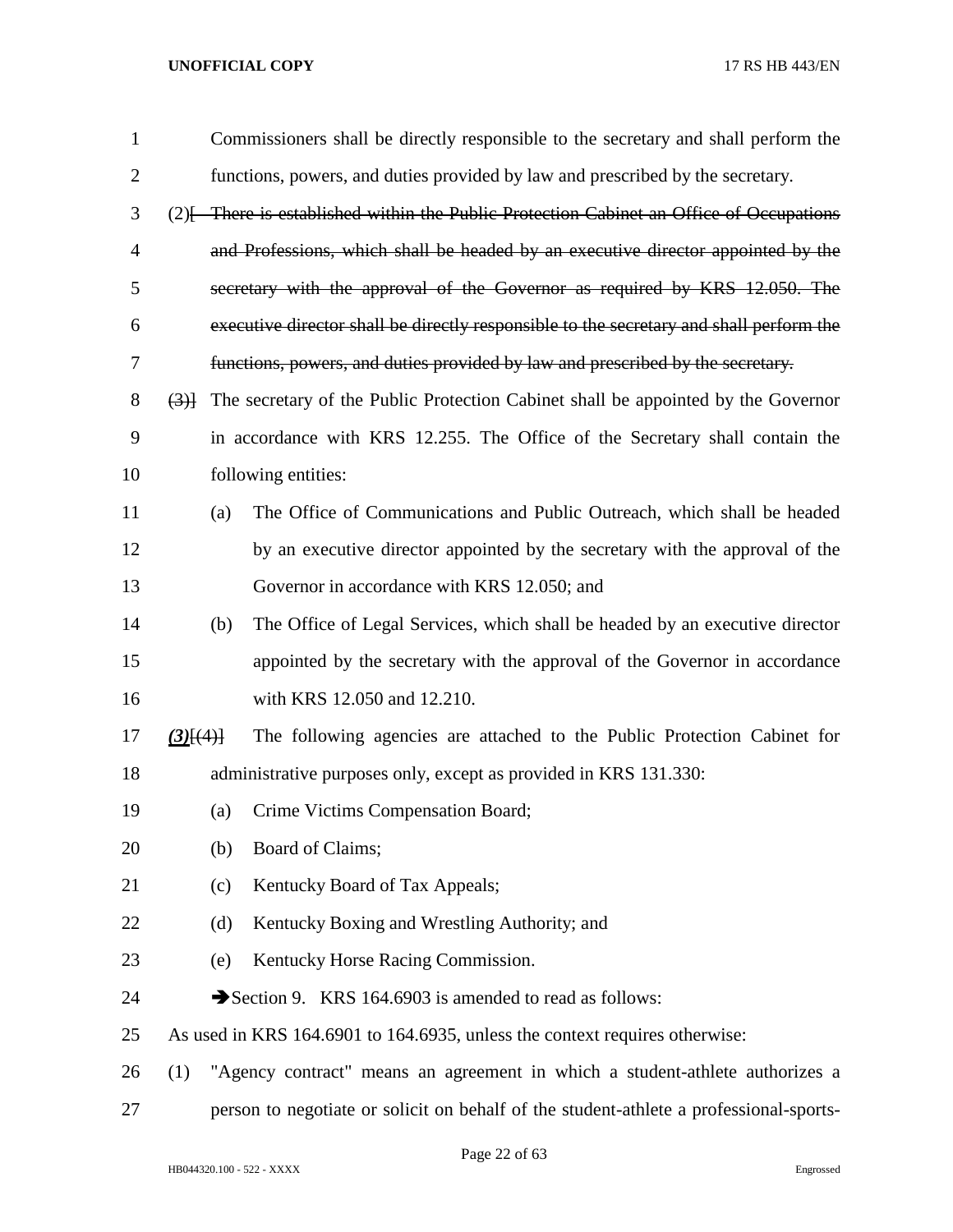services contract or an endorsement contract;

 (2) "Athlete agent" means an individual who enters into an agency contract with a student-athlete or, directly or indirectly, recruits or solicits a student-athlete to enter into an agency contract. The term includes an individual who represents to the public that the individual is an athlete agent. The term does not include a spouse, parent, sibling, grandparent, or guardian of the student-athlete or an individual acting solely on behalf of a professional sports team or professional sports organization;

 (3) "Athletic director" means an individual responsible for administering the overall athletic program of an educational institution or, if an educational institution has separately administered athletic programs for male and female students, the athletic program for males or the athletic program for females, as appropriate;

 (4) "Contact" means a communication, direct or indirect, between an athlete agent and a student-athlete, to recruit or solicit the student-athlete to enter into an agency contract;

- (5) *"Department" means the Department of Professional Licensing*["Office" means 17 the Office of Occupations and Professions in the Public Protection Cabinet;
- (6) "Endorsement contract" means an agreement under which a student-athlete is employed or receives consideration to use on behalf of the other party any value that the student-athlete may have because of publicity, reputation, following, or fame obtained because of athletic ability or performance;
- (7) "Intercollegiate sport" means a sport played at the collegiate level for which eligibility requirements for participation by a student-athlete are established by a national association for the promotion or regulation of collegiate athletics;
- (8) "Person" means an individual, corporation, business trust, estate, trust, partnership, limited liability company, association, joint venture, or government; governmental subdivision, agency, or instrumentality; public corporation, or any other legal or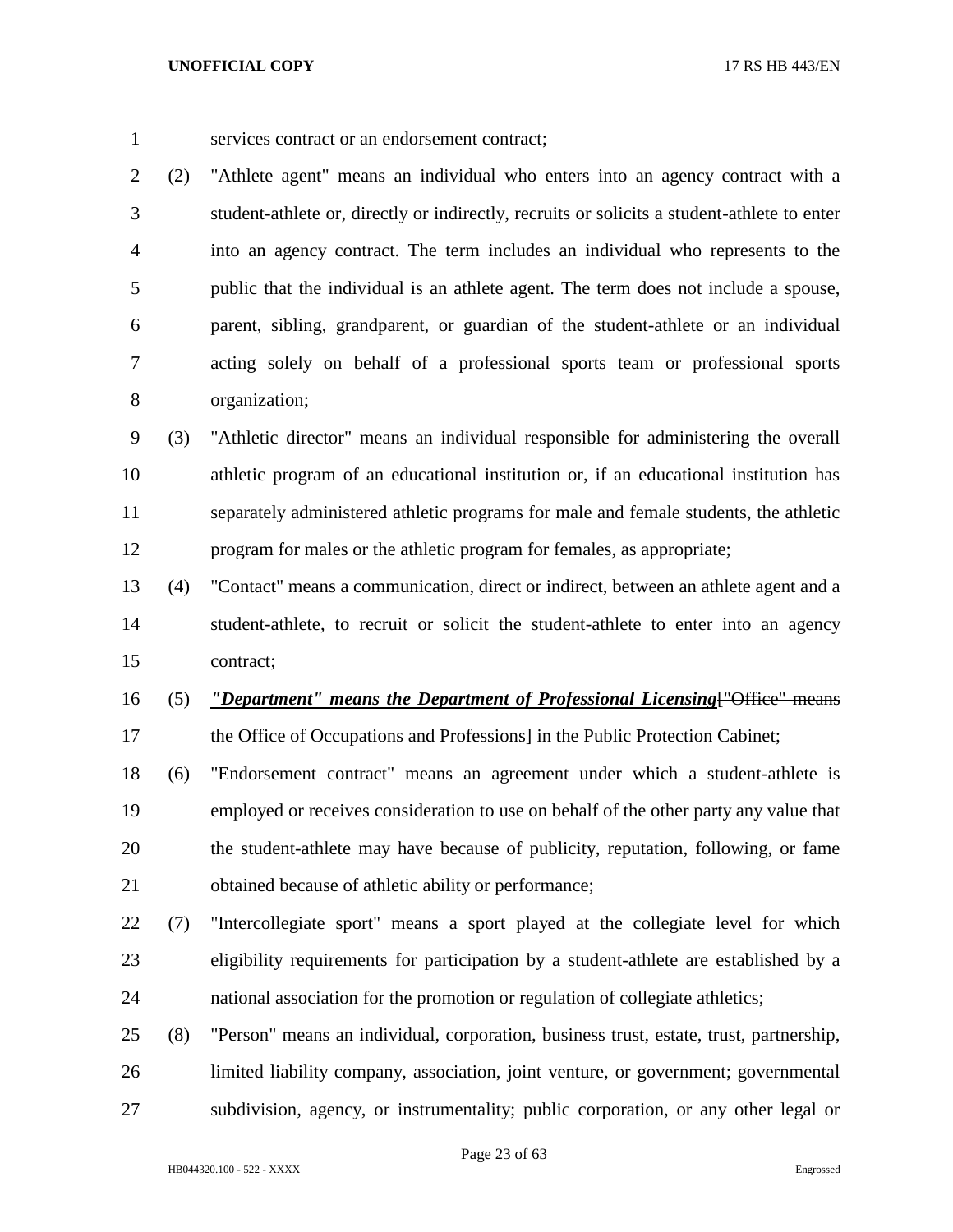| $\mathbf{1}$ |      | commercial entity;                                                                                 |
|--------------|------|----------------------------------------------------------------------------------------------------|
| 2            | (9)  | "Professional-sports-services contract" means an agreement under which an                          |
| 3            |      | individual is employed, or agrees to render services, as a player on a professional                |
| 4            |      | sports team, with a professional sports organization, or as a professional athlete;                |
| 5            | (10) | "Record" means information that is inscribed on a tangible medium or that is stored                |
| 6            |      | in an electronic or other medium and is retrievable in perceivable form;                           |
| 7            |      | (11) "Registration" means registration as an athlete agent pursuant to KRS 164.6901 to             |
| 8            |      | 164.6935;                                                                                          |
| 9            |      | (12) "State" means a state of the United States, the District of Columbia, Puerto Rico,            |
| 10           |      | the United States Virgin Islands, or any territory or insular possession subject to the            |
| 11           |      | jurisdiction of the United States; and                                                             |
| 12           |      | (13) "Student-athlete" means an individual who engages in, is eligible to engage in, or            |
| 13           |      | may be eligible in the future to engage in, any intercollegiate sport. If an individual            |
| 14           |      | is permanently ineligible to participate in a particular intercollegiate sport, the                |
| 15           |      | individual is not a student-athlete for purposes of that sport.                                    |
| 16           |      | Section 10. KRS 164.6905 is amended to read as follows:                                            |
| 17           | (1)  | By acting as an athlete agent in this state, a nonresident individual appoints the                 |
| 18           |      | <i>department</i> [Office of Occupations and Professions] as the individual's agent for            |
| 19           |      | service of process in any civil action in this state related to the individual's acting as         |
| 20           |      | an athlete agent in this state.                                                                    |
| 21           | (2)  | The <b><i>department</i></b> [office] may issue subpoenas for any material that is relevant to the |
| 22           |      | administration of KRS 164.6901 to 164.6935.                                                        |
| 23           | (3)  | The <b><i>department</i></b> [office] may promulgate administrative regulations in accordance      |
| 24           |      | with KRS Chapter 13A that are necessary to carry out the provisions of KRS                         |
| 25           |      | 164.6901 to 164.6935.                                                                              |
| 26           |      | Section 11. KRS 164.6909 is amended to read as follows:                                            |

(1) An applicant for registration shall submit an application for registration to the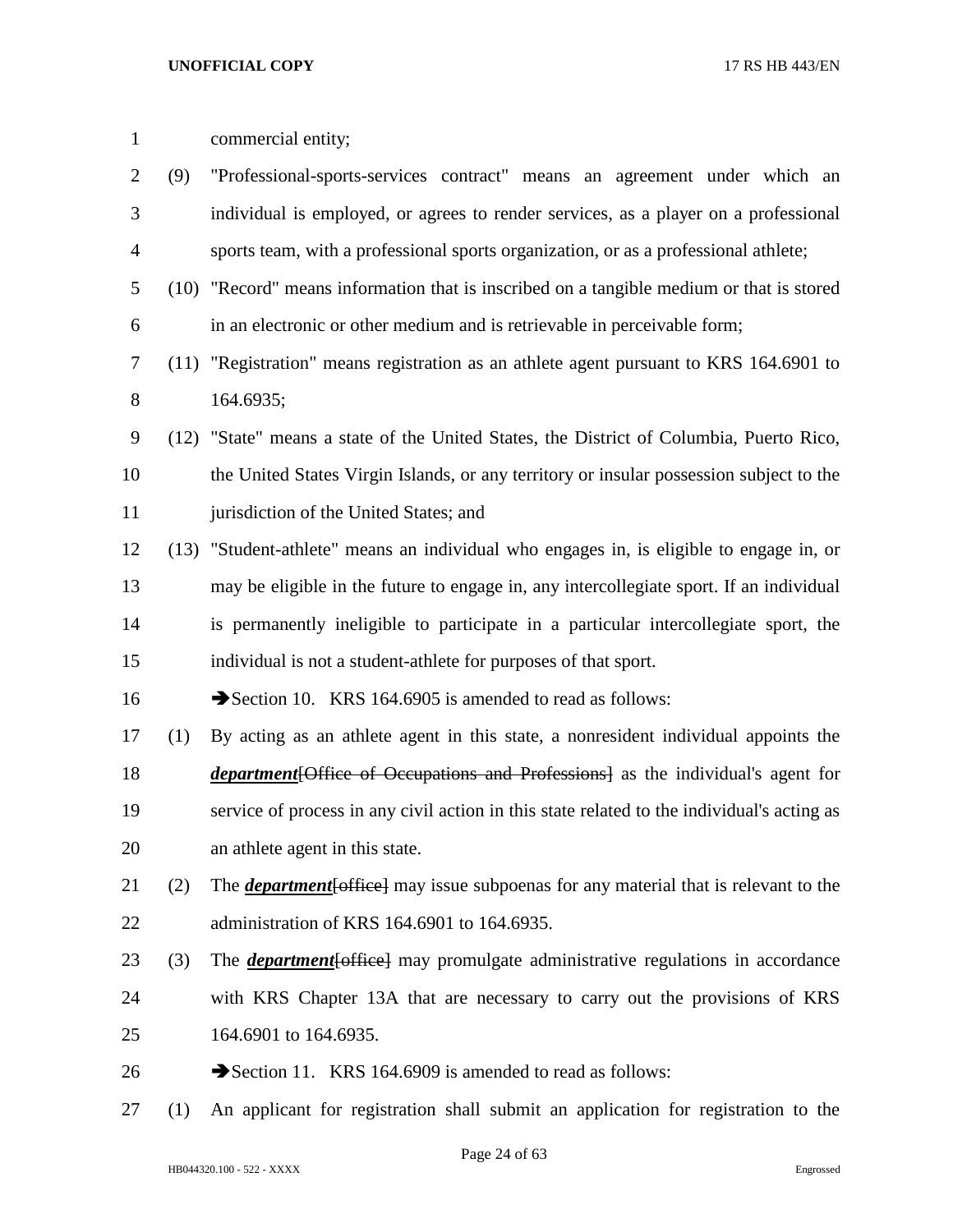| $\mathbf{1}$   |     | <i>department</i> [office] in a form prescribed by the <i>department</i> [office]. An application |
|----------------|-----|---------------------------------------------------------------------------------------------------|
| $\overline{2}$ |     | filed under this section is a public record. The application <i>shall</i> [must] be in the        |
| 3              |     | name of an individual, and except as otherwise provided in subsection (2) of this                 |
| $\overline{4}$ |     | section, signed or otherwise authenticated by the applicant under penalty of perjury              |
| 5              |     | and state or contain:                                                                             |
| 6              | (a) | The name of the applicant and the address of the applicant's principal place of                   |
| 7              |     | business;                                                                                         |
| $8\,$          | (b) | The name of the applicant's business or employer, if applicable;                                  |
| 9              | (c) | Any business or occupation engaged in by the applicant for the five (5) years                     |
| 10             |     | next preceding the date of submission of this application;                                        |
| 11             | (d) | A description of the applicant's:                                                                 |
| 12             |     | Formal training as an athlete;<br>1.                                                              |
| 13             |     | Practical experience as an athlete agent; and<br>2.                                               |
| 14             |     | 3.<br>Educational background relating to the applicant's activities as an athlete                 |
| 15             |     | agent;                                                                                            |
| 16             | (e) | The names and addresses of three (3) individuals not related to the applicant                     |
| 17             |     | who are willing to serve as references;                                                           |
| 18             | (f) | The name, sport, and last known team for each individual for whom the                             |
| 19             |     | applicant acted as an athlete agent during the five (5) years next preceding the                  |
| 20             |     | date of submission of the application;                                                            |
| 21             | (g) | The names and addresses of all persons who are:                                                   |
| 22             |     | With respect to the athlete agent's business if it is not a corporation, the<br>1.                |
| 23             |     | partners, members, officers, managers, associates, or profit-sharers of                           |
| 24             |     | the business; and                                                                                 |
| 25             |     | 2.<br>With respect to a corporation employing the athlete agent, the officers,                    |
| 26             |     | directors, and any shareholder of the corporation having an interest of                           |
| 27             |     | five percent $(5%)$ or greater;                                                                   |

Page 25 of 63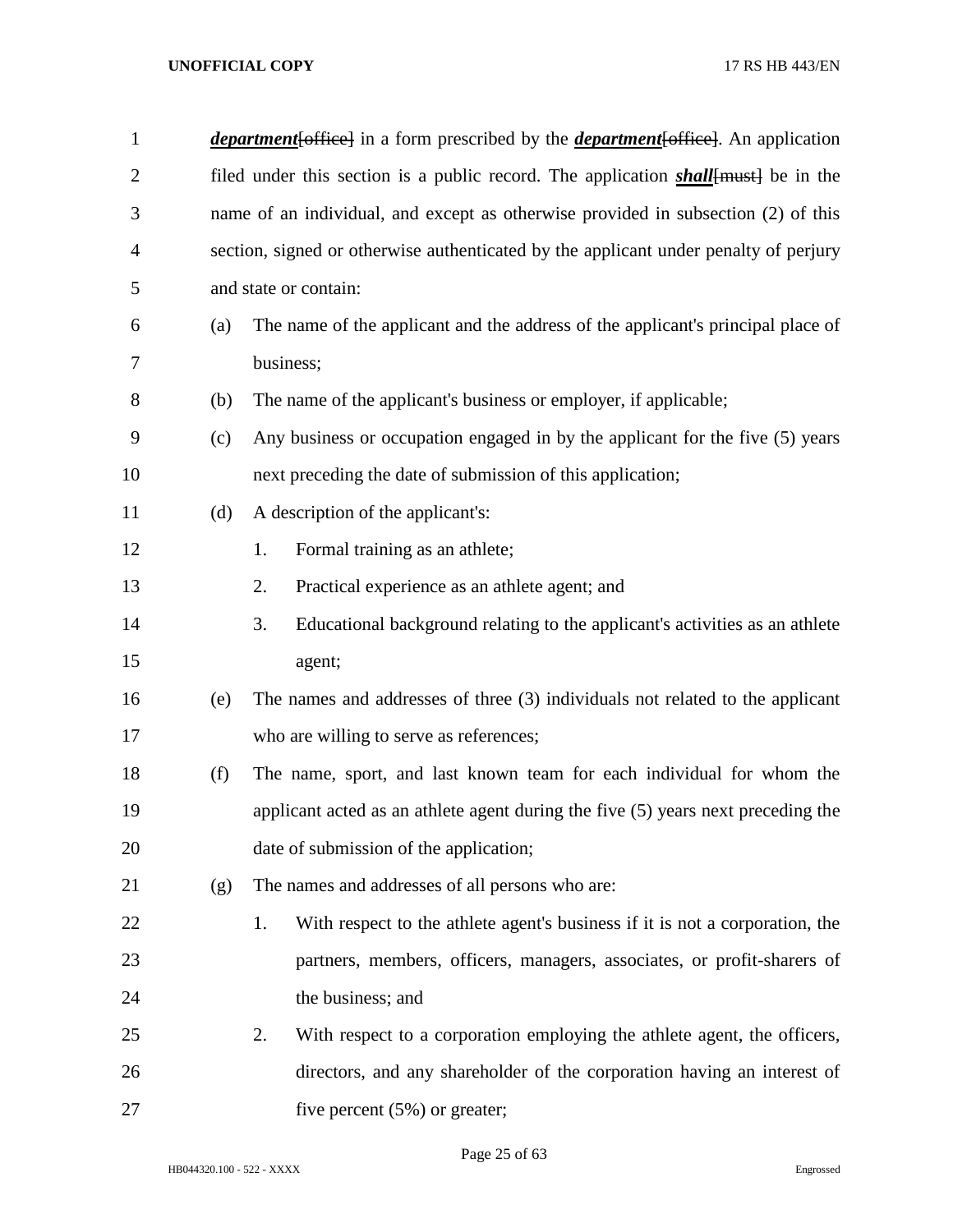- (h) Whether the applicant or any person named pursuant to paragraph (g) of this subsection has been convicted of a crime that, if committed in this state, would be a crime involving moral turpitude or a felony, and identify the crime;
- (i) Whether there has been any administrative or judicial determination that the applicant or any person named pursuant to paragraph (g) of this subsection has made a false, misleading, deceptive, or fraudulent representation;
- (j) Any instance in which the conduct of the applicant or any person named pursuant to paragraph (g) of this subsection resulted in the imposition of a sanction, suspension, or declaration of ineligibility to participate in an interscholastic or intercollegiate athletic event on a student-athlete or educational institution;
- (k) Any sanction, suspension, or disciplinary action taken against the applicant or any person named pursuant to paragraph (g) of this subsection arising out of occupational or professional conduct; and
- (l) Whether there has been any denial of an application for, suspension or revocation of, or refusal to renew, the registration or licensure of the applicant or any person named pursuant to paragraph (g) of this subsection as an athlete 19 agent in any state.
- (2) An individual who has submitted an application for, and holds a certificate of, registration or licensure as an athlete agent in another state, may submit a copy of the application and certificate in lieu of submitting an application in the form prescribed pursuant to subsection (1) of this section. The *department*[office] shall accept the application and the certificate from the other state as an application for registration in this state if the application to the other state:
- (a) Was submitted in the other state within six (6) months next preceding the submission of the application in this state and the applicant certifies that the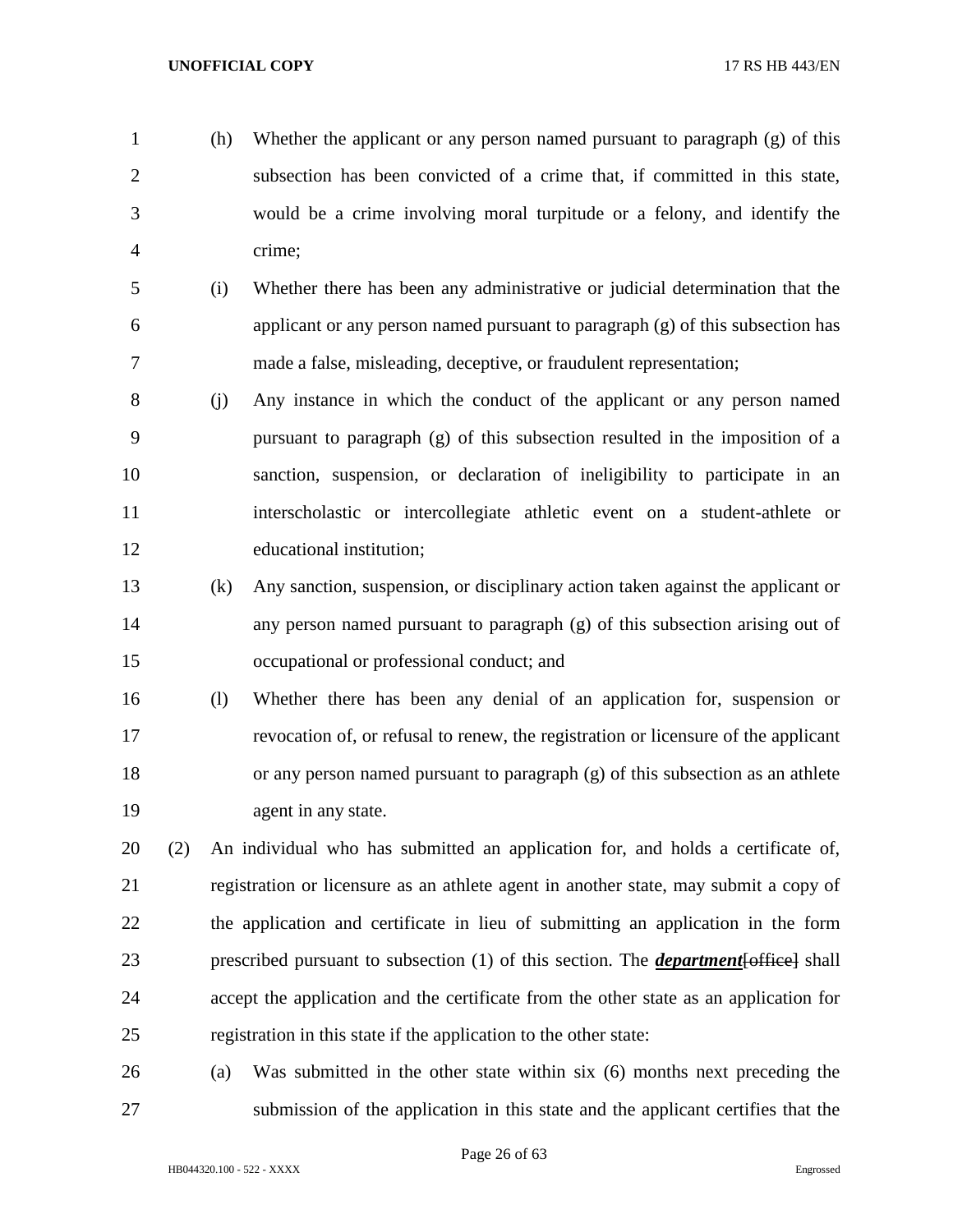| 1              |     |        | information contained in the application is current;                                       |
|----------------|-----|--------|--------------------------------------------------------------------------------------------|
| $\overline{2}$ |     | (b)    | Contains information substantially similar to or more comprehensive than that              |
| 3              |     |        | required in an application submitted in this state; and                                    |
| $\overline{4}$ |     | (c)    | Was signed by the applicant under penalty of perjury.                                      |
| 5              |     |        | Section 12. KRS 164.6911 is amended to read as follows:                                    |
| 6              | (1) | Except | otherwise provided in subsection (2) of this section,<br>the<br>as                         |
| 7              |     |        | <i>department</i> [office] shall issue a certificate of registration to an individual who  |
| 8              |     |        | complies with KRS 164.6909(1) or whose application has been accepted under                 |
| 9              |     |        | KRS 164.6909(2).                                                                           |
| 10             | (2) |        | The <i>department</i> [office] may refuse to issue a certificate of registration if the    |
| 11             |     |        | <i>department</i> [office] determines that the applicant has engaged in conduct that has a |
| 12             |     |        | significant adverse effect on the applicant's fitness to act as an athlete agent. In       |
| 13             |     |        | making the determination, the <i>department</i> [office] may consider whether the          |
| 14             |     |        | applicant has:                                                                             |
| 15             |     | (a)    | Been convicted of a crime that, if committed in this state, would be a crime               |
| 16             |     |        | involving moral turpitude or a felony;                                                     |
| 17             |     | (b)    | Made a materially false, misleading, deceptive, or fraudulent representation in            |
| 18             |     |        | the application or as an athlete agent;                                                    |
| 19             |     | (c)    | Engaged in conduct that would disqualify the applicant from serving in a                   |
| 20             |     |        | fiduciary capacity;                                                                        |
| 21             |     | (d)    | Engaged in conduct prohibited by KRS 164.6925;                                             |
| 22             |     | (e)    | Had a registration or licensure as an athlete agent suspended, revoked, or                 |
| 23             |     |        | denied, or been refused renewal of registration or licensure as an athlete agent           |
| 24             |     |        | in any state;                                                                              |
| 25             |     | (f)    | Engaged in conduct the consequence of which was that a sanction,                           |
| 26             |     |        | suspension, or declaration of ineligibility to participate in an interscholastic or        |
| 27             |     |        | intercollegiate athletic event was imposed on a student-athlete or educational             |

Page 27 of 63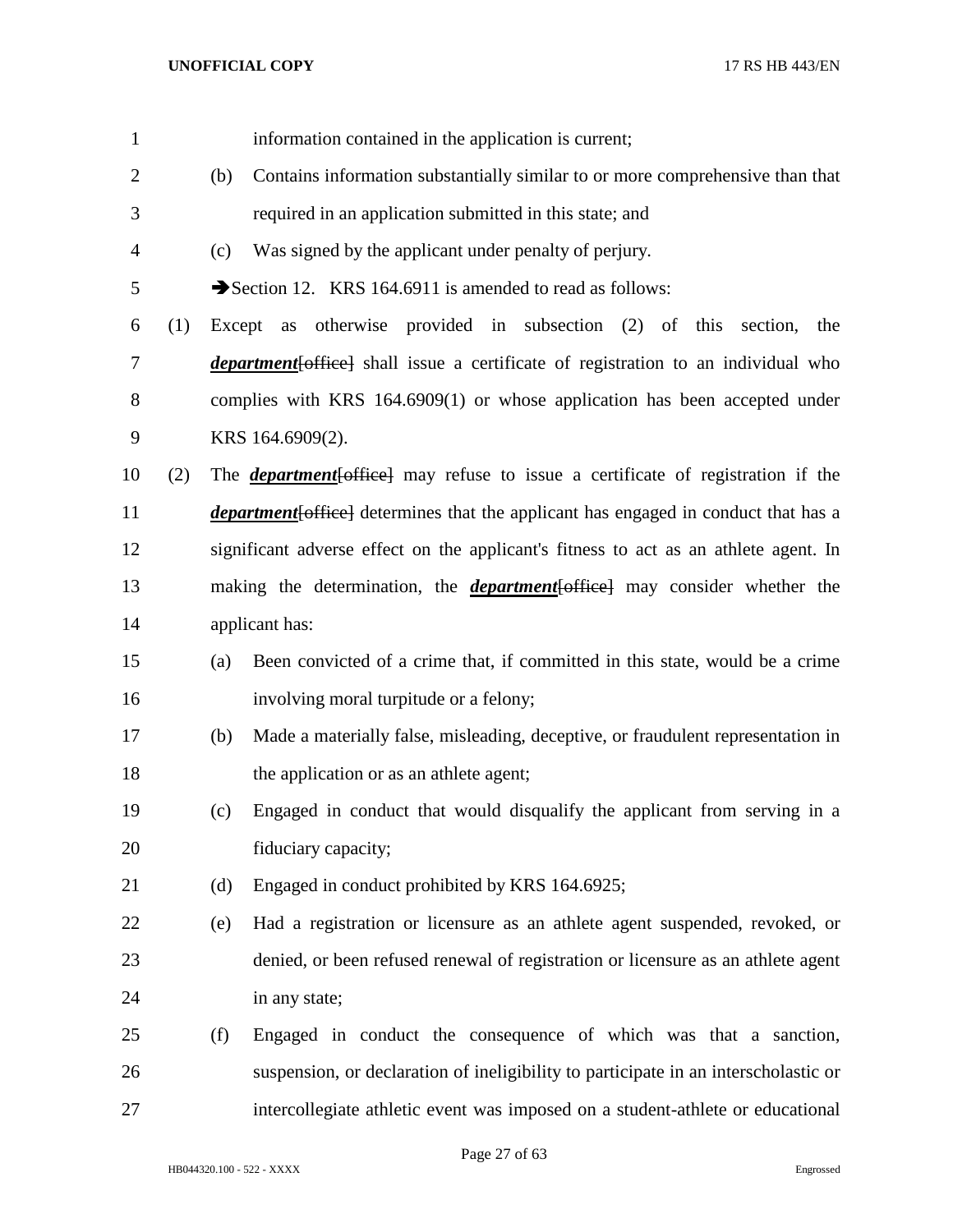| $\mathbf{1}$   |     | institution; or                                                                               |
|----------------|-----|-----------------------------------------------------------------------------------------------|
| $\overline{c}$ |     | Engaged in conduct that significantly adversely reflects on the applicant's<br>(g)            |
| 3              |     | credibility, honesty, or integrity.                                                           |
| 4              | (3) | making a determination under subsection (2) of this<br>In<br>section,<br>the                  |
| 5              |     | <i>department</i> [office] shall consider:                                                    |
| 6              |     | How recently the conduct occurred;<br>(a)                                                     |
| 7              |     | The nature of the conduct and the context in which it occurred; and<br>(b)                    |
| 8              |     | Any other relevant conduct of the applicant.<br>(c)                                           |
| 9              | (4) | An athlete agent may apply to renew a registration by submitting an application for           |
| 10             |     | renewal in a form prescribed by the <i>department</i> [office]. An application filed under    |
| 11             |     | this section is a public record. The application for renewal <b>shall</b> [must] be signed by |
| 12             |     | the applicant under penalty of perjury and <b>shall</b> [must] contain current information    |
| 13             |     | on all matters required in an original registration.                                          |
| 14             | (5) | An individual who has submitted an application for renewal of registration or                 |
| 15             |     | licensure in another state, in lieu of submitting an application for renewal in the           |
| 16             |     | form prescribed pursuant to subsection (4) of this section, may file a copy of the            |
| 17             |     | application for renewal and a valid certificate of registration or licensure from the         |
| 18             |     | other state. The <i>department</i> [office] shall accept the application for renewal from the |
| 19             |     | other state as an application for renewal in this state if the application to the other       |
| 20             |     | state:                                                                                        |
| 21             |     | Was submitted in the other state within six (6) months next preceding the<br>(a)              |
| 22             |     | filing in this state and the applicant certifies the information contained in the             |
| 23             |     | application for renewal is current;                                                           |
| 24             |     | Contains information substantially similar to or more comprehensive than that<br>(b)          |
| 25             |     | required in an application for renewal submitted in this state; and                           |
| 26             |     | Was signed by the applicant under penalty of perjury.<br>(c)                                  |
| 27             | (6) | A certificate of registration or a renewal of registration is valid for one (1) year.         |
|                |     |                                                                                               |

Page 28 of 63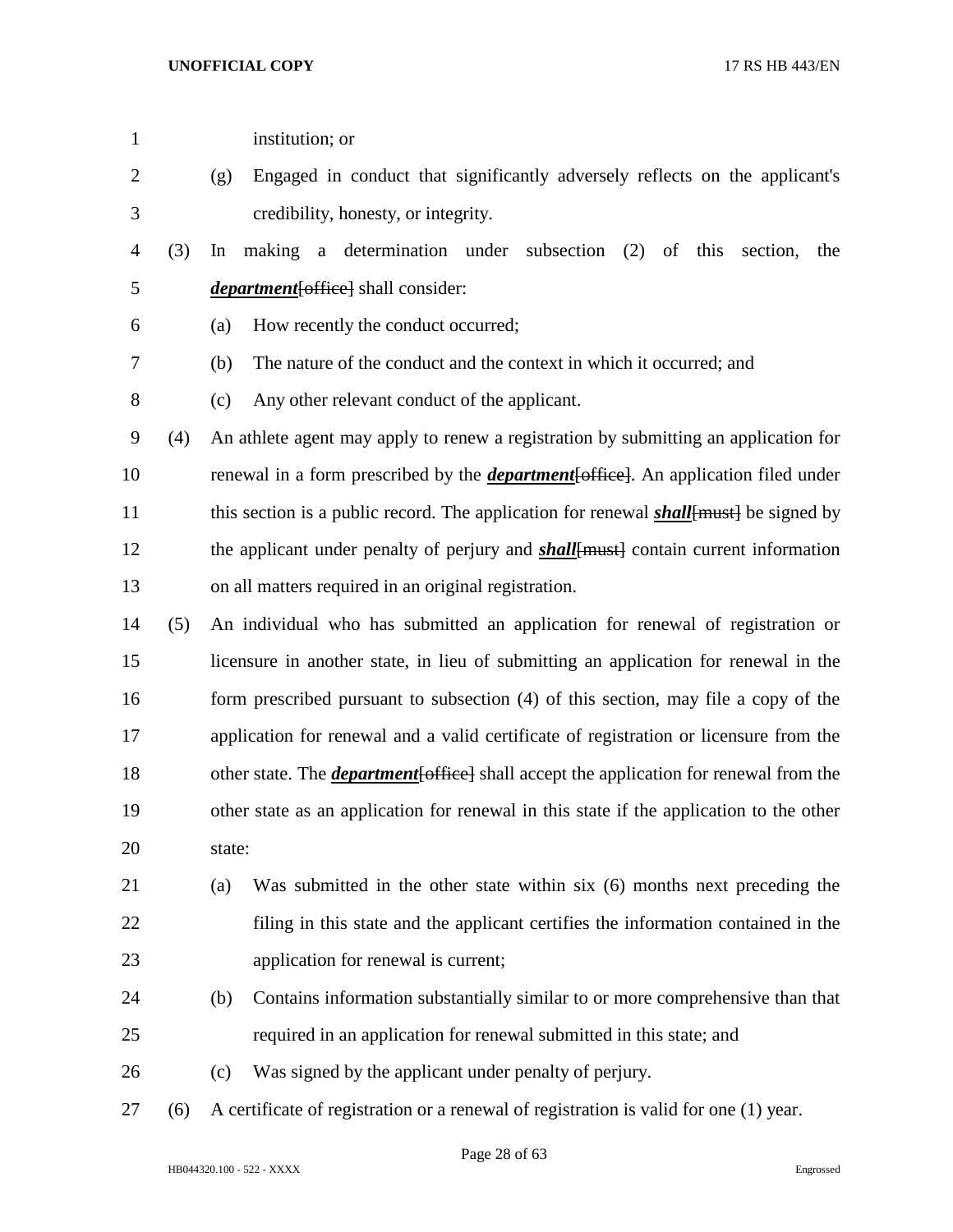| $\mathbf{1}$   |     | Section 13. KRS 164.6913 is amended to read as follows:                                            |
|----------------|-----|----------------------------------------------------------------------------------------------------|
| $\overline{2}$ | (1) | The <i>department</i> [office] may suspend, revoke, or refuse to renew a registration for          |
| 3              |     | conduct that would have justified denial of registration under KRS 164.6911(2).                    |
| $\overline{4}$ | (2) | The <b><i>department</i></b> [office] may deny, suspend, revoke, or refuse to renew a certificate  |
| 5              |     | of registration or licensure only after proper notice and an opportunity for a hearing             |
| 6              |     | in accordance with KRS Chapter 13B.                                                                |
| 7              | (3) | The <i>department</i> [office] may issue a temporary certificate of registration while an          |
| 8              |     | application for registration or renewal of registration is pending.                                |
| 9              |     | Section 14. KRS 164.6915 is amended to read as follows:                                            |
| 10             |     | An application for registration or renewal of registration <i>shall</i> [must] be accompanied by a |
| 11             |     | fee in the following amount:                                                                       |
| 12             | (1) | An initial application for registration fee determined by the <i>department</i> [office], not      |
| 13             |     | to exceed three hundred dollars (\$300);                                                           |
| 14             | (2) | An annual renewal fee determined by the <i>department</i> [office], not to exceed three            |
| 15             |     | hundred dollars (\$300); or                                                                        |
| 16             | (3) | An application for registration fee based upon certification of registration or                    |
| 17             |     | licensure issued by another state determined by the <i>department</i> [office], not to             |
| 18             |     | exceed two hundred fifty dollars (\$250).                                                          |
| 19             |     | Section 15. KRS 164.6923 is amended to read as follows:                                            |
| 20             | (1) | An athlete agent shall retain the following records for a period of five (5) years:                |
| 21             |     | The name and address of each individual represented by the athlete agent;<br>(a)                   |
| 22             |     | Any agency contract entered into by the athlete agent; and<br>(b)                                  |
| 23             |     | Any direct costs incurred by the athlete agent in the recruitment or solicitation<br>(c)           |
| 24             |     | of a student-athlete to enter into an agency contract.                                             |
| 25             | (2) | Records required to be retained in subsection $(1)$ of this section are open to                    |
| 26             |     | inspection by the <i>department</i> [office] during normal business hours.                         |
| 27             |     | Section 16. KRS 164.6929 is amended to read as follows:                                            |

Page 29 of 63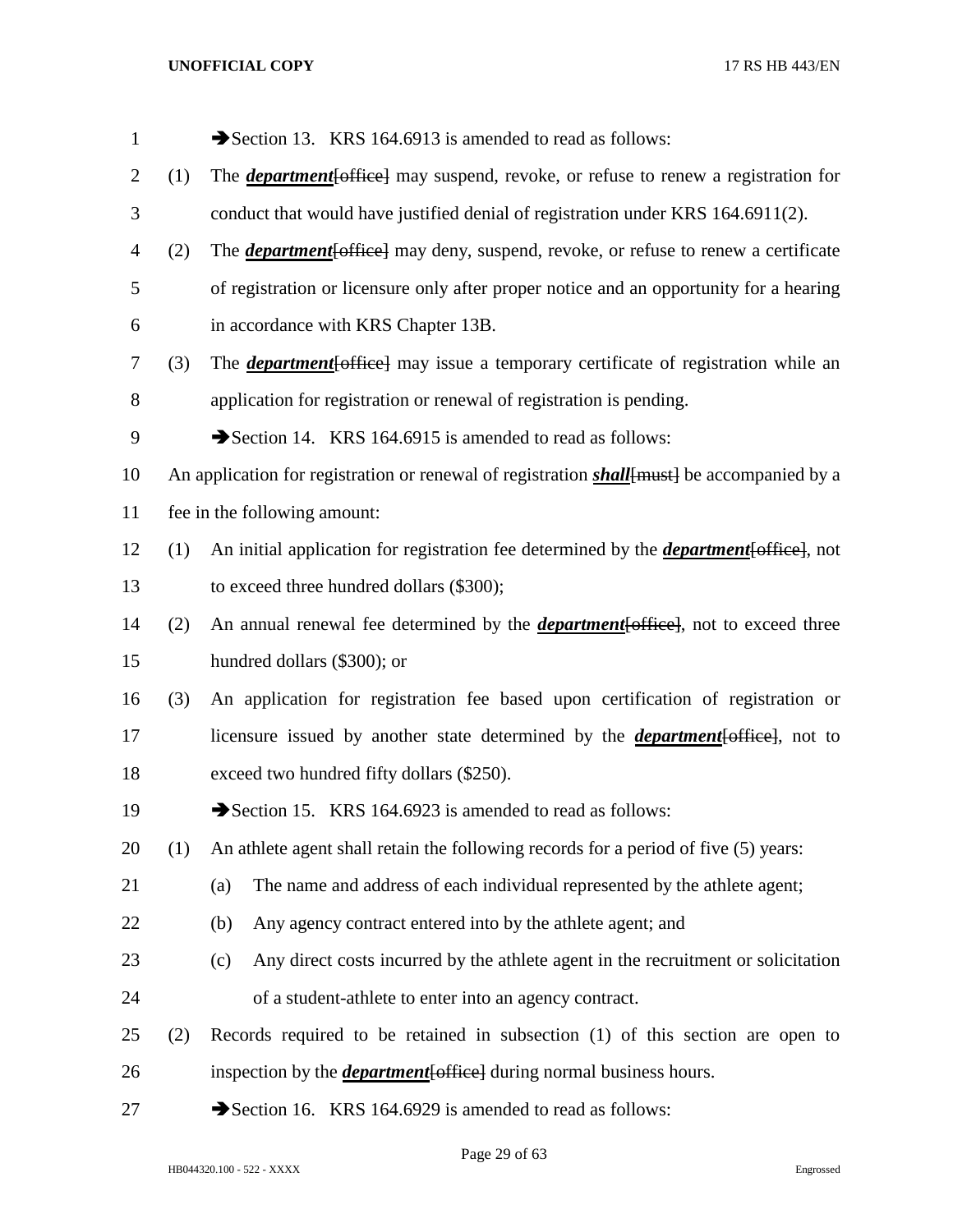- (1) An educational institution has a right of action against an athlete agent or a former student-athlete for damages caused by a violation of KRS 164.6901 to 164.6935. In an action under this section, the court may award to the prevailing party costs and reasonable attorney's fees.
- (2) Damages of an educational institution under subsection (1) of this section include losses and expenses incurred because, as a result of the conduct of an athlete agent or former student-athlete, the educational institution was injured by a violation of KRS 164.6901 to 164.6935 or was penalized, disqualified, or suspended from participation in athletics by a national association for the promotion and regulation of athletics, by an athletic conference, or by reasonable self-imposed disciplinary action taken to mitigate sanctions likely to be imposed by such an organization.
- (3) A right of action under this section does not accrue until the educational institution discovers or by the exercise of reasonable diligence would have discovered the violation by the athlete agent or former student-athlete.
- (4) Any liability of the athlete agent or the former student-athlete under this section is several and not joint.
- (5) The *department*[office] may assess a civil penalty against an athlete agent not to exceed twenty-five thousand dollars (\$25,000) for a violation of KRS 164.6901 to 164.6935.
- (6) KRS 164.6901 to 164.6935 does not restrict rights, remedies, or defenses of any person under law or equity.
- 22 SECTION 17. KRS 198B.704 IS REPEALED AND REENACTED TO READ AS FOLLOWS:
- *(1) (a) There is hereby created an independent agency of state government to be known as the Kentucky Board of Home Inspectors, which shall be attached*
- *to the Department of Professional Licensing for administrative purposes.*
- *The board shall consist of five (5) members, each appointed by the*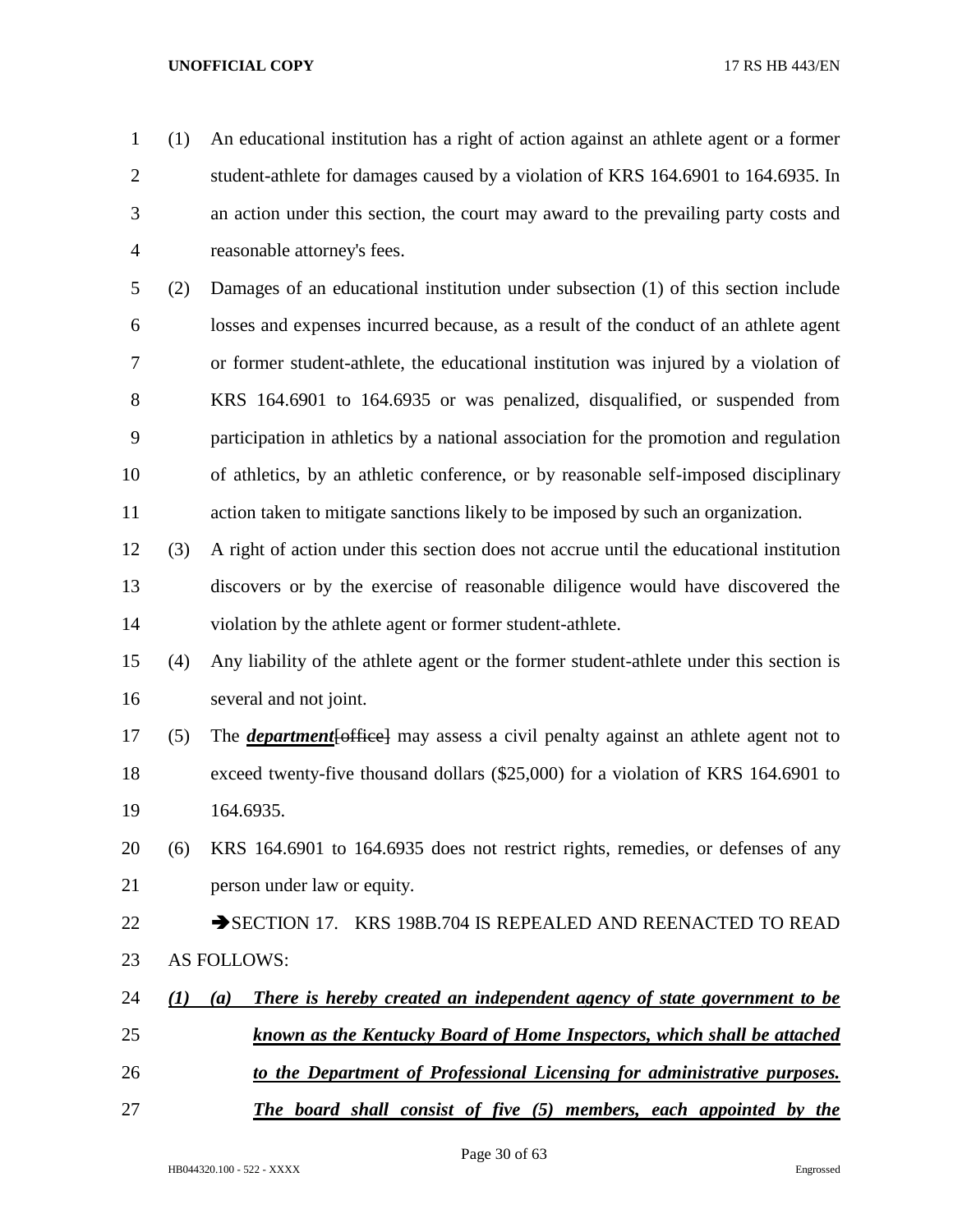| 1              |     | Governor. Each board member shall serve a term of three (3) years. The                |
|----------------|-----|---------------------------------------------------------------------------------------|
| $\overline{2}$ |     | board shall annually select one (1) of its members to serve as chair and one          |
| 3              |     | $(1)$ of its members to serve as vice chair to act in the chair's absence. The        |
| 4              |     | board shall designate either a board member or a member of the board's                |
| 5              |     | administrative staff to serve as secretary to the board.                              |
| 6              | (b) | Any member appointed to fill a vacancy occurring other than by expiration             |
| 7              |     | of a term shall be appointed for the remainder of the unexpired term.                 |
| 8              | (c) | No more than three (3) members of the same political party shall serve on             |
| 9              |     | the board at the same time.                                                           |
| 10             | (d) | No member of the board shall reside in the same county as another                     |
| 11             |     | member. The members of the board shall be residents of Kentucky.                      |
| 12             | (e) | A majority of the board shall constitute a quorum for the transaction<br>1.           |
| 13             |     | of business. The affirmative vote of a majority of the members is                     |
| 14             |     | necessary for the board to take official action.                                      |
| 15             |     | If the chair and vice chair are absent from a meeting of the board<br>2.              |
| 16             |     | when a quorum exists, the members who are present may elect a                         |
| 17             |     | presiding officer who shall serve as acting chair until the conclusion                |
| 18             |     | <u>of the meeting or until the arrival of the chair or vice chair.</u>                |
| 19             | (f) | No member may serve on the board for more than $six$ (6) consecutive years.           |
| 20             |     | <u>A member may serve on the board for six (6) consecutive years on more</u>          |
| 21             |     | <i>than one (1) occasion if that person is not a member of the board for at least</i> |
| 22             |     | <u>two (2) years between periods of board service.</u>                                |
| 23             | (2) | <b>The five (5) members of the board shall be chosen as follows:</b>                  |
| 24             | (a) | Three (3) members shall:                                                              |
| 25             |     | Have been actively engaged in performing home inspections in<br>1.                    |
| 26             |     | <u>Kentucky for at least five (5) years immediately before the member's</u>           |
| 27             |     | appointment to the board, or have completed no less than one hundred                  |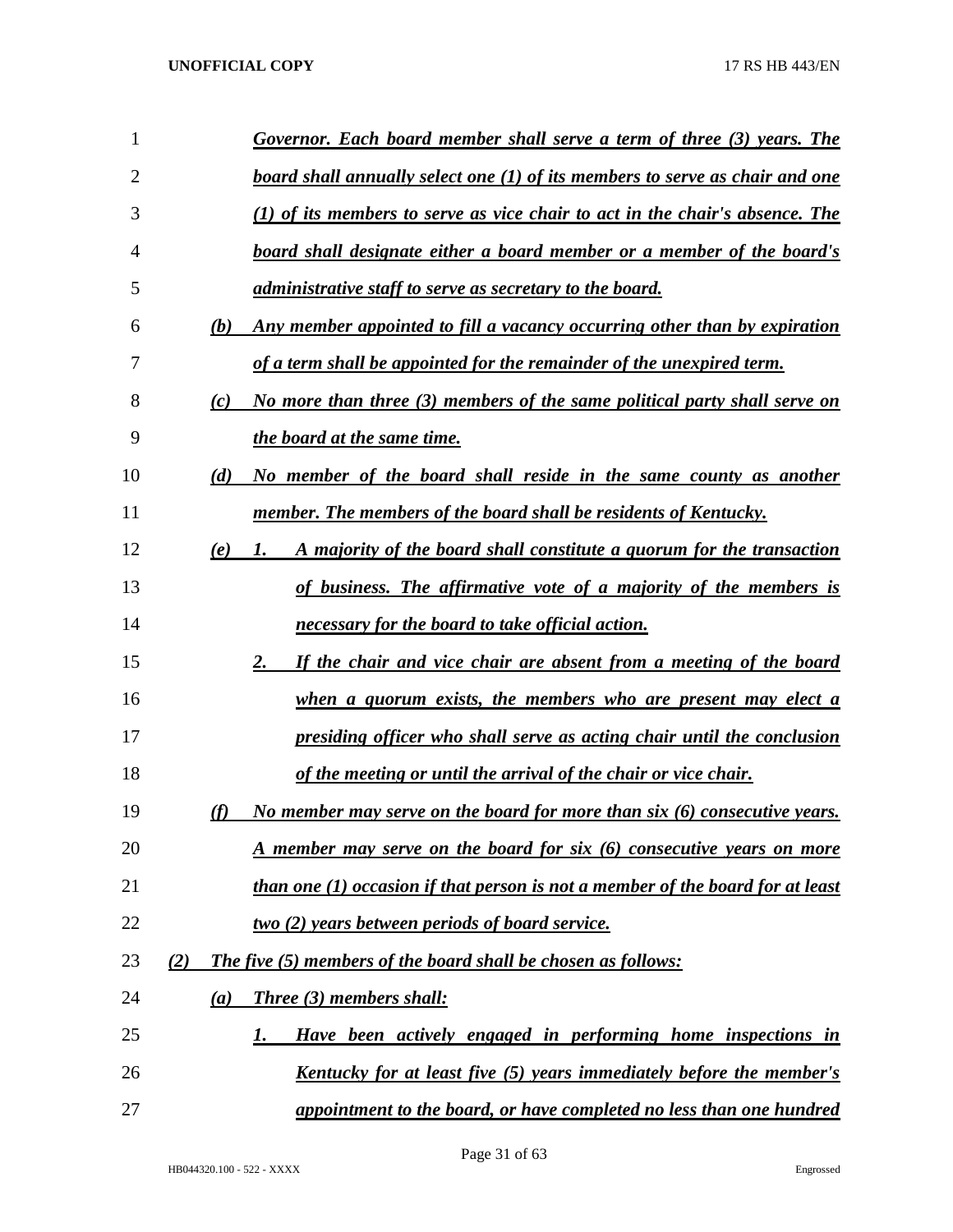| 1  |                   | (100) fee-paid inspections per year over the last five (5) years; and                 |
|----|-------------------|---------------------------------------------------------------------------------------|
| 2  |                   | <b>Be licensed by the board as a home inspector;</b><br>2.                            |
| 3  | (b)               | <u>One (1) member shall represent the public at large and shall not be</u>            |
| 4  |                   | associated with the home inspection, home building, or real estate business           |
| 5  |                   | other than as a consumer; and                                                         |
| 6  | (c)               | One (1) member shall be a real estate professional licensed under KRS                 |
| 7  |                   | Chapter 324 who has been actively engaged in selling, trading, exchanging,            |
| 8  |                   | <u>optioning, leasing, renting, managing, or listing residential real estate in</u>   |
| 9  |                   | <u>Kentucky for at least five (5) years immediately before the member's</u>           |
| 10 |                   | appointment to the board. This member shall be selected from a list of three          |
| 11 |                   | (3) names submitted to the Governor from the Kentucky Association of                  |
| 12 |                   | <b>Realtors.</b> When a vacancy occurs in this member position, the Kentucky          |
| 13 |                   | Association of Realtors shall have sixty (60) days after the vacancy occurs to        |
| 14 |                   | submit a list of three (3) names to the Governor to fill the vacancy. The             |
| 15 |                   | Governor may reject the list of three (3) names and request that the                  |
| 16 |                   | <u>Kentucky Association of Realtors submit a new list of three (3) names</u>          |
| 17 |                   | within sixty (60) days of the Governor's request. If the Kentucky Association         |
| 18 |                   | <u>of Realtors fails to timely submit this list to the Governor, the Governor may</u> |
| 19 |                   | <i>immediately appoint a qualified person to fill this vacancy.</i>                   |
| 20 | (3)               | A board member shall be automatically removed from the board and a vacancy            |
| 21 |                   | shall occur when the board member:                                                    |
| 22 | (a)               | <b>Ceases to be a resident of the Commonwealth of Kentucky;</b>                       |
| 23 | (b)               | Displays incompetence, neglect of duty, or unprofessional conduct;                    |
| 24 | $\left( c\right)$ | Fails to adhere to a duly adopted code of ethics of the board. Failure to             |
| 25 |                   | adhere to this code shall be determined by official action of the board;              |
| 26 | (d)               | Enters a plea of guilty to, or has been found guilty of, a felony and the time        |
| 27 |                   | for appeal has passed or the judgment of conviction has been finally                  |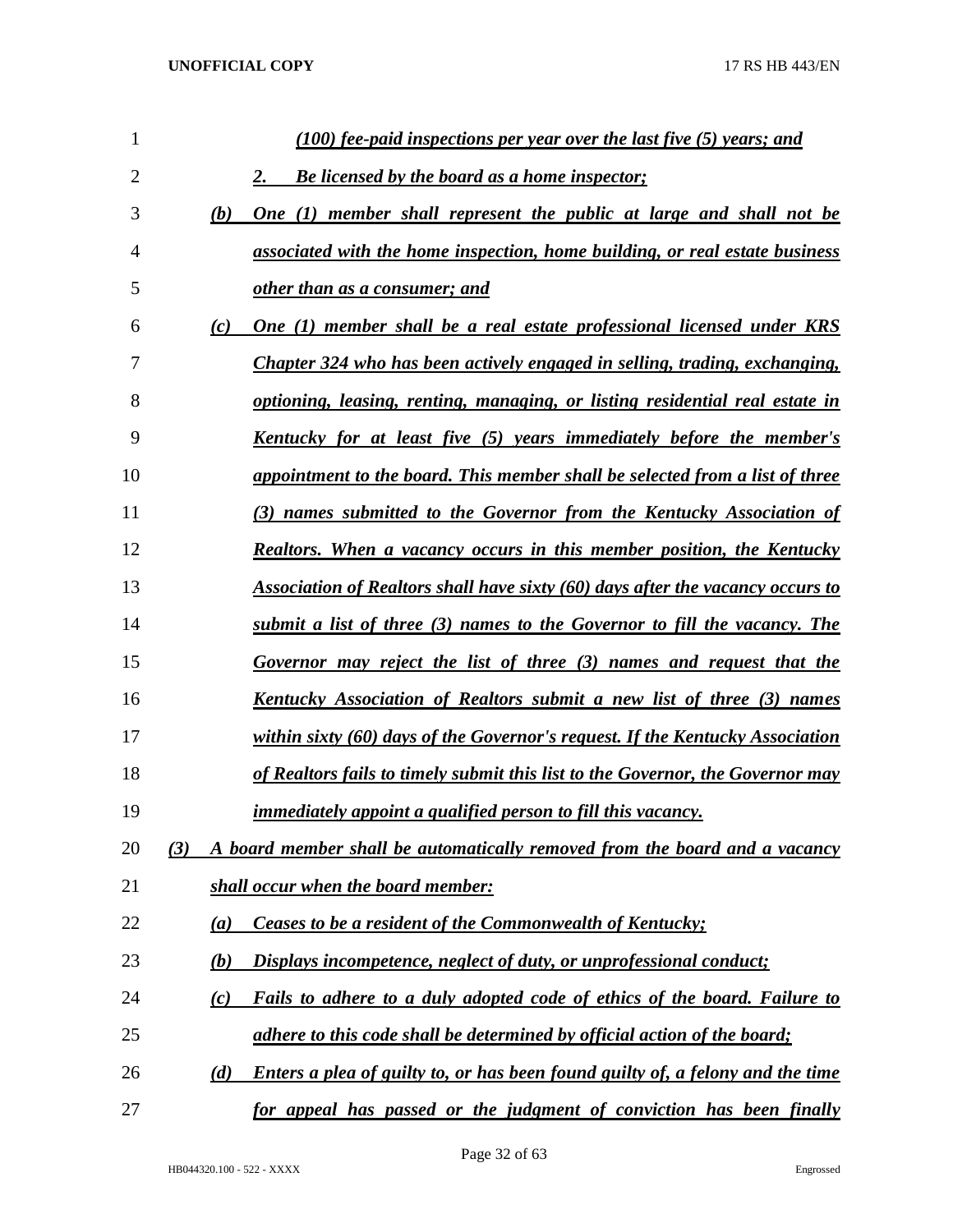| $\mathbf{1}$ |     | affirmed on appeal; or                                                              |
|--------------|-----|-------------------------------------------------------------------------------------|
| 2            |     | Misses three (3) consecutive meetings or misses more than twenty-five<br>(e)        |
| 3            |     | percent (25%) of the meetings held over the previous twelve (12) month              |
| 4            |     | <i>period.</i>                                                                      |
| 5            | (4) | Voting members of the board shall be compensated no more than three hundred         |
| 6            |     | dollars (\$300) per day for official business, subject to an annual maximum of six  |
| 7            |     | thousand dollars (\$6,000). Members shall be reimbursed for all expenses paid       |
| 8            |     | and incurred in the discharge of official business consistent with the              |
| 9            |     | <u>reimbursement policy for state employees. With the approval of the executive</u> |
| 10           |     | director of the Kentucky Real Estate Authority within the Department of             |
| 11           |     | Professional Licensing, board members and board staff may attend and travel to      |
| 12           |     | and from meetings and events relevant to the board or the industry the board        |
| 13           |     | represents.                                                                         |
| 14           | (5) | The board shall meet at least quarterly each calendar year upon the call of the     |
| 15           |     | chair or the written request of a majority of the members of the board.             |
| 16           | (6) | The chair shall establish the date, time, and place for each meeting.               |
| 17           |     | Section 18. KRS 198B.706 is amended to read as follows:                             |
| 18           |     | The board shall:                                                                    |
| 19           | (1) | Through the promulgation of administrative regulations:                             |
| 20           |     | Determine the requirements for and prescribe the form of licenses,<br>(a)           |
| 21           |     | applications, and other documents that are required by KRS 198B.700 to              |
| 22           |     | 198B.738; and                                                                       |
| 23           |     | Require that a home inspection report include a statement that the home<br>(b)      |
| 24           |     | inspection report does not address environmental hazards and list all other         |
| 25           |     | exclusions with specificity;                                                        |
| 26           | (2) | Grant, deny, suspend, and revoke approval of examinations and courses of study      |
| 27           |     | regarding home inspections;                                                         |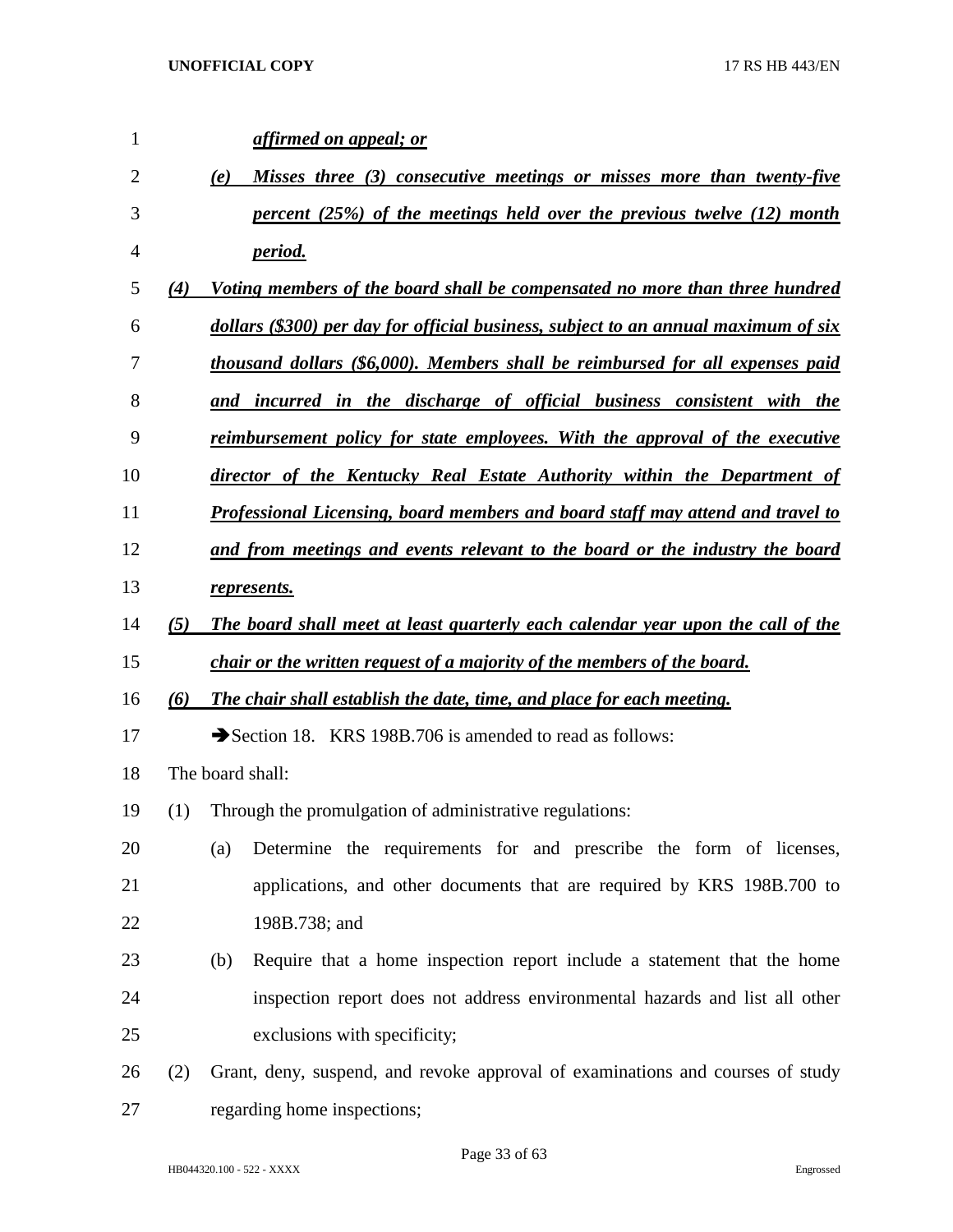- (3) Issue or deny applications for licensure and renewals;
- (4) Investigate complaints concerning licensees, or persons the board has reason to believe should be licensees, including complaints concerning failure to comply with KRS 198B.700 to 198B.738 or administrative regulations promulgated under KRS 198B.700 to 198B.738, and, when appropriate, take action in accordance with KRS 198B.728 and 198B.730;
- (5) Bring actions in the name of the state in an appropriate court in order to enforce compliance with KRS 198B.700 to 198B.738 or the administrative regulations promulgated under KRS 198B.700 to 198B.738;
- (6) Establish license fees in an amount not to exceed two hundred fifty dollars (\$250) annually;
- (7) Inspect the records of a licensee in accordance with administrative regulations promulgated by the board;
- (8) Conduct or designate a member or other representative to conduct public hearings on any matter for which a hearing is required under KRS 198B.728 and 198B.730;
- (9) Adopt a seal containing the words "Kentucky Board of Home Inspectors" and, 17 through the board's secretary, certify copies and authenticate all acts of the board;
- (10) Use counsel, consultants, and other persons, enter into contracts, and authorize expenditures that are reasonably necessary or appropriate to administer and enforce
- KRS 198B.700 to 198B.738 and administrative regulations promulgated thereunder;
- (11) Establish continuing education requirements for licensed home inspectors in
- accordance with KRS 198B.722 and 198B.724;
- (12) Conduct disciplinary actions against licensees to include:
- (a) Suspension, probation, or permanent revocation of a license;
- (b) Requiring a licensee to obtain additional continuing education; and
- 26 (c) Issuance of a written reprimand;
- (13) Require all fee-paid home inspections to be conducted in accordance with the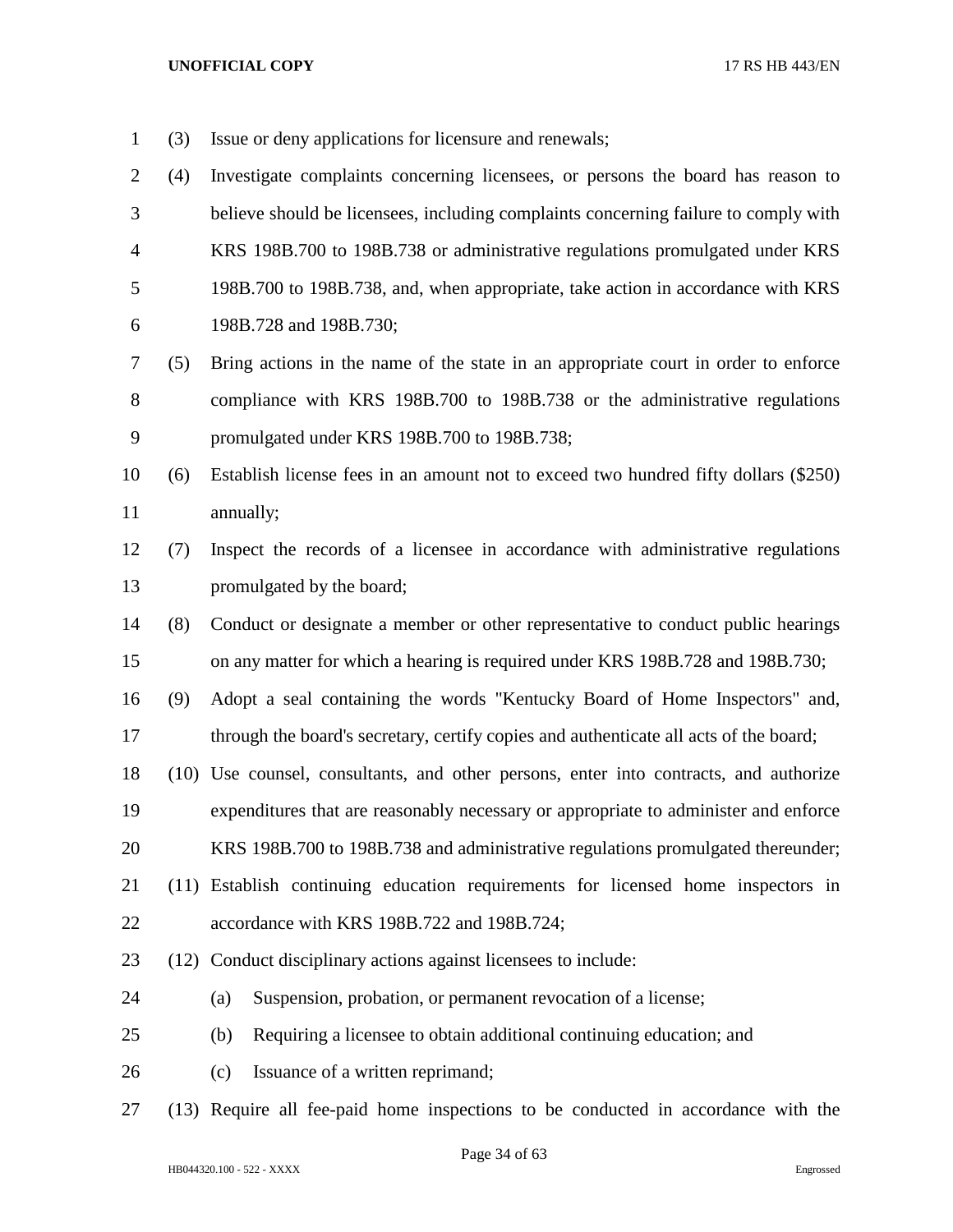standards of practice of: (a) The American Society of Home Inspectors; (b) The *International*[National] Association of *Certified* Home Inspectors; or (c) Any other approved standards of practice that are equal to the standards of practice of the organizations in paragraphs (a) and (b) of this subsection as determined by the board. The board may establish standards of practice for home inspectors licensed in Kentucky at a later date, which will supersede any other standards of practice previously adopted by the board and, if adopted by regulation, the standards in paragraphs (a) and (b) of this subsection; (14) Exercise all other powers specifically conferred on the board under KRS 198B.700 to 198B.738; and (15) Promulgate administrative regulations to carry out the effective administration and the requirements of KRS 198B.700 to 198B.738*, with the approval of the executive director of the Kentucky Real Estate Authority*. 16 Section 19. KRS 198B.728 is amended to read as follows: *(1)* The board shall take disciplinary actions against or impose sanctions on a licensee for failing to comply with any provision of KRS 198B.700 to 198B.738 or any administrative regulations promulgated to carry out KRS 198B.700 to 198B.738. *(2) Pursuant to KRS 13B.120(7), the executive director of the Kentucky Real Estate Authority within the Department of Professional Licensing shall hear and issue a final order regarding any decision of the board. An aggrieved party may appeal a final order of the executive director pursuant to KRS Chapter 13B within thirty (30) days after the issuance of the order to the Circuit Court of the county where the licensee has his or her principal place of business or where the license applicant resides.* 27 Section 20. KRS 309.131 is amended to read as follows: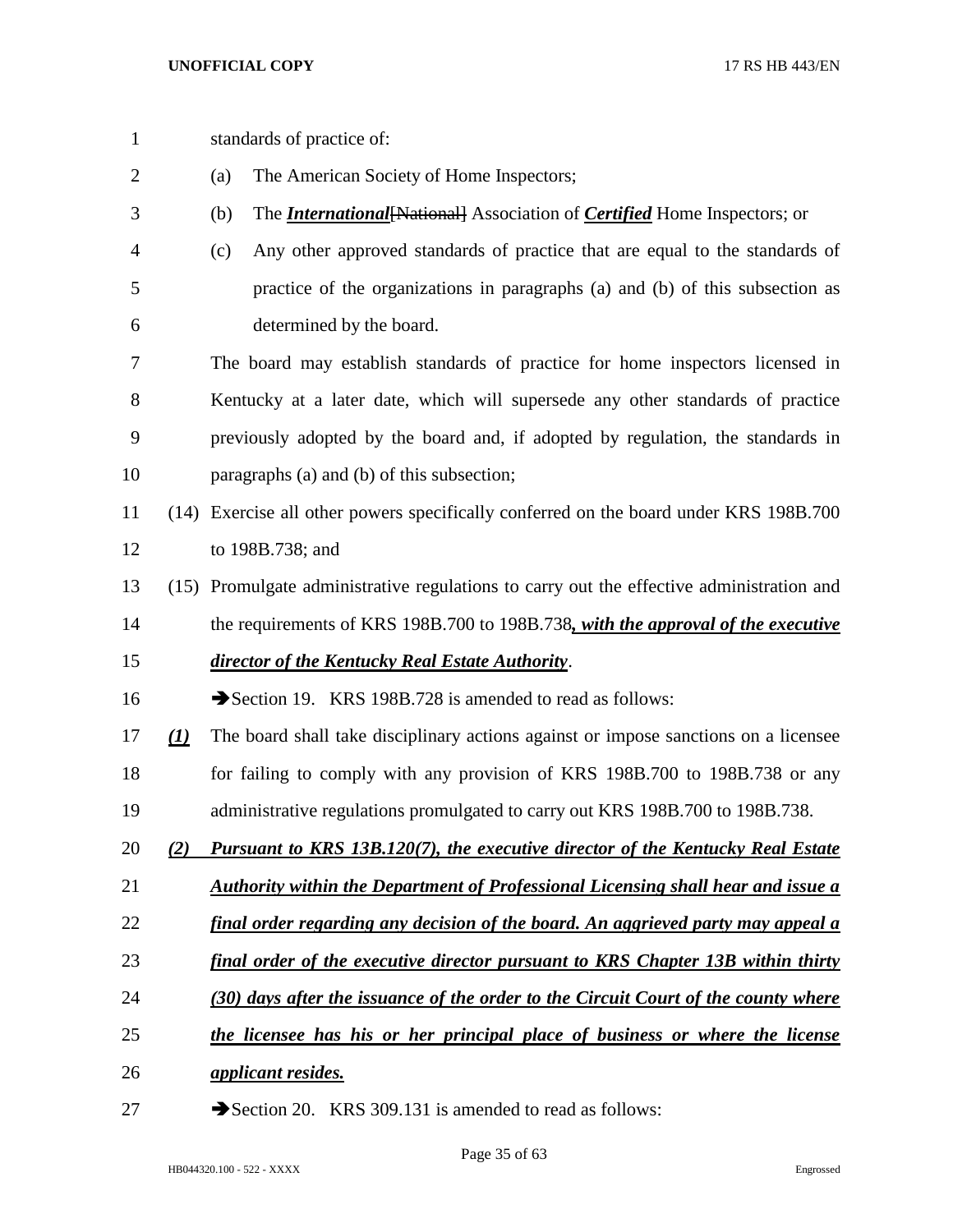(1) There is hereby created the Kentucky Board of Licensure for Professional Art Therapists that shall be attached to the *Department of Professional Licensing*[Office of Occupations and Professions] in the Public Protection Cabinet for administrative purposes. The board shall consist of five (5) members who are United States citizens and have been Kentucky residents for at least five (5) years prior to their appointment. The board membership shall be determined as follows:

- (a) Four (4) members shall be professional art therapists who are licensed pursuant to KRS 309.133, and shall have engaged in art therapy practice for at least five (5) years. These members shall not hold any elected or appointed office in any professional organization of art therapy or closely related field during their tenure on the board; and
- (b) One (1) member shall represent the public. The public member shall not have been licensed or have practiced as a professional art therapist, nor have any significant financial interest, either direct or indirect, in the profession of art therapy.
- (2) All members of the board shall be appointed by the Governor for staggered terms of 17 four (4) years.
- (3) The four (4) professional members shall be appointed from a list of eight (8) names submitted by the board of directors of the Kentucky Art Therapy Association, Inc., and the one (1) public member shall be a citizen at large. Each member shall hold office until a successor is appointed. Vacancies shall be filled in the same manner as original appointments. No board member shall serve more than two (2) consecutive terms.
- (4) Each board candidate shall be licensed as an art therapist prior to nomination and shall be actively engaged in the practicing or teaching of art therapy, except for the one (1) public member.
- (5) Members of the board shall receive no compensation, perquisite, or allowance.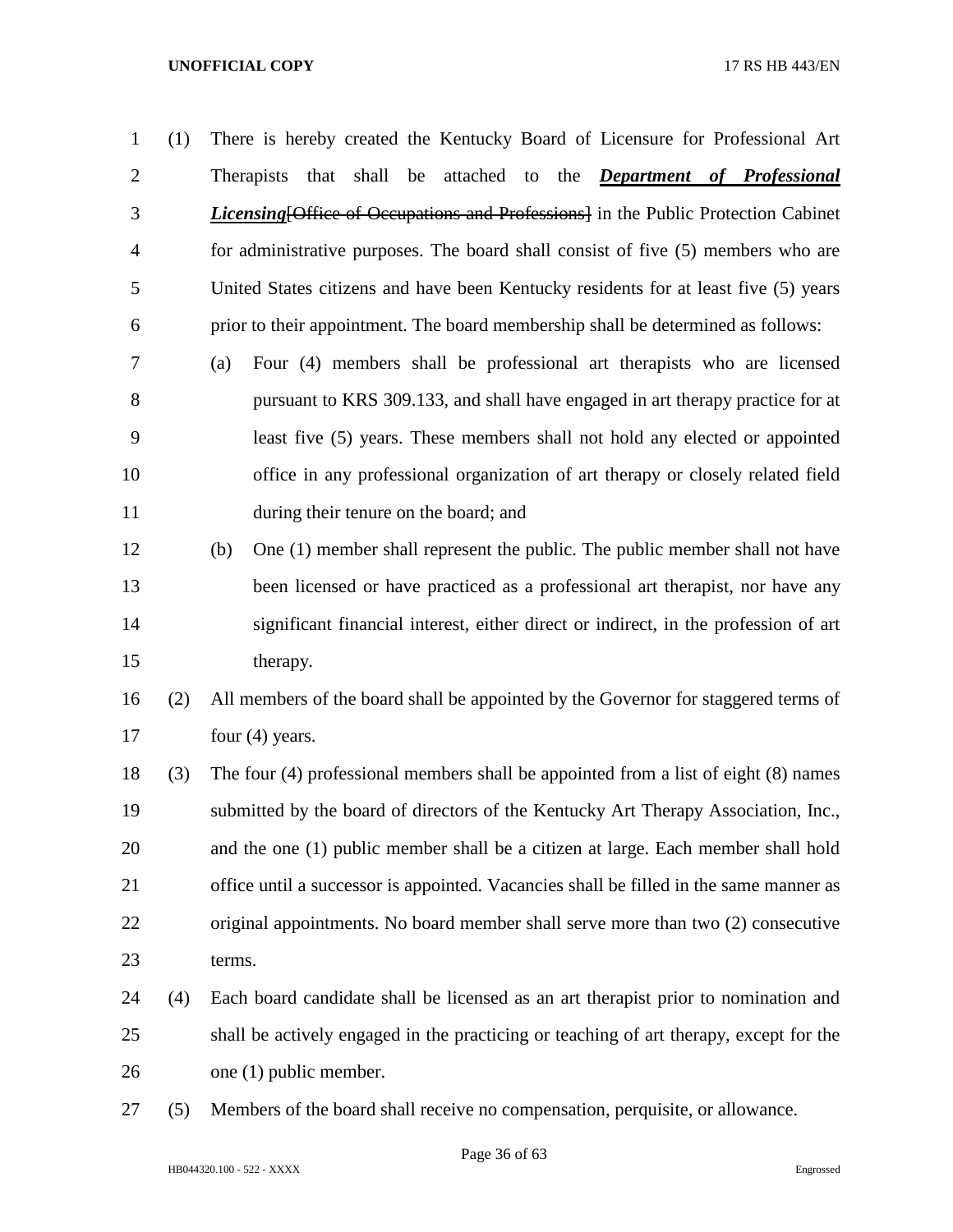| $\mathbf{1}$   | (6) |        | The board shall elect annually from its membership a chairman, secretary, and other            |
|----------------|-----|--------|------------------------------------------------------------------------------------------------|
| 2              |     |        | officers as necessary to carry out its duties.                                                 |
| 3              | (7) |        | The board shall meet at least two (2) times each year. Additional meetings may be              |
| $\overline{4}$ |     |        | called by the chairman, upon the written request of at least two $(2)$ members of the          |
| 5              |     |        | board. A simple majority of the board members shall constitute a quorum of the                 |
| 6              |     | board. |                                                                                                |
| 7              |     |        | Section 21. KRS 309.329 is amended to read as follows:                                         |
| 8              | (1) |        | There is hereby created the Kentucky Board of Licensed Diabetes Educators                      |
| 9              |     |        | consisting of five (5) members who shall be appointed by the Governor as follows:              |
| 10             |     | (a)    | One (1) member shall be a licensed medical physician with experience in the                    |
| 11             |     |        | delivery of diabetes education appointed from a list of three (3) names                        |
| 12             |     |        | submitted by the State Board of Medical Licensure;                                             |
| 13             |     | (b)    | One (1) member shall be a registered nurse with experience in diabetes                         |
| 14             |     |        | education appointed from a list of three (3) names submitted by the Kentucky                   |
| 15             |     |        | Board of Nursing;                                                                              |
| 16             |     | (c)    | One (1) member shall be a pharmacist experienced in diabetes education,                        |
| 17             |     |        | licensed under KRS Chapter 315, and appointed from a list of three (3) names                   |
| 18             |     |        | submitted by the Kentucky Board of Pharmacy;                                                   |
| 19             |     | (d)    | One (1) member shall be a licensed dietitian or certified nutritionist with                    |
| 20             |     |        | experience in diabetes education appointed from a list of three (3) names                      |
| 21             |     |        | submitted by the Kentucky Board of Licensure and Certification for Dietitians                  |
| 22             |     |        | and Nutritionists; and                                                                         |
| 23             |     | (e)    | One (1) member shall be a citizen at large who is not employed in the health                   |
| 24             |     |        | care field.                                                                                    |
| 25             |     |        | One $(1)$ of the members appointed under paragraph $(b)$ , $(c)$ , or $(d)$ of this subsection |
| 26             |     |        | shall have completed either the credentialing program of the American Association              |
| 27             |     |        | of Diabetes Educators or the National Certification Board for Diabetes Educators.              |

Page 37 of 63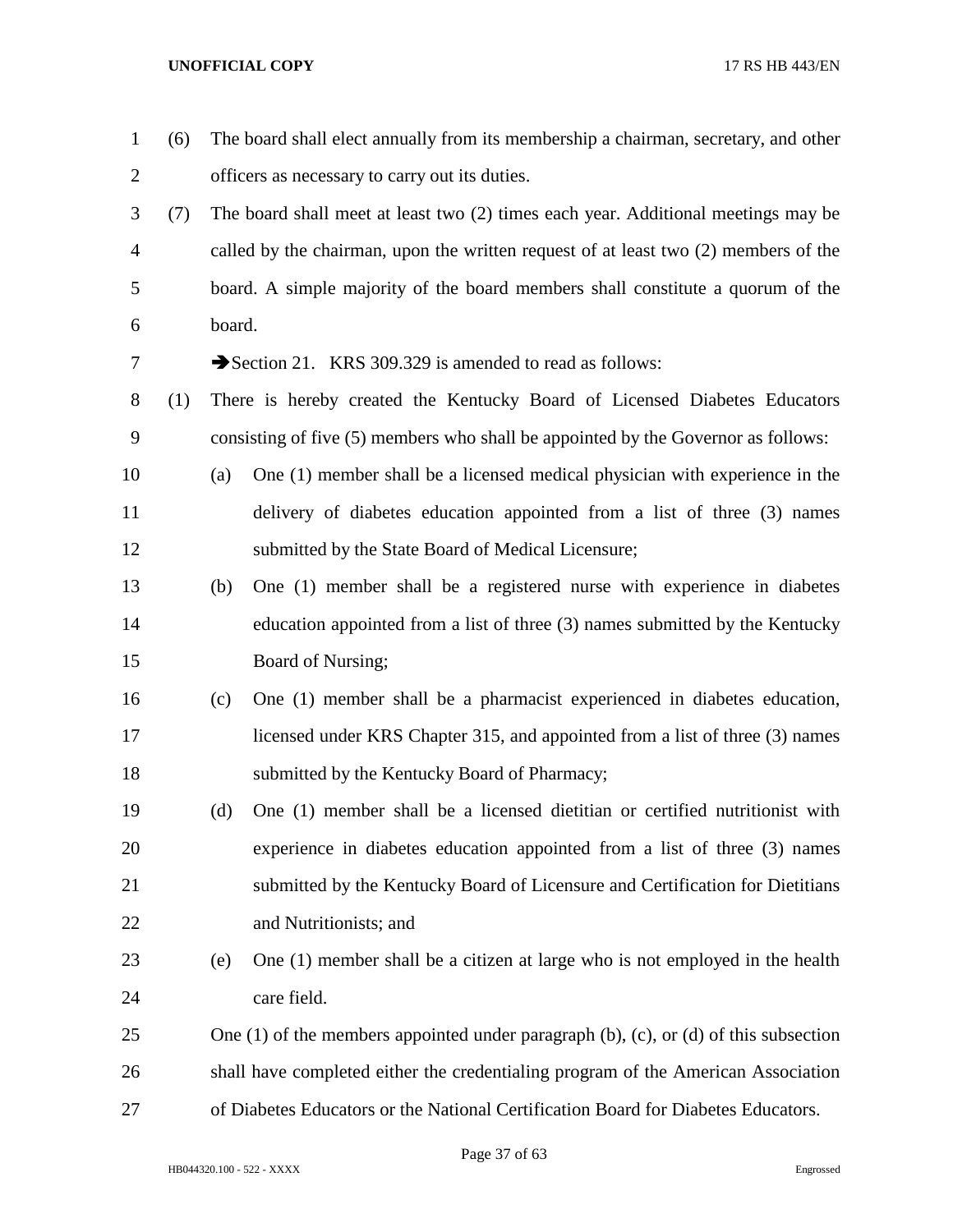- (2) (a) The Governor shall initially appoint one (1) member and the citizen at large to terms of four (4) years, two (2) members to terms of three (3) years, and one (1) member to a term of two (2) years. (b) All reappointments to the board shall be for terms of four (4) years. (c) No member shall serve more than two (2) consecutive terms and shall serve on the board until his or her successor is appointed. (3) The board shall organize annually and elect one (1) of its members as chair and one (1) of its members as secretary. A quorum of the board shall consist of three (3) members. The board shall meet at least semiannually and upon the call of the chair, or at the request of two (2) or more members to the secretary of the board. (4) The board shall be placed for administrative purposes under the *Department of Professional Licensing*[Office of Occupations and Professions] of the Public Protection Cabinet. 14 Section 22. KRS 309.404 is amended to read as follows: (1) There is hereby created the Kentucky Board of Durable Medical Equipment Suppliers that shall be attached for administrative purposes to the *Department of Professional Licensing* [Office of Occupations and Professions] in the Public Protection Cabinet. The board shall consist of five (5) members, each appointed by the Governor. Four (4) members shall be appointed from a list of three (3) names for each position submitted by the Kentucky Medical Equipment Suppliers Association. One (1) member shall be a citizen at large who is not associated with or financially interested in the practice or business regulated. Any vacancy shall be filled for the unexpired term by the Governor, as provided in the original appointment. (2) To be eligible for appointment as a member of the board, a person shall be at least twenty-one (21) years of age, of good moral character, a resident of this state, and a
- licensed durable medical equipment services provider in this state for at least three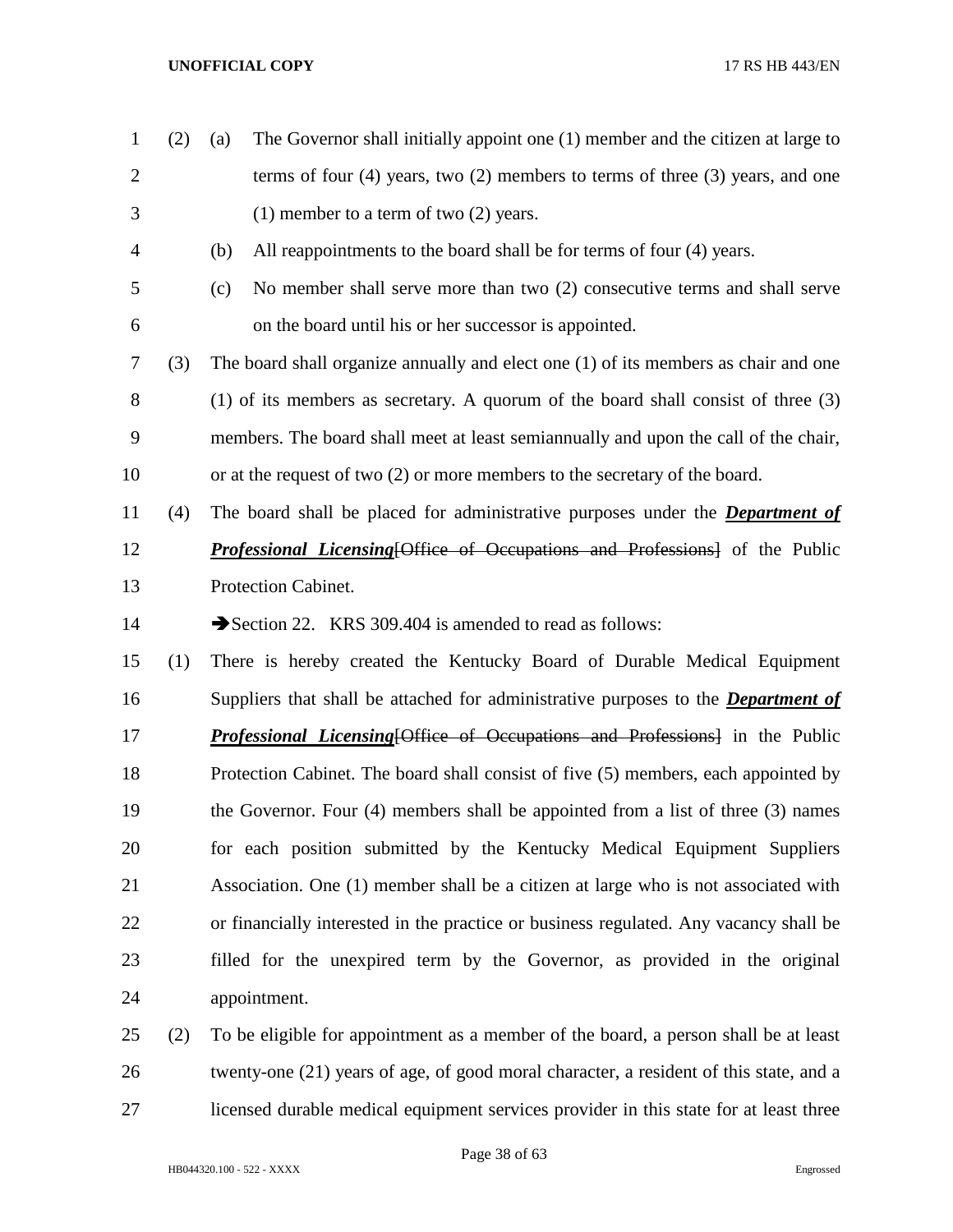- (3) consecutive years next preceding the date of his or her appointment.
- (3) The terms of office of each member shall be four (4) years, or until a successor is appointed and qualified.

 (4) The board shall elect one (1) of its members as president and another of its members as secretary. The secretary may, subject to approval by the board, employ and fix the compensation of all personnel required for the administration of KRS 309.400 to 309.422. The board may make all rules and *promulgate all administrative* regulations, not inconsistent with KRS 309.400 to 309.422, *that are*[as may be] necessary to implement and carry out the provisions and purposes of KRS 309.400 to 309.422.

- (5) The board shall hold meetings at least twice a year and as frequently as it deems necessary at a time and place within the Commonwealth as the board may designate. A majority of the members shall constitute a quorum.
- (6) The board may sue and be sued in its own name.

 (7) Members of the board shall be immune from suit in any civil or criminal action which is based upon any official act or acts performed by them in good faith as members of the board.

 (8) Members of the board shall receive no compensation for their services, but shall be paid for actual travel and other expenses incurred in connection with the performance of their duties and the business of the board.

- (9) The board may utilize any materials, services, or facilities as may be made available 22 to it by other state agencies or may contract therefor, to the extent as the board in its discretion may determine.
- 24 Section 23. KRS 319B.020 is amended to read as follows:

 The Kentucky Board of Prosthetics, Orthotics, and Pedorthics is hereby established. The board shall consist of five (5) members who shall be appointed by the Governor.

(1) One (1) member shall be a citizen at large who is a consumer of orthotic, prosthetic,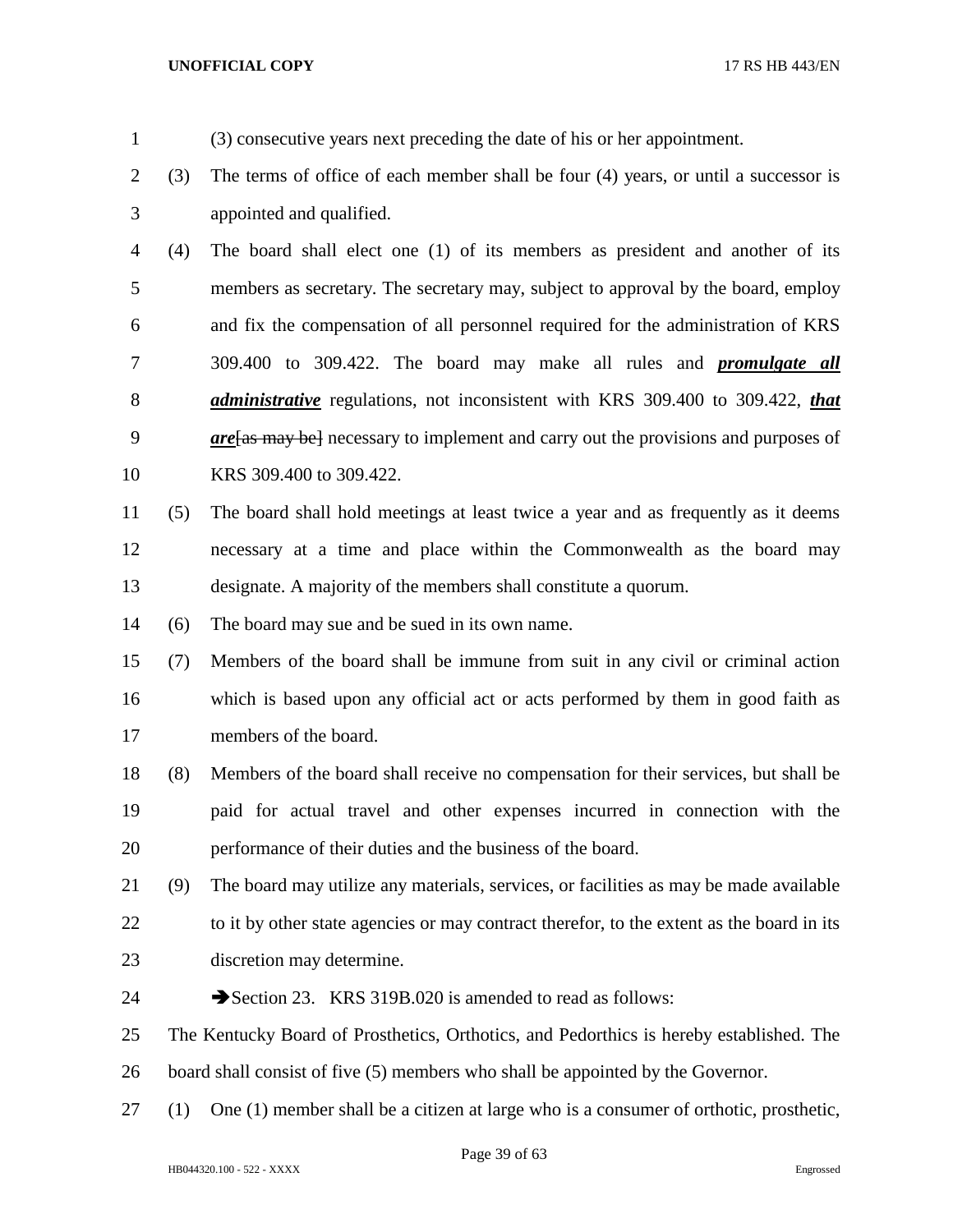- or pedorthic professional services and is not affiliated with and does not have more
- than five percent (5%) financial interest in any one (1) health care profession or business.
- (2) Four (4) members shall be practicing, licensed orthotists, licensed prosthetists, or licensed pedorthists. These members may be licensed in more than one (1) discipline and at least one (1) board member shall be a licensed pedorthist. Membership of the board shall reasonably reflect representation from the geographic areas in the Commonwealth.
- (3) Each member of the board shall serve a term of three (3) years, except that of the initial appointments to the board, two (2) members shall be appointed for two (2) years, two (2) members shall be appointed for three (3) years, and one (1) member shall be appointed for one (1) year. No member of the board shall serve more than the greater of eight (8) consecutive years or two (2) full terms. The Governor may remove any member of the board for misconduct, incompetence, or neglect of duty.
- (4) The board shall meet at least annually and may meet at other times if necessary to complete required business. A quorum of the board shall consist of a majority of board members currently appointed. The board shall annually elect a chairperson and vice chairperson who shall be licensed under this chapter.
- (5) There shall be no liability on the part of, and no action for damages against, any current or former board member, representative, agent, or employee of the board, when the person is acting with ordinary care, is functioning within the scope of 22 board duties, is acting without malice, and has the reasonable belief that the actions taken by him or her are warranted by law.
- (6) Members of the board shall receive a per diem reimbursement of reasonable expenses incurred as determined by the board in consultation with the *Department*
- *of Professional Licensing*[Office of Occupations and Professions] for each day
- actually engaged in the duties of the office.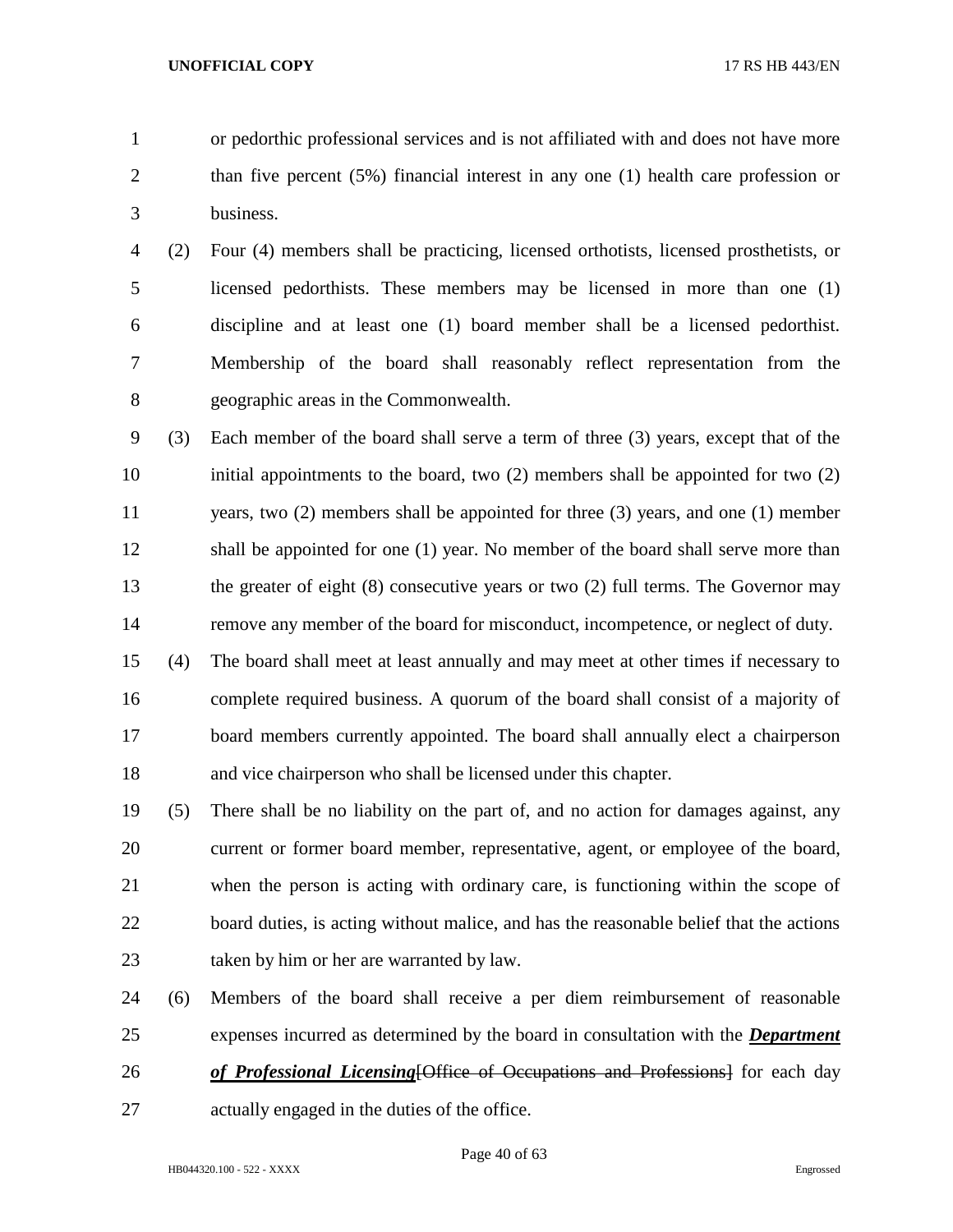1 Section 24. KRS 319B.040 is amended to read as follows:

- The board may:
- (1) Employ needed personnel and contract with the *Department of Professional Licensing*[Office of Occupations and Professions] within the Public Protection Cabinet for the provision of administrative services;
- (2) Issue subpoenas, examine witnesses, pay appropriate witness fees, administer oaths, and investigate allegations of practices violating the provisions of this chapter;
- (3) Seek injunctive relief in the Circuit Court of the county where the violation occurred to stop the unlawful practice of prosthetics, orthotics, and pedorthics by unlicensed persons;
- (4) Conduct hearings pursuant to KRS Chapter 13B and keep records and minutes necessary to carry out the functions of this chapter;
- (5) Suspend or revoke licenses, impose supervisory or probationary conditions upon licensees, impose administrative disciplinary fines, issue written reprimands or admonishments, or impose any combination of these penalties;
- (6) Grant retired or inactive licensure status under conditions set forth by the board by 17 the promulgation of administrative regulations; and
- (7) Issue advisory private letter rulings to any affected licensee who makes such a request regarding any matters within the board's primary jurisdiction. Any private letter ruling shall affect only the person making the inquiry and shall have no precedential value for any other inquiry or future contested case that might come before the board. Any dispute regarding a private letter ruling may, if the board chooses to do so, be resolved pursuant to KRS Chapter 13B.
- 24 Section 25. KRS 324.200 is amended to read as follows:
- (1) If the commission determines after a hearing that any applicant is not entitled to receive a license, a license shall not be granted to the applicant, and if the commission determines after a hearing that any licensee has violated any of the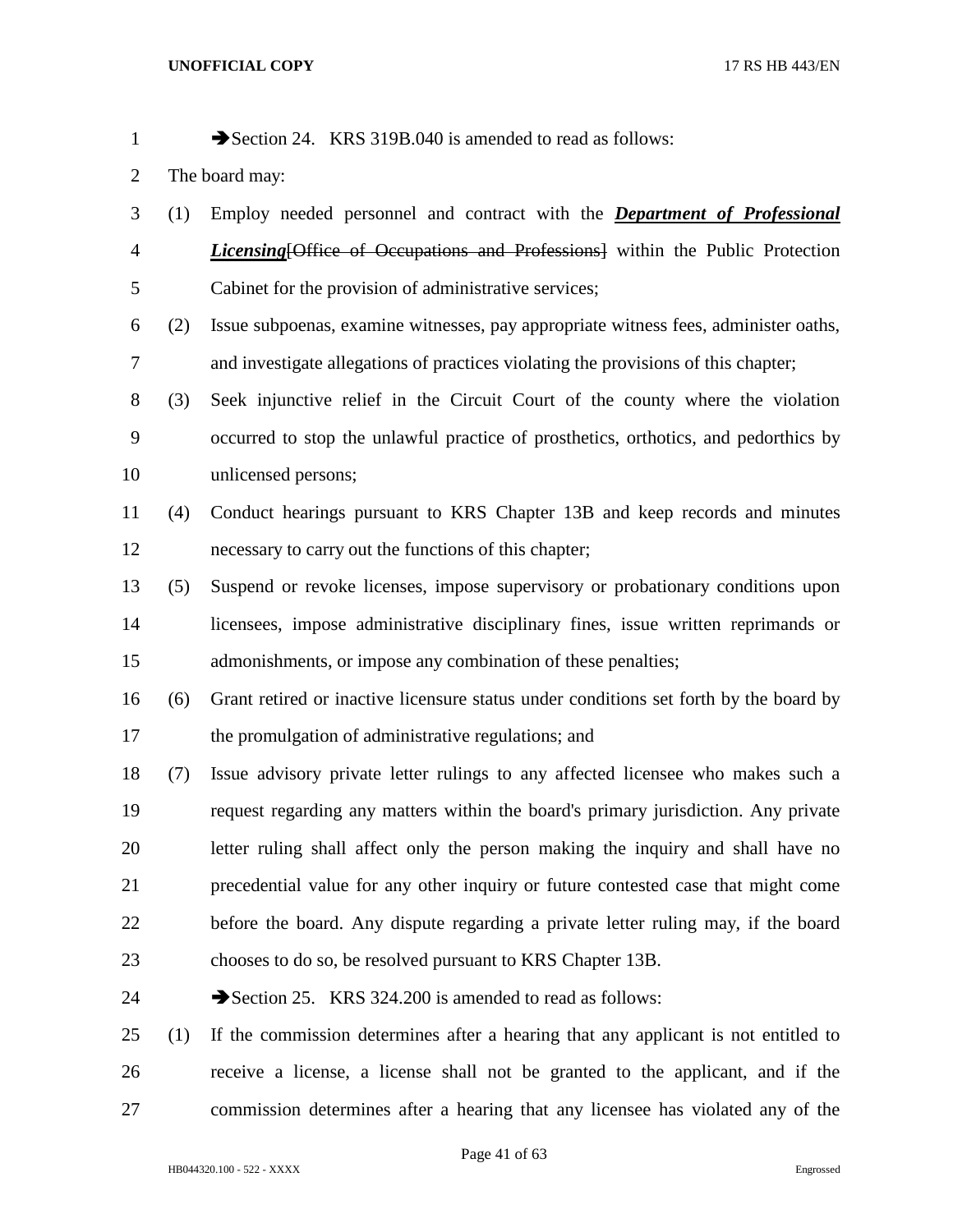| $\mathbf{1}$   |     | provisions of this chapter, the disciplinary measures in KRS $324.160(1)$ may be                |
|----------------|-----|-------------------------------------------------------------------------------------------------|
| $\overline{2}$ |     | ordered.                                                                                        |
| 3              | (2) | <u>Pursuant to KRS 13B.120(7), the executive director of the Kentucky Real Estate</u>           |
| $\overline{4}$ |     | <u>Authority within the Department of Professional Licensing shall hear and issue a</u>         |
| 5              |     | final order regarding a decision of the commission.                                             |
| 6              | (3) | An aggrieved party may appeal a final order of the executive director pursuant to               |
| 7              |     | <b>KRS Chapter 13B within thirty (30) days after the issuance of the order [any party</b>       |
| 8              |     | aggrieved by the action of the commission in refusing to grant a license or in                  |
| 9              |     | ordering any disciplinary action may appeall to the Circuit Court of the county                 |
| 10             |     | where the licensee has his or her principal place of business or where the license              |
| 11             |     | applicant resides in accordance with KRS Chapter 13B. Disciplinary action                       |
| 12             |     | imposed by the <i>executive director</i> [commission] shall be automatically stayed             |
| 13             |     | during the pendency of an appeal to a circuit or appellate court, unless otherwise              |
| 14             |     | indicated in the final order of the <i>executive director</i> [commission].                     |
| 15             |     | Section 26. KRS 324.281 is amended to read as follows:                                          |
| 16             | (1) | There is hereby created the Kentucky Real Estate Commission. The Governor shall                 |
| 17             |     | appoint five $(5)$ persons, at least four $(4)$ of whom, immediately prior to the date of       |
| 18             |     | their appointment have been residents of the state for ten $(10)$ years and whose               |
| 19             |     | vocation for a period of at least ten (10) years shall have been that of an active real         |
| 20             |     | estate licensee. One (1) member shall be a citizen at large who is not associated               |
| 21             |     | with or financially interested in the practice or business regulated. The term of the           |
| 22             |     | members of the commission shall be for <i>three (3)</i> [four $(4)$ ] years and until their     |
| 23             |     | successors are appointed and qualify, except as provided in subsections (2) and (3)             |
| 24             |     | of this section. A majority of the commission shall constitute a quorum for the                 |
| 25             |     | transaction of business.                                                                        |
| 26             | (2) | All appointments shall be for the specified <i>three (3)</i> [four $(4)$ ] year term. No person |
|                |     |                                                                                                 |

appointed after July 14, 2000, shall serve more than two (2) consecutive terms.

Page 42 of 63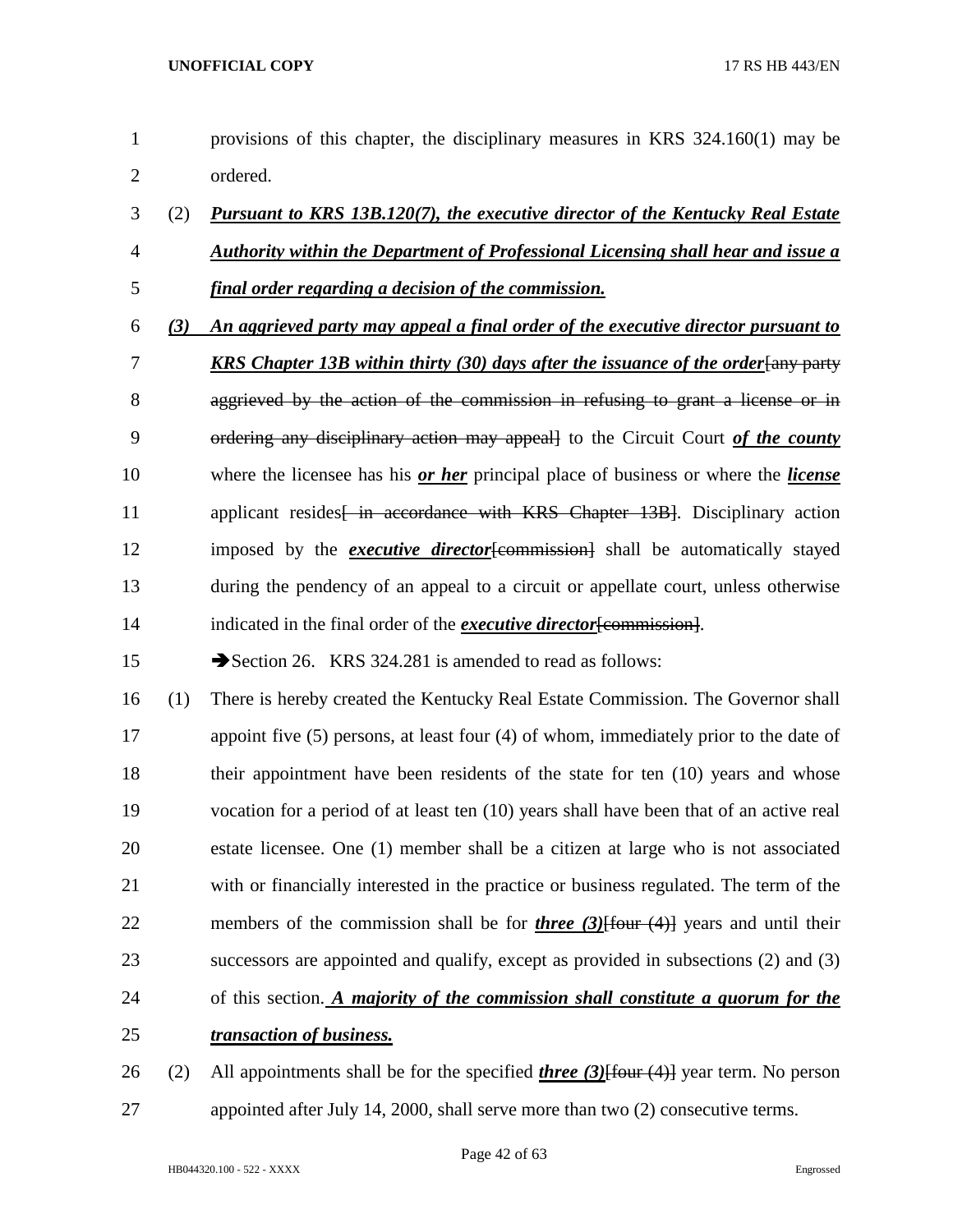| $\mathbf{1}$   | (3) |                           | For each appointment or vacancy, the Kentucky Association of Realtors shall                       |
|----------------|-----|---------------------------|---------------------------------------------------------------------------------------------------|
| $\overline{2}$ |     |                           | <i>within sixty (60) days</i> supply a list of not less than three (3) names of licensees to      |
| 3              |     |                           | the Governor each year from which the broker or sales associate appointments shall                |
| 4              |     |                           | be made. <i>The Governor may reject the list of three (3) names and request that the</i>          |
| 5              |     |                           | Kentucky Association of Realtors submit a new list of three (3) names within sixty                |
| 6              |     |                           | (60) days of the Governor's request. If the Kentucky Association of Realtors fails                |
| 7              |     |                           | to timely submit this list to the Governor, the Governor may immediately appoint                  |
| 8              |     |                           | <i>a qualified person to fill this vacancy</i> . The Governor may <i>otherwise</i> fill vacancies |
| 9              |     |                           | arising in the middle of the year from those remaining on the list or from a new list             |
| 10             |     |                           | supplied by the association.                                                                      |
| 11             | (4) |                           | There shall not be more than three $(3)$ <i>members</i> of any one $(1)$ political party          |
| 12             |     |                           | serving on the commission at the same time. No member of the commission shall                     |
| 13             |     |                           | <i>reside in the same county as another member.</i> Appointees to fill vacancies shall be         |
| 14             |     |                           | appointed for the unexpired term.                                                                 |
| 15             | (5) |                           | It shall be the duty of the commission to:                                                        |
| 16             |     | (a)                       | Promulgate administrative regulations, with the approval of the executive                         |
| 17             |     |                           | director of the Kentucky Real Estate Authority;                                                   |
| 18             |     | (b)                       | <b>to</b> Hold disciplinary hearings concerning matters in controversy as provided                |
| 19             |     |                           | by this chapter;                                                                                  |
| 20             |     | (c)                       | <b>to</b> Conduct examinations for applicants eligible under this chapter or                      |
| 21             |     |                           | alternatively to contract with an entity to conduct examinations;                                 |
| 22             |     | (d)                       | Ho-Conduct necessary educational seminars and courses directed toward                             |
| 23             |     |                           | continuing education within the real estate field;                                                |
| 24             |     | $\left(\mathbf{e}\right)$ | Ho Hnvestigate or cause to be investigated any irregularities in violation of                     |
| 25             |     |                           | this chapter or the promulgated and authorized administrative regulations of                      |
| 26             |     |                           | the commission; and                                                                               |
| 27             |     | $\Omega$                  | Ho Participate with any other agency of the Commonwealth or the authorized                        |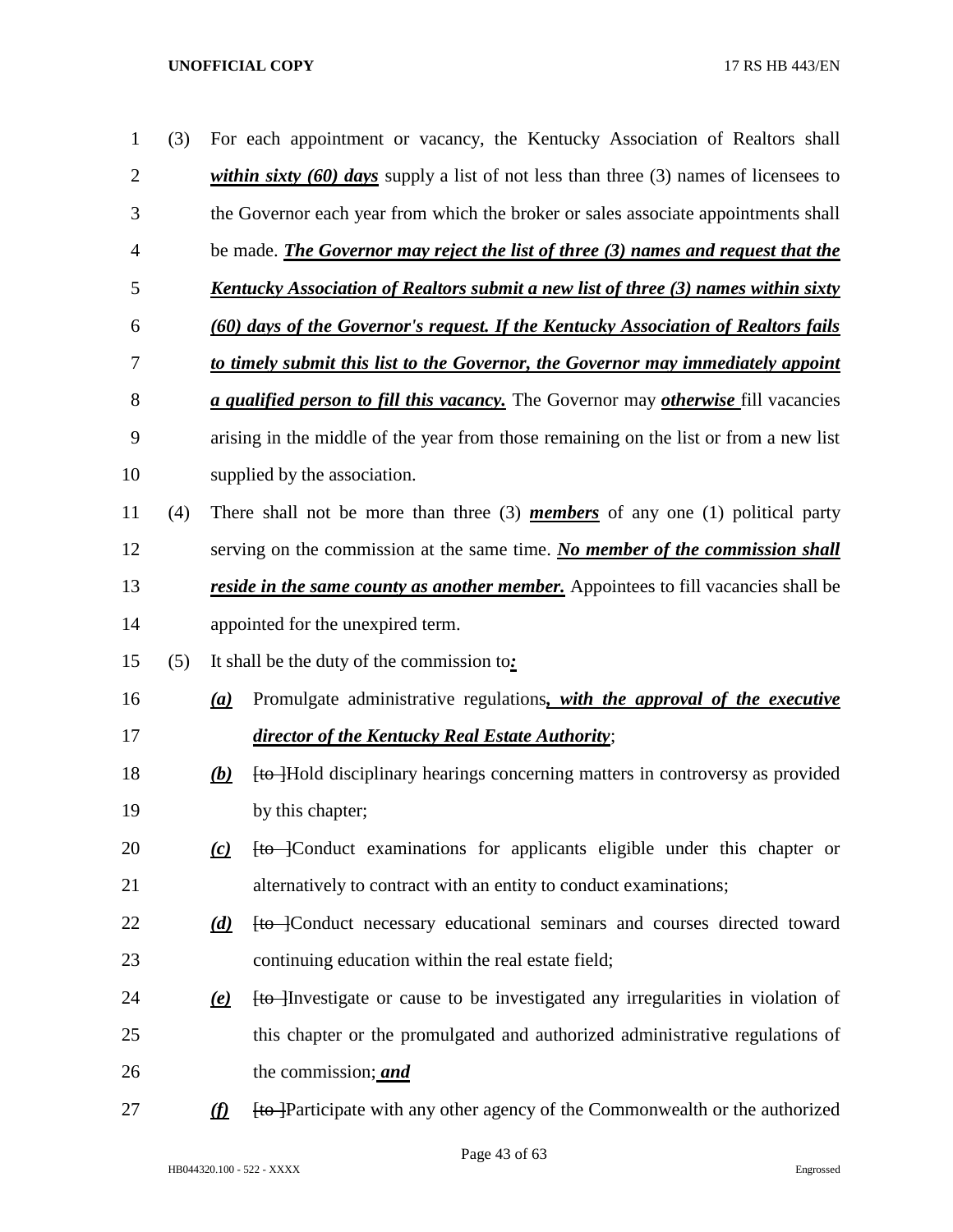agency of another state for the betterment or improvement of the administration of the statutes or administrative regulations governing this commission. Any action taken by the commission under this subsection shall be appealable as are

other actions of the commission under this chapter.

- (6) The commission, at its discretion, may use the funds necessary to purchase liability insurance for members and executive officers of the commission, inspectors, and 8 for members of the staff exempted from classified service of the state by KRS 18A.115.
- (7) The commission shall require all actively-licensed agents, except for those agents who were licensed prior to June 19, 1976, to successfully complete mandatory continuing education as a condition of license renewal.
- (8) The commission shall, by the promulgation of administrative regulations, develop a review process by which continuing education courses may be approved for credit. An applicant may seek the commission's approval for credit for courses not previously approved by the commission by submitting sufficient information describing the course to the commission for review.
- *(9) The Governor shall set the compensation of the members of the commission, but*
- *voting members of the commission shall be compensated no less than three hundred dollars (\$300) per day for official business, subject to an annual*
- 
- *maximum of six thousand dollars (\$6,000). Members shall be reimbursed for all*
- *expenses paid and incurred in the discharge of official business consistent with*
- *the reimbursement policy for state employees. With the approval of the executive*
- *director of the Kentucky Real Estate Authority within the Department of*
- *Professional Licensing, commission members and commission staff may attend*
- *and travel to and from meetings and events relevant to the commission or to the*
- *industry the commission represents.*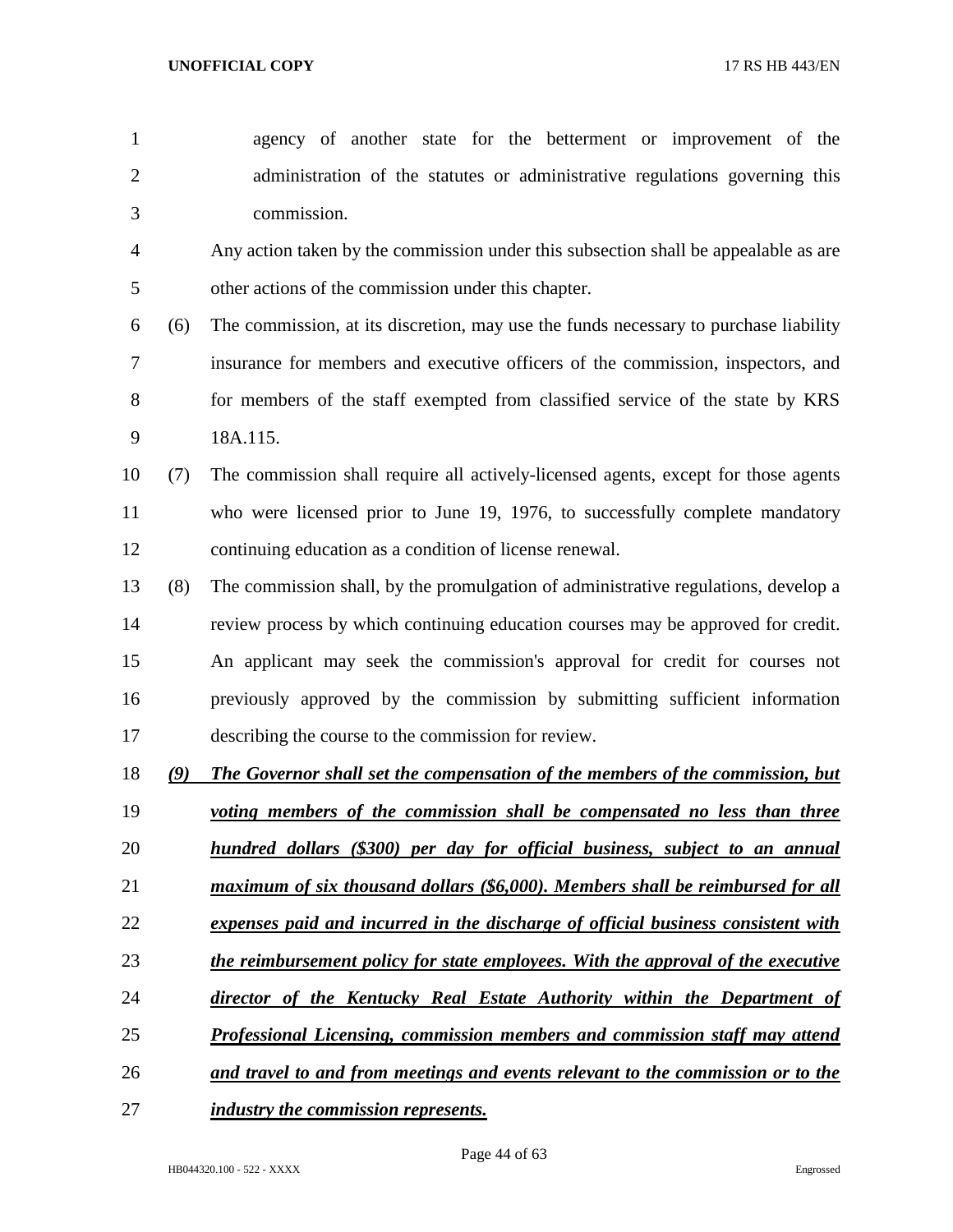| $\mathbf{1}$   |     |                              | Section 27. KRS 324A.015 is amended to read as follows:                                  |
|----------------|-----|------------------------------|------------------------------------------------------------------------------------------|
| $\overline{2}$ | (1) |                              | There is created a Real Estate Appraisers Board consisting of five (5) members, two      |
| 3              |     |                              | (2) of whom shall be certified real estate appraisers, one (1) of whom shall represent   |
| 4              |     |                              | the public and shall not be associated with or financially interested in the practice of |
| 5              |     |                              | real estate appraisals, and two (2) of whom shall be employed in the lending             |
| 6              |     |                              | industry. The board shall administer the provisions of this chapter and may              |
| 7              |     |                              | promulgate administrative regulations necessary to effectuate the provisions of KRS      |
| 8              |     |                              | 324A.010 to 324A.090.                                                                    |
| 9              | (2) | $\left(\underline{a}\right)$ | The board members shall be appointed by the Governor. Not more than one                  |
| 10             |     |                              | (1) board member shall be from any one (1) county within <b>Kentucky</b> .               |
| 11             |     |                              | <b>Members</b> [Kentucky.Members] shall be appointed by the Governor for                 |
| 12             |     |                              | staggered terms of three $(3)$ years. No person shall serve more than two $(2)$          |
| 13             |     |                              | full consecutive terms.                                                                  |
| 14             |     | (b)                          | Any member appointed to fill a vacancy occurring other than by expiration                |
| 15             |     |                              | of a term shall be appointed for the remainder of the unexpired term.                    |
| 16             |     | (c)                          | No more than three (3) members of the same political party shall serve on                |
| 17             |     |                              | the board at the same time.                                                              |
| 18             | (3) |                              | The appraiser appointees to the board shall be certified and shall have engaged in       |
| 19             |     |                              | the appraisal of real estate in Kentucky on a continuing basis for at least ten (10)     |
| 20             |     | years.                       |                                                                                          |
| 21             | (4) |                              | A board member shall be automatically removed from the board and a vacancy shall         |
| 22             |     |                              | occur when:                                                                              |
| 23             |     | (a)                          | An appraiser member of the board ceases to be certified;                                 |
| 24             |     | (b)                          | A consumer member of the board acquires a certification as an appraiser;                 |
| 25             |     | (c)                          | A lending industry member ceases to be employed in the lending industry;                 |
| 26             |     | (d)                          | A board member enters a plea of guilty to, or has been found guilty of, a                |
| 27             |     |                              | felony and the time for appeal has passed or the judgment of conviction has              |

Page 45 of 63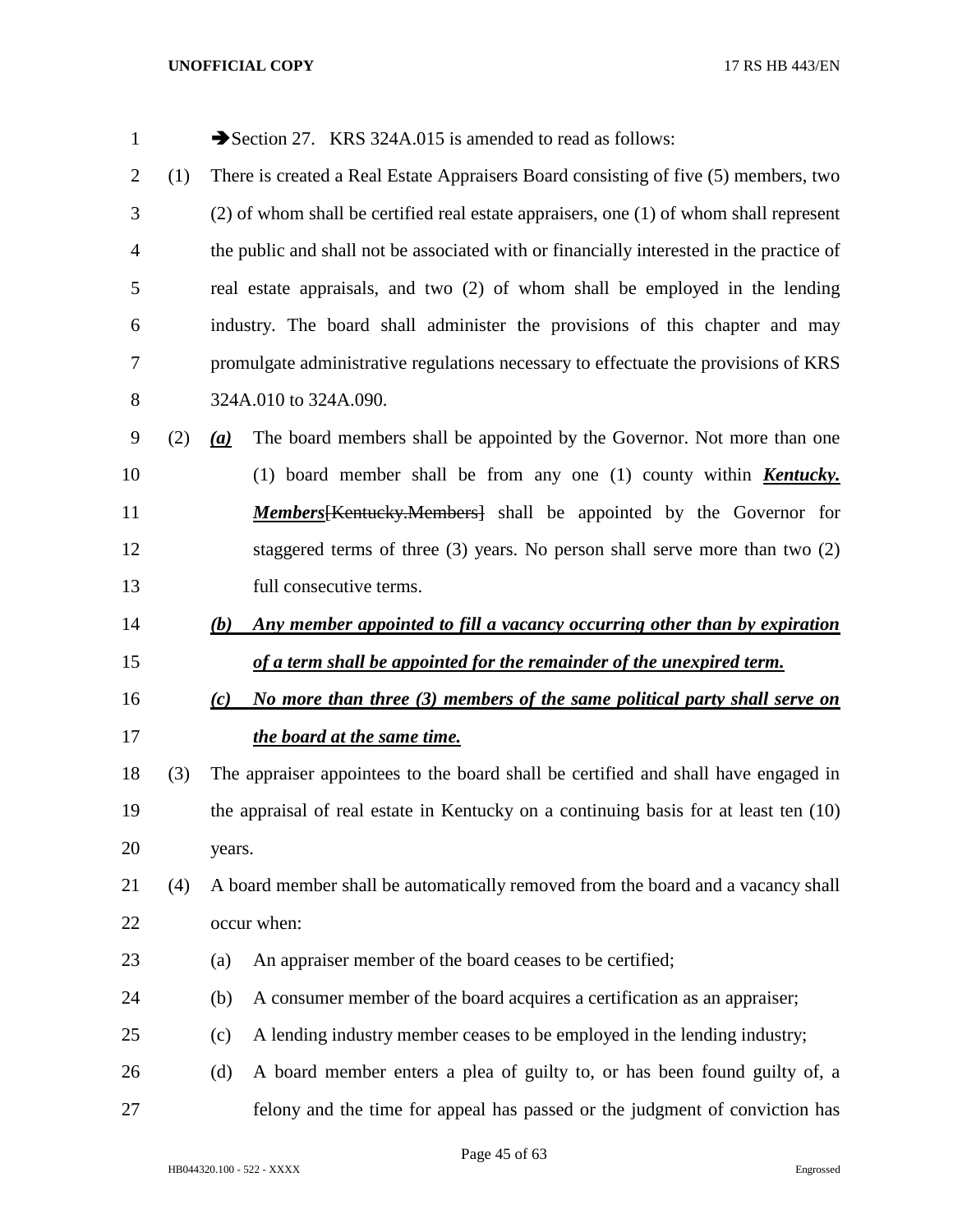| 1  |     | been finally affirmed on appeal; [-or]                                                                |
|----|-----|-------------------------------------------------------------------------------------------------------|
| 2  |     | A board member ceases to be a bona fide resident of the Commonwealth of<br>(e)                        |
| 3  |     | Kentucky:                                                                                             |
| 4  |     | A board member displays incompetence, neglect of duty, or unprofessional<br>(f)                       |
| 5  |     | conduct;                                                                                              |
| 6  |     | A board member fails to adhere to a duly adopted code of ethics of the<br>$\left( \mathbf{g} \right)$ |
| 7  |     | board. Failure to adhere to this code shall be determined by official action                          |
| 8  |     | of the board; or                                                                                      |
| 9  |     | A board member misses three (3) consecutive meetings or misses more than<br>(h)                       |
| 10 |     | <u>twenty-five percent (25%) of the meetings held over the previous twelve (12)</u>                   |
| 11 |     | month period.                                                                                         |
| 12 | (5) | The board shall adopt a seal with the design <i>it prescribes</i> [as the board may                   |
| 13 |     | prescribe], by which it shall authenticate its proceedings. Copies of all records and                 |
| 14 |     | papers in the office of the board, duly certified and authenticated by the seal of the                |
| 15 |     | board, shall be received in evidence in all courts equally and with like effect as the                |
| 16 |     | original. All records kept in the office of the board under the authority of this                     |
| 17 |     | chapter shall be open to public inspection in accordance with KRS 61.820 to 61.884                    |
| 18 |     | and consistent with regulations prescribed by the board.                                              |
| 19 | (6) | The Governor shall set the compensation of the members of the board, but voting                       |
| 20 |     | members of the board shall be compensated no more than three hundred dollars                          |
| 21 |     | (\$300) per day for official business, subject to an annual maximum of six                            |
| 22 |     | thousand dollars (\$6,000). Members shall be reimbursed for all expenses paid                         |
| 23 |     | and incurred in the discharge of official business consistent with the                                |
| 24 |     | <u>reimbursement policy for state employees. With the approval of the executive</u>                   |
| 25 |     | director of the Kentucky Real Estate Authority within the Department of                               |
| 26 |     | Professional Licensing, board members and board staff may attend and travel to                        |
| 27 |     | and from meetings and events relevant to the board or the industry the board                          |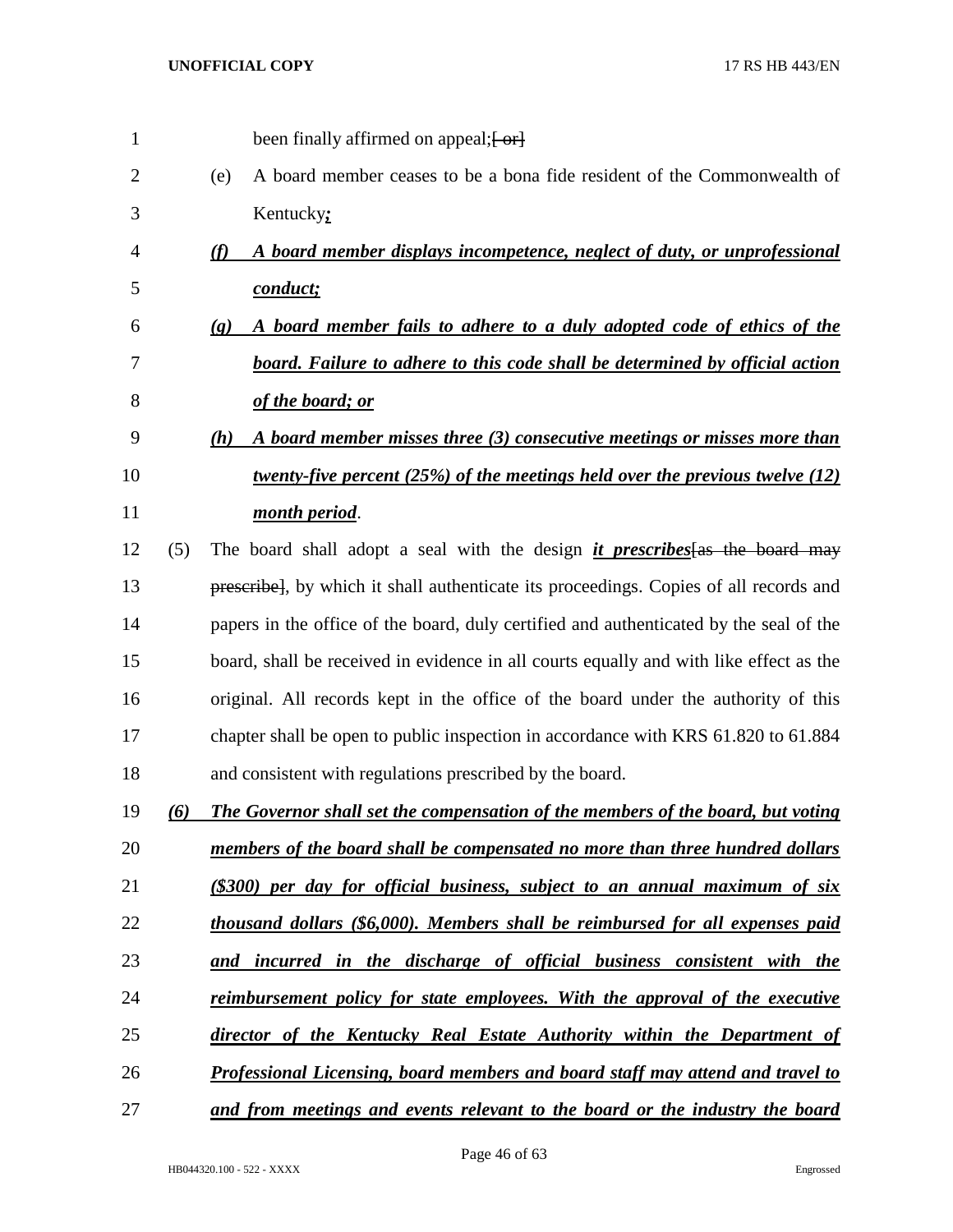| $\mathbf{1}$ |                  | represents.                                                                             |
|--------------|------------------|-----------------------------------------------------------------------------------------|
| 2            |                  | Section 28. KRS 324A.025 is amended to read as follows:                                 |
| 3            | (1)              | The board shall elect a chairman each year at the first meeting called after            |
| 4            |                  | appointment of new members. A majority of the board shall constitute a quorum           |
| 5            |                  | and may exercise all powers and duties established by the provisions of KRS             |
| 6            |                  | 324A.020.                                                                               |
| 7            | (2)              | The board shall meet at least once each calendar quarter.                               |
| 8            | $\left(3\right)$ | Each member of the board shall receive actual and necessary expenses and mileage        |
| 9            |                  | and shall receive two hundred dollars (\$200) per day as compensation for each day      |
| 10           |                  | spent on duties as a member of the board.                                               |
| 11           |                  | Section 29. KRS 324A.052 is amended to read as follows:                                 |
| 12           | (1)              | Any person or organization, including the board upon its own volition, may file         |
| 13           |                  | with the board a written complaint alleging a violation of any provision of this        |
| 14           |                  | chapter. The board shall investigate each complaint.                                    |
| 15           | (2)              | If the investigation reveals evidence supporting the complaint, the board shall set     |
| 16           |                  | the matter for hearing in accordance with the provisions of KRS Chapter 13B before      |
| 17           |                  | fining, reprimanding, suspending, revoking, refusing to renew, or any combination       |
| 18           |                  | thereof.                                                                                |
| 19           | (3)              | If the investigation reveals that the alleged violation did occur but was not of a      |
| 20           |                  | serious nature, the board may issue a written admonishment to the certificate holder    |
| 21           |                  | or licensee. A copy of the admonishment shall be placed in the recipient's              |
| 22           |                  | permanent file with the board. The recipient shall have the right to file a response to |
| 23           |                  | the admonishment within thirty (30) days of its receipt and have the response placed    |
| 24           |                  | in the permanent file. The recipient may, alternatively, within thirty (30) days of the |
| 25           |                  | receipt, file a request for hearing with the board. Upon receipt of this request, the   |
| 26           |                  | board shall set aside the written admonishment and set the matter for hearing in        |
| 27           |                  | accordance with the provisions of KRS Chapter 13B.                                      |

Page 47 of 63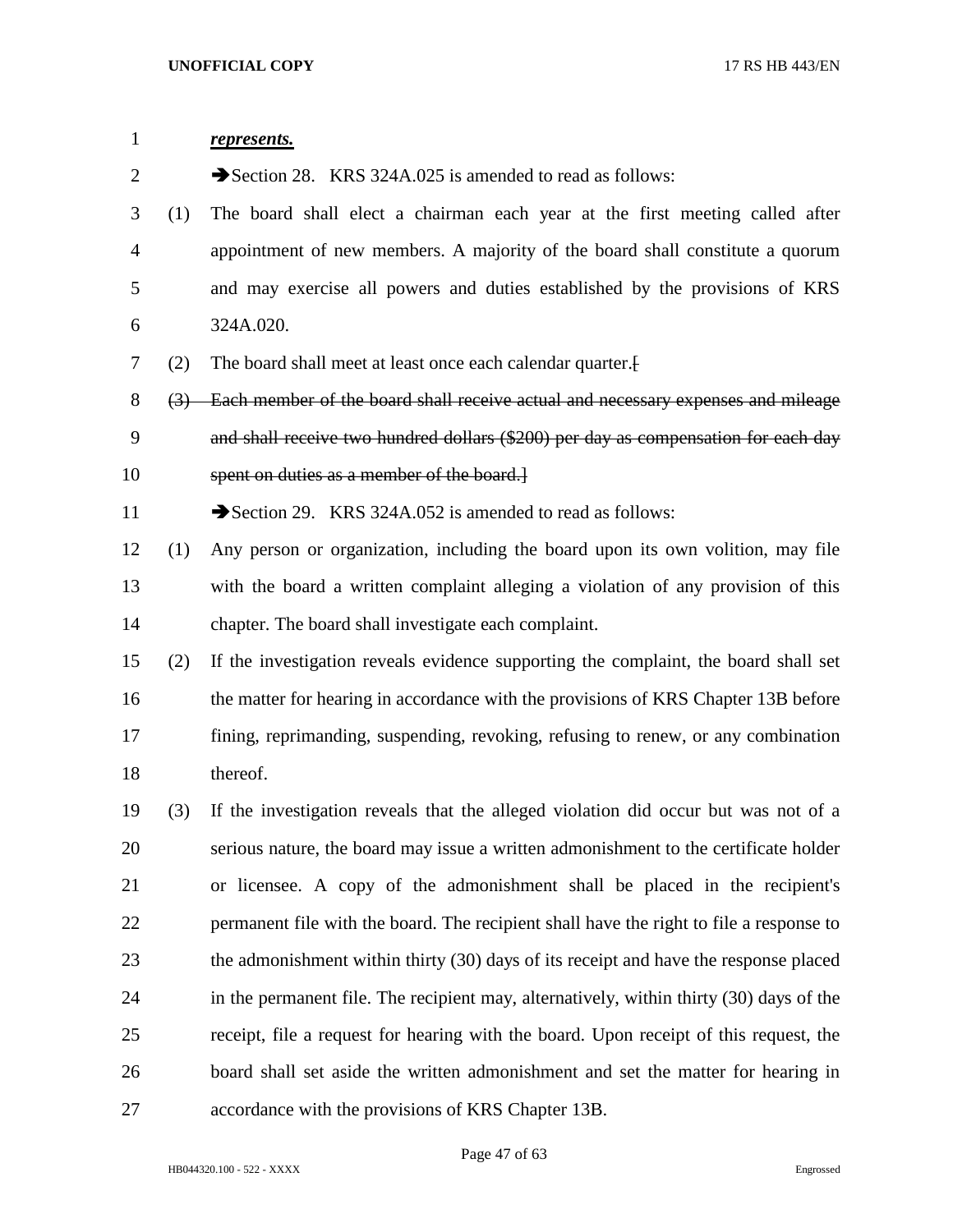- (4) After denying an application for a certificate or license or issuing an admonishment, the board shall grant an administrative hearing in accordance with KRS Chapter 13B only upon written request of the applicant made within thirty (30) days of the mailing of the letter of denial or admonishment.
- (5) *Pursuant to KRS 13B.120(7), the executive director of the Kentucky Real Estate*
- *Authority within the Department of Professional Licensing shall hear and issue a*
- *final order regarding a decision of the board. An aggrieved party may appeal a*
- *final order of the executive director pursuant to KRS Chapter 13B within thirty*
- *(30) days after the issuance of the order to the Circuit Court of the county where*
- *the licensee has his or her principal place of business or where the license*
- *applicant resides*[Any party aggrieved by a final order of the board may appeal to
- Franklin Circuit Court as provided by KRS Chapter 13B].
- 13 Section 30. KRS 324A.060 is amended to read as follows:
- (1) [Effective July 1, 1992, The board shall be empowered to employ an executive
- director and other personnel as may be necessary to discharge the duties imposed by
- the provisions of KRS 324A.010 to 324A.090. The board shall outline the duties of
- 17 all personnel and fix their compensation in accordance with KRS Chapter 18A.
- 18 18 17 The board *may* Figure is also empowered to a obtain office space, utilities, furniture,
- supplies, and other goods and services *that are*[as shall be] reasonably necessary for
- carrying out the provisions of KRS 324A.010 to 324A.090.
- (2) *The administrative coordinator of the board*[Each executive director assuming 22 office after July 15, 2002, shall be a certified general or certified residential real property appraiser and shall possess not less than ten (10) years of experience as an appraiser within the Commonwealth of Kentucky.
- 25 Section 31. KRS 329A.025 is amended to read as follows:
- (1) The board shall administer and enforce the provisions of KRS 329A.010 to 329A.090 and shall evaluate the qualifications of applicants for licensure and issue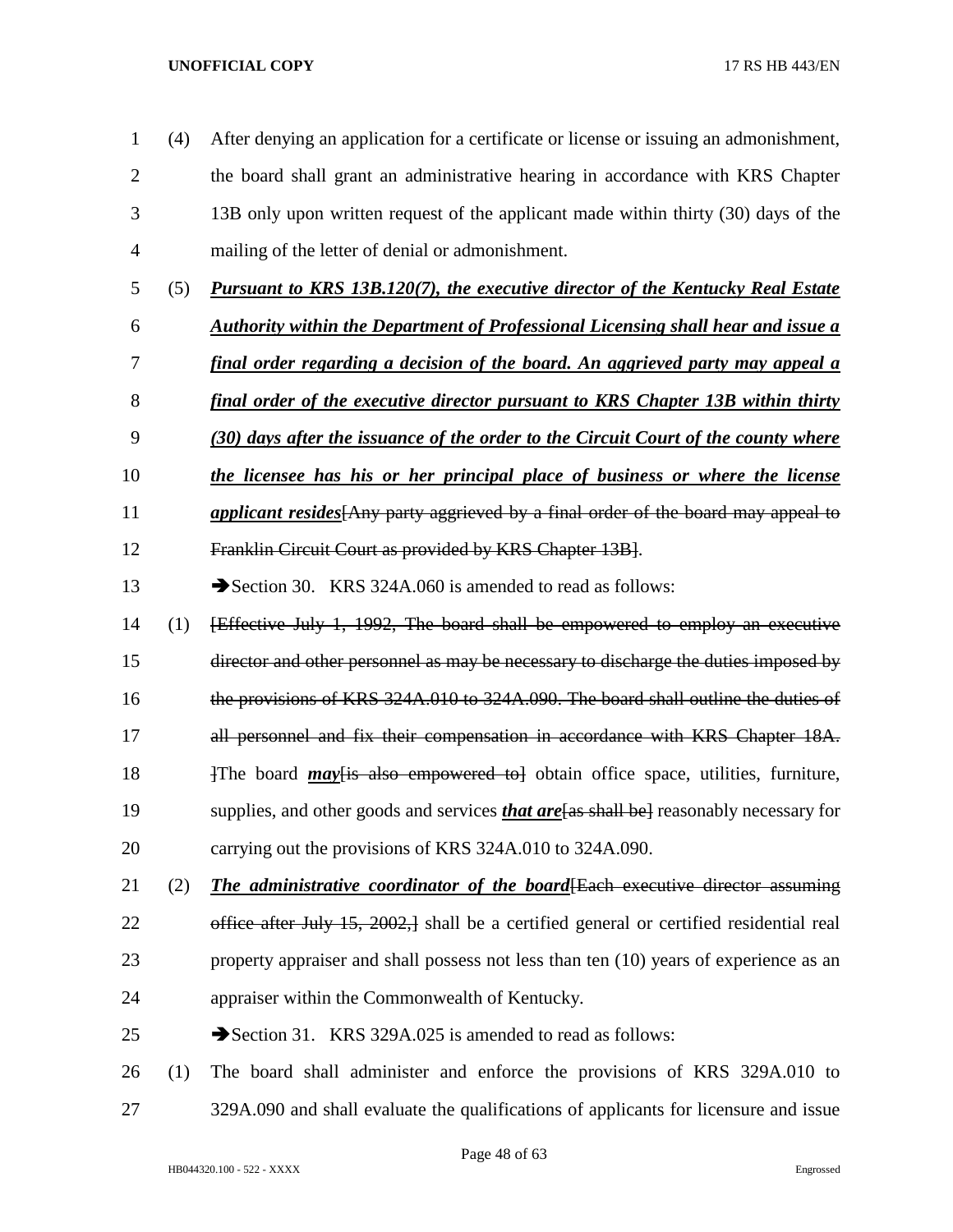|  |  | licenses. |  |  |  |
|--|--|-----------|--|--|--|
|  |  |           |  |  |  |
|  |  |           |  |  |  |
|  |  |           |  |  |  |
|  |  |           |  |  |  |
|  |  |           |  |  |  |
|  |  |           |  |  |  |
|  |  |           |  |  |  |
|  |  |           |  |  |  |
|  |  |           |  |  |  |

- (2) The board shall:
- (a) Implement the provisions of KRS 329A.010 to 329A.090 through the promulgation of administrative regulations in accordance with the provisions of KRS Chapter 13A; (b) Promulgate administrative regulations to establish fees which shall not exceed the amounts necessary to generate sufficient funds to effectively carry out and enforce the provisions of KRS 329A.010 to 329A.090; (c) Promulgate by administrative regulation an examination to be administered at least twice annually to license applicants. The examination shall be designed to measure knowledge and competence in private investigating, including but not limited to the following subject areas: 1. Federal and state constitutional principles; 2. Court decisions related to activities which could result in liability for the invasion of privacy or other activities; 3. Eavesdropping and related offenses, assault and related offenses, search and seizure laws, and laws regarding unlawful access to a computer; 4. General weapons use and concealed weapons laws; 5. Additional state criminal laws and related procedures that are relevant to the practice of private investigating; and 6. Additional subject areas as determined by the board; and (d) Promulgate by administrative regulation a code of professional practice and conduct that shall be based upon generally recognized principles of professional ethical conduct and be binding upon all licensees. (3) The board may: (a) Contract with the *Department of Professional Licensing*[Office of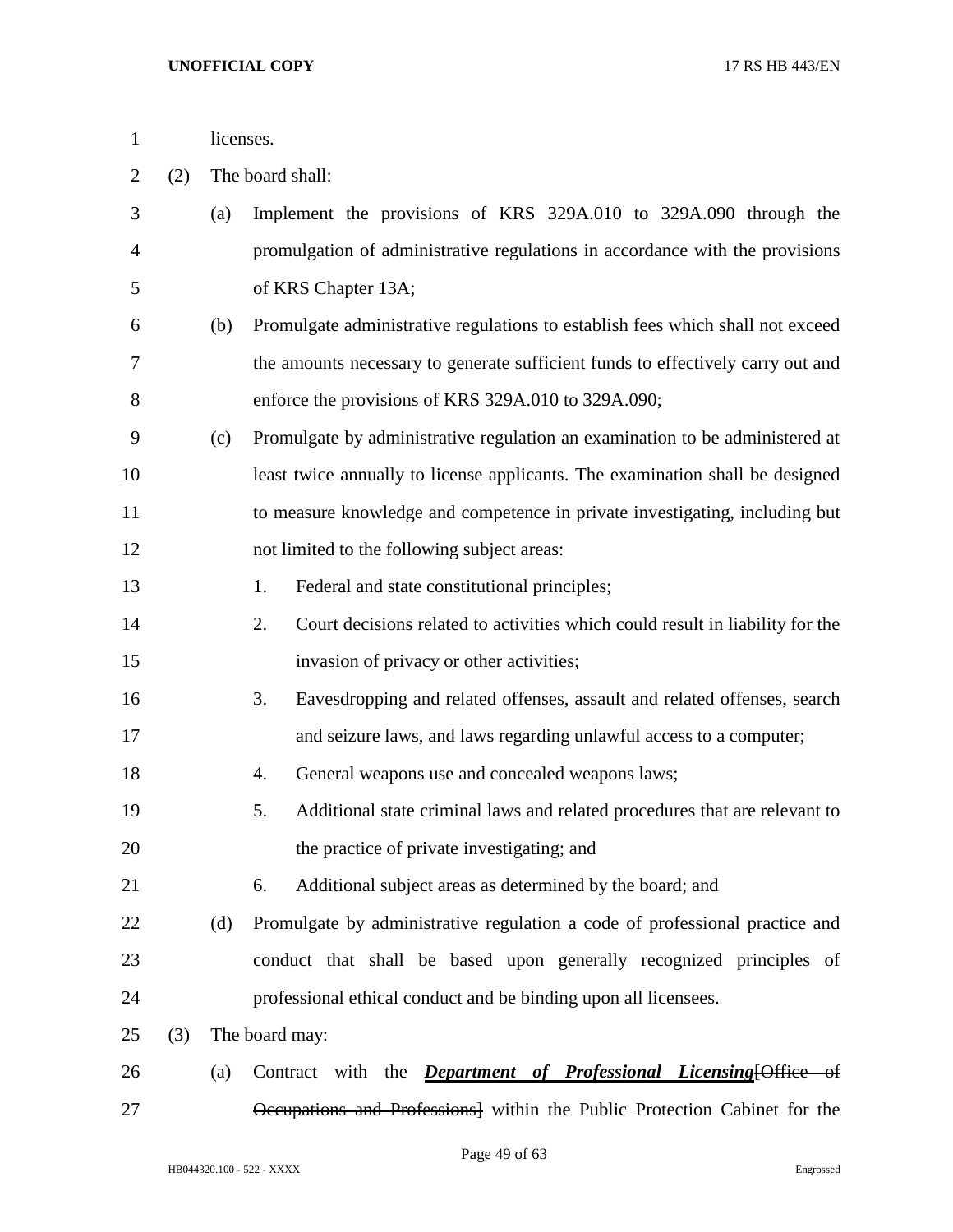| $\mathbf{1}$ |     | provision of administrative services;                                            |
|--------------|-----|----------------------------------------------------------------------------------|
| 2            | (b) | Employ any persons it deems necessary to carry on the work of the board. The     |
| 3            |     | board may define their duties and fix their compensation;                        |
| 4            | (c) | Develop or sponsor at least six (6) hours of continuing professional education   |
| 5            |     | annually;                                                                        |
| 6            | (d) | Approve and certify a forty (40) hour training class covering the subject areas  |
| 7            |     | of the licensing examination;                                                    |
| 8            | (e) | Renew licenses and require continuing professional education as a condition      |
| 9            |     | for renewal;                                                                     |
| 10           | (f) | Waive the examination requirement for any applicant licensed in a reciprocal     |
| 11           |     | state as prescribed in subsection $(3)(m)$ of this section, who is licensed in   |
| 12           |     | good standing in that state and meets all of the other requirements of KRS       |
| 13           |     | 329A.035;                                                                        |
| 14           | (g) | Suspend or revoke licenses, impose supervisory or probationary conditions        |
| 15           |     | upon licensees, impose administrative disciplinary fines, or issue written       |
| 16           |     | admonishments or reprimands, or any combination thereof;                         |
| 17           | (h) | Issue subpoenas, examine witnesses, pay appropriate witness fees, administer     |
| 18           |     | oaths, and investigate allegations of practices violating the provisions of KRS  |
| 19           |     | 329A.010 to 329A.090;                                                            |
| 20           | (i) | Conduct hearings pursuant to KRS Chapter 13B and keep records and minutes        |
| 21           |     | necessary to carry out the board's functions;                                    |
| 22           | (j) | Organize itself into two (2) panels to separate the functions of inquiry and     |
| 23           |     | hearings. Each panel shall have the power to act as either an inquiry or hearing |
| 24           |     | panel. No member serving on the inquiry panel shall serve on the hearing         |
| 25           |     | panel for any one (1) particular case. Any final decision of the hearing panel   |
| 26           |     | shall be considered as the final decision of the board and the hearing panel     |
| 27           |     | may exercise all powers granted to the board pursuant to KRS Chapter 13B;        |

Page 50 of 63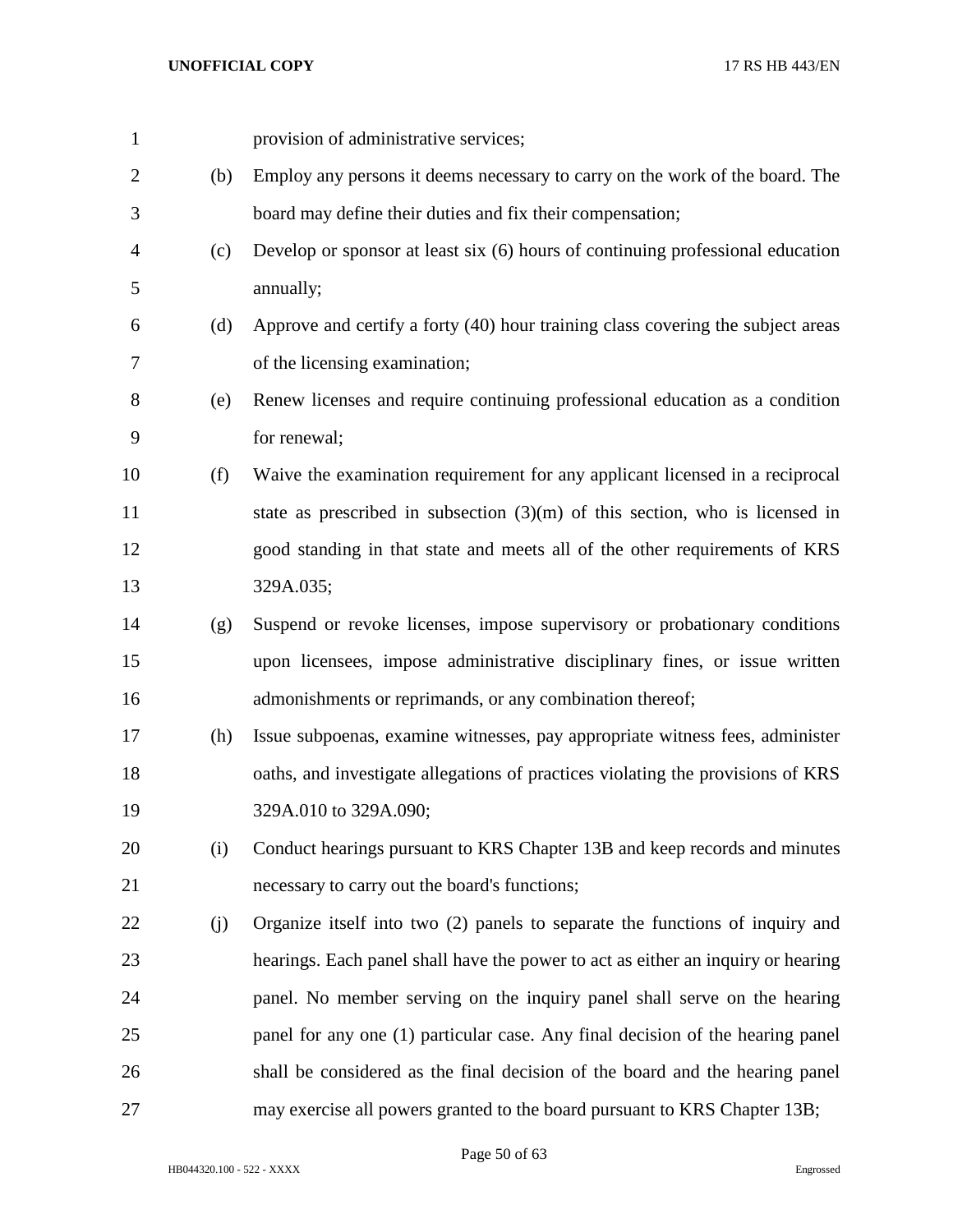- 
- (k) Utilize mediation as a technique to resolve disciplinary matters;
- (l) Seek injunctive relief in the Circuit Court of the county where the alleged unlawful practice occurred to stop the unlawful practice of private investigating by unlicensed persons or companies; and
- (m) Negotiate and enter into reciprocal agreements with appropriate officials in other states to permit licensed investigation companies and private investigators who meet or exceed the qualifications established in KRS 329A.010 to 329A.090 to operate across state lines under mutually acceptable terms.

10 Section 32. KRS 330.050 is amended to read as follows:

 (1) There is hereby created a Board of Auctioneers. The Governor shall appoint a board consisting of five (5) members, all of whom immediately prior to the date of their appointment have been residents of the Commonwealth of Kentucky for five (5) years, and four (4) whose vocation for a period of at least five (5) years has been that of an auctioneer. One (1) member shall be a citizen at large who is not associated with or financially interested in the practice or business regulated. The term of the members of the board shall be for three (3) years and until their successors are appointed and qualified. Members to fill vacancies shall be appointed for the unexpired term.

 (2) At no time shall there be more than two (2) auctioneer members of the same political party on the board. Whenever there is an auctioneer vacancy on the board, *within sixty (60) days* the Kentucky Auctioneer Association shall recommend to the Governor at least three (3) names for each auctioneer vacancy, and such appointment or appointments shall be made from the recommendations of the association*, unless the Governor rejects the list of three (3) names and requests that the Kentucky Auctioneer Association submit a new list of three (3) names* 

*within sixty (60) days of the Governor's request. If the Kentucky Auctioneer*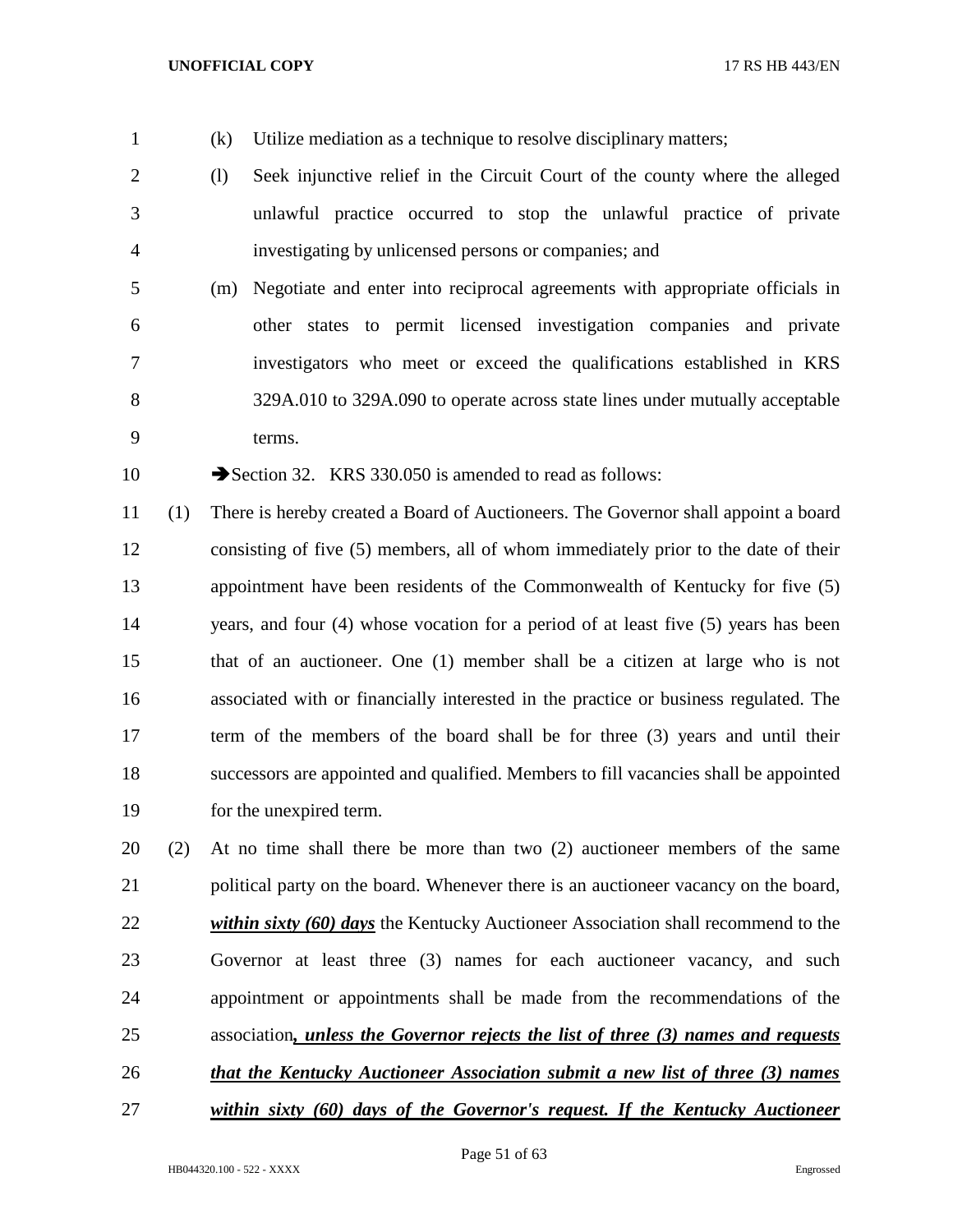| 1  |     |     | Association fails to timely submit its recommendations to the Governor, the         |
|----|-----|-----|-------------------------------------------------------------------------------------|
| 2  |     |     | Governor may immediately appoint a qualified auctioneer to fill this vacancy.       |
| 3  | (3) |     | The board, immediately upon qualification of the member appointed in each year,     |
| 4  |     |     | shall organize by selecting from its members a chairman.                            |
| 5  | (4) | (a) | No member of the board shall reside in the same county as another                   |
| 6  |     |     | <u>member.</u>                                                                      |
| 7  |     | (b) | A majority of the board shall constitute a quorum for the transaction of            |
| 8  |     |     | business.                                                                           |
| 9  |     | (c) | No member may serve on the board for more than six (6) consecutive years.           |
| 10 |     |     | <u>A member may serve on the board for six (6) consecutive years on more</u>        |
| 11 |     |     | than one occasion if that person is not a member of the board for at least          |
| 12 |     |     | two (2) years between periods of board service [Each member of the board            |
| 13 |     |     | shall receive the sum of twelve thousand dollars $(\$12,000)$ per year, payable     |
| 14 |     |     | twice monthly, and reimbursement for actual and necessary expenses incurred         |
| 15 |     |     | in the performance of official duties].                                             |
| 16 | (5) | (a) | [The board shall have full authority to employ, and discharge, any personnel,       |
| 17 |     |     | including counsel, as it may deem necessary to efficiently administer and           |
| 18 |     |     | enforce the provisions of this chapter, and it shall outline the duties and fix the |
| 19 |     |     | compensation of such persons, provided that compensation shall be                   |
| 20 |     |     | comparable to the salaries paid other state employees, if any, which the board      |
| 21 |     |     | may deem to be doing similar work. The board shall obtain office space,             |
| 22 |     |     | furniture, stationery, and any other proper supplies and conveniences               |
| 23 |     |     | reasonably necessary to carry out the provisions of this chapter. If any items      |
| 24 |     |     | deemed to be reasonably necessary by or which are required by the board are         |
| 25 |     |     | available through vendors under contract with the Commonwealth of                   |
| 26 |     |     | Kentucky at less cost than if obtained otherwise, then the items shall be           |
| 27 |     |     | acquired pursuant to the contract.                                                  |

HB044320.100 - 522 - XXXX Engrossed

Page 52 of 63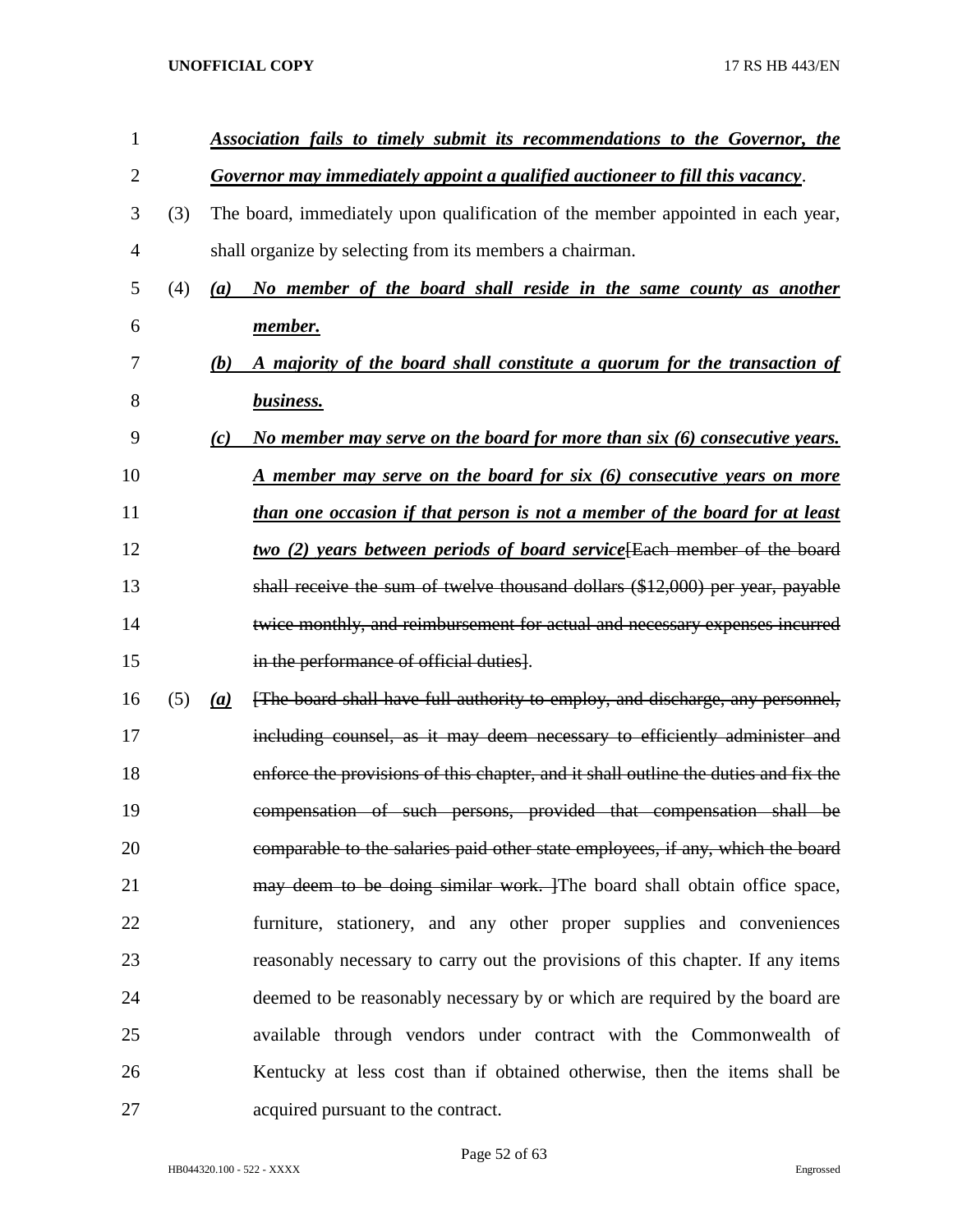*(b)* The board shall have full authority to obtain for its members, staff, and employees complete insurance coverage, including, but not limited to, liability and errors and omissions insurance, so long as the insurance concerns the business of the board.

 (6) All fees and charges collected by the board under the provisions of this chapter shall be paid into the State Treasury through the Finance and Administration Cabinet and shall be credited to an agency fund account for the Board of Auctioneers under the provisions of KRS 45.253 and shall be withdrawn or expended as provided in that section, if such payment, credit, withdrawal, or expense provisions do not conflict with any provision of this chapter.

 (a) The board may establish and collect reasonable fees relating to the administration and enforcement of this chapter for application or other processing costs, on-line service, continuing education provider services, copy and mailing services, or other fees necessary to offset the licensing and processing costs.

- (b) The total expenses for all purposes and obligations of the board shall not exceed the total fees, charges, fines, penalties, and other income imposed under the provisions of this chapter and paid into the state treasury.
- (c) The board shall be financially self-sustaining, and if funds permit it may underwrite, within its financial limitations, educational programs for the enlightenment and benefit of all licensees who have paid fees pursuant to this chapter.
- (7) The board shall maintain annually a list of the names and addresses of all licensees regulated by the board. This list shall also contain the names of all persons whose licenses have been suspended or revoked within the preceding year, as well as any other information relative to the enforcement of the provisions of this chapter that the board may deem of interest to the public.

Page 53 of 63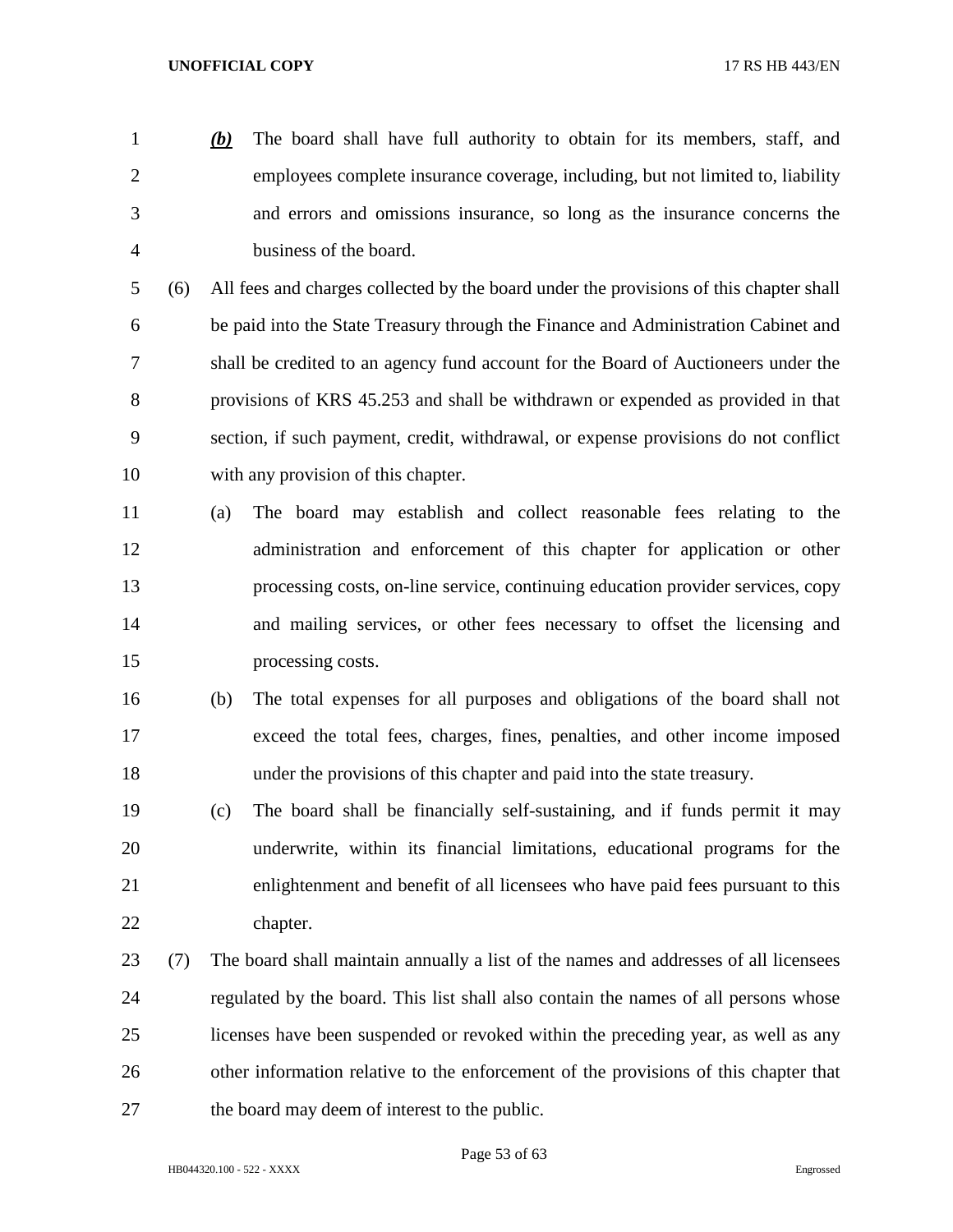| $\mathbf{1}$   | (8)  |                                                                                      | The board may promulgate administrative regulations with the approval of the          |
|----------------|------|--------------------------------------------------------------------------------------|---------------------------------------------------------------------------------------|
| $\overline{c}$ |      | executive director of the Kentucky Real Estate Authority in accordance with KRS      |                                                                                       |
| 3              |      | Chapter 13A as required to fulfill the duties and functions assigned to the board by |                                                                                       |
| 4              |      | this chapter.                                                                        |                                                                                       |
| 5              | (9)  |                                                                                      | A board member shall be automatically removed from the board and a vacancy shall      |
| 6              |      | occur when:                                                                          |                                                                                       |
| 7              |      | (a)                                                                                  | An auctioneer member of the board ceases to be a licensed auctioneer;                 |
| 8              |      | (b)                                                                                  | A nonlicensed member of the board acquires a license regulated by the board;          |
| 9              |      | (c)                                                                                  | A board member enters a plea of guilty, an Alford plea, a plea of no contest to,      |
| 10             |      |                                                                                      | or has been convicted of, any felony, and the time for appeal has passed or the       |
| 11             |      |                                                                                      | judgment of conviction has been finally affirmed on appeal; [-or]                     |
| 12             |      | (d)                                                                                  | A board member ceases to be a resident of the Commonwealth of Kentucky;               |
| 13             |      | (e)                                                                                  | Displays incompetence, neglect of duty, or unprofessional conduct;                    |
| 14             |      | (f)                                                                                  | Fails to adhere to a duly adopted code of ethics of the board. Failure to             |
| 15             |      |                                                                                      | adhere to this code shall be determined by official action of the board;              |
| 16             |      | $\left( \mathbf{g} \right)$                                                          | <b>Enters a plea of guilty to, or has been found guilty of, a felony and the time</b> |
| 17             |      |                                                                                      | for appeal has passed or the judgment of conviction has been finally                  |
| 18             |      |                                                                                      | affirmed on appeal; or                                                                |
| 19             |      | (h)                                                                                  | Misses three (3) consecutive meetings or misses more than twenty-five                 |
| 20             |      |                                                                                      | percent (25%) of the meetings held over the previous twelve (12) month                |
| 21             |      |                                                                                      | <i>period.</i>                                                                        |
| 22             | (10) |                                                                                      | The Governor shall set the compensation of the members of the board, but voting       |
| 23             |      |                                                                                      | members of the board shall be compensated no less than three hundred dollars          |
| 24             |      |                                                                                      | (\$300) per day for official business, subject to an annual maximum of six            |
| 25             |      |                                                                                      | thousand dollars (\$6,000). Members shall be reimbursed for all expenses paid         |
| 26             |      |                                                                                      | and incurred in the discharge of official business consistent with the                |
| 27             |      |                                                                                      | reimbursement policy for state employees. With the approval of the executive          |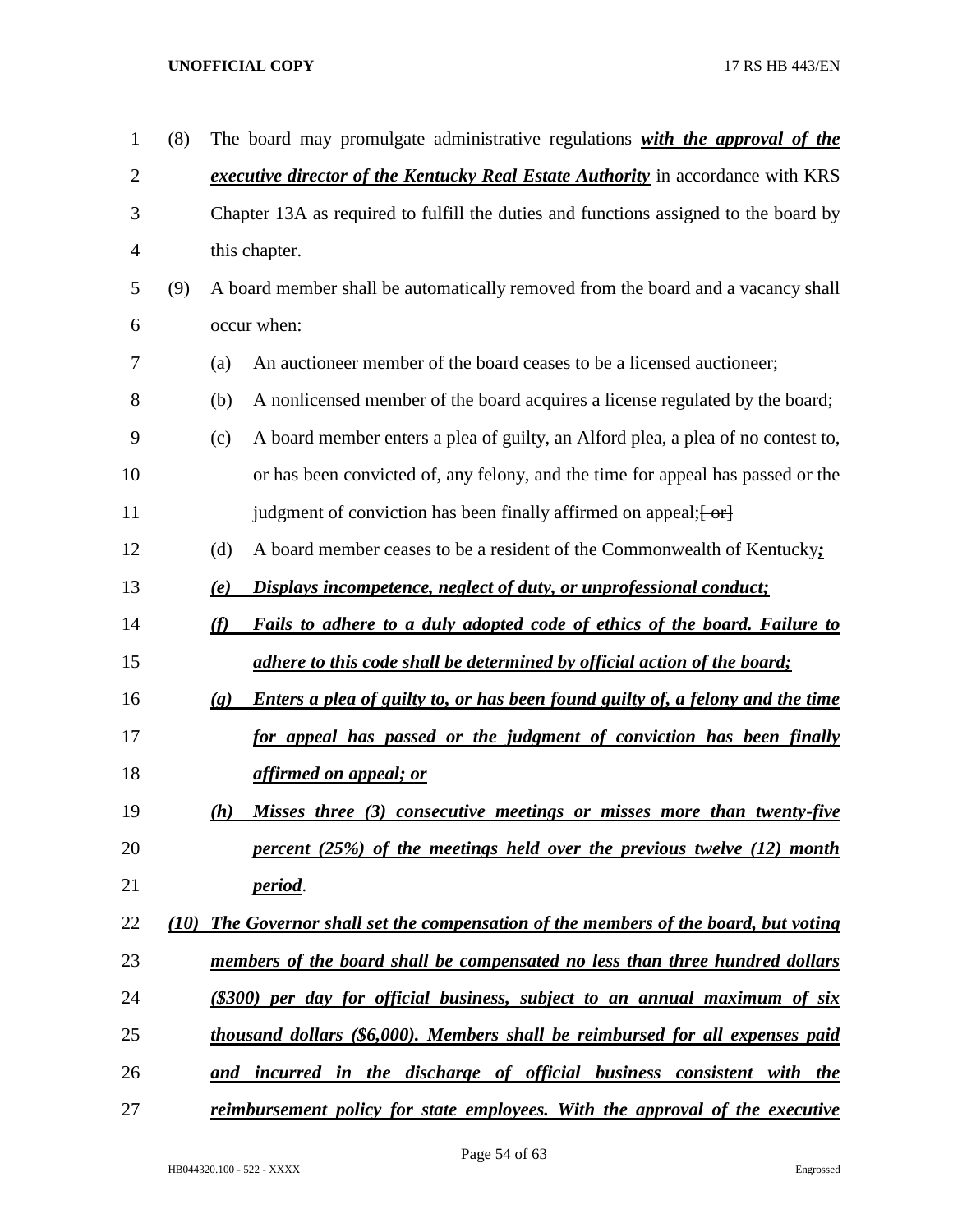| 1              |     | director of the Kentucky Real Estate Authority within the Department of                         |
|----------------|-----|-------------------------------------------------------------------------------------------------|
| $\overline{2}$ |     | <b>Professional Licensing, board members and board staff may attend and travel to</b>           |
| 3              |     | and from meetings and events relevant to the board and the industry the board                   |
| 4              |     | represents.                                                                                     |
| 5              |     | Section 33. KRS 330.130 is amended to read as follows:                                          |
| 6              | (1) | Before denying an application for license or before imposing any disciplinary action            |
| 7              |     | authorized under KRS 330.110, the board shall set the matter for an administrative              |
| 8              |     | hearing, if a hearing is requested by the applicant or licensee. The hearing shall be           |
| 9              |     | conducted in accordance with KRS Chapter 13B. If the subject of the hearing is an               |
| 10             |     | apprentice auctioneer, the board shall also provide notification of the hearing to the          |
| 11             |     | auctioneer employing <i>the apprentice auctioneer</i> [him] or whose employ he <i>or she</i> is |
| 12             |     | about to enter, by sending notice by certified mail, return receipt requested, to the           |
| 13             |     | auctioneer's last known business address.                                                       |
| 14             | (2) | Pursuant to KRS 13B.120(7), the executive director of the Kentucky Real Estate                  |
| 15             |     | <b>Authority within the Department of Professional Licensing shall hear and issue a</b>         |
| 16             |     | <u>final order regarding a decision of the board.</u>                                           |
|                |     |                                                                                                 |
| 17             | (3) | An aggrieved party may appeal a final order of the executive director pursuant to               |
| 18             |     | <b>KRS</b> Chapter 13B within thirty (30) days after the issuance of the order to the           |
| 19             |     | <u>Circuit Court of the county where the licensee has his or her principal place of</u>         |
| 20             |     | <b>business or where the license applicant resides</b> [Any party aggrieved by a final          |
| 21             |     | order of the board refusing to grant a license or suspending or revoking a license              |
| 22             |     | may appeal the final order to the Circuit Court of the county in which the applicant            |
| 23             |     | or licensee resides, in accordance with KRS Chapter 13B].                                       |
| 24             |     | Section 34. KRS 334.170 is amended to read as follows:                                          |
| 25             |     | The <b>Department of Professional Licensing</b> [Office of Occupations and Professions] in      |
| 26             |     | the Public Protection Cabinet shall provide administrative aid to the board to assist it in     |
| 27             |     | the discharge of its duties.                                                                    |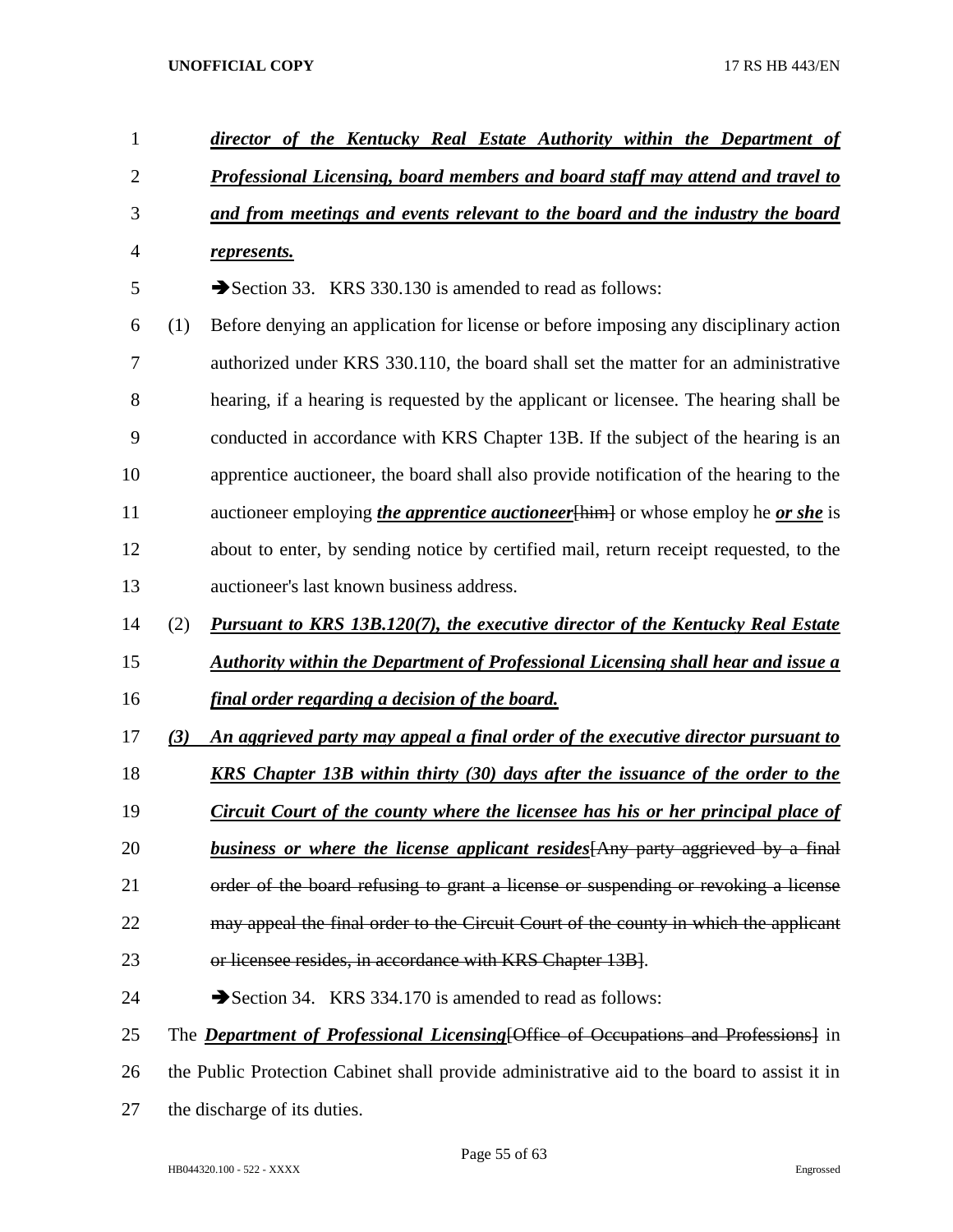| $\mathbf{1}$   |     |     | Section 35. KRS 433.900 is amended to read as follows:                                      |
|----------------|-----|-----|---------------------------------------------------------------------------------------------|
| $\overline{2}$ |     |     | As used in KRS 433.900 to 433.906, unless the context otherwise requires:                   |
| 3              | (1) |     | "Applicant" means a secondary metals recycler seeking an application for a                  |
| $\overline{4}$ |     |     | certificate of registration with the <i>Department of Professional Licensing</i> [Office of |
| 5              |     |     | Occupations and Professions of the Public Protection Cabinet, as provided in KRS            |
| 6              |     |     | 433.902. If the secondary metals recycler is owned by a corporation, limited liability      |
| 7              |     |     | company, partnership, limited partnership, incorporated association, or any other           |
| $8\,$          |     |     | entity organized for the purpose of engaging in business as a secondary metals              |
| 9              |     |     | recycler, "applicant" means the officers of these entities;                                 |
| 10             | (2) |     | "Ferrous metals" means any metal containing significant quantities of iron or steel;        |
| 11             | (3) |     | "Nonferrous metals" means metal not containing significant quantities of iron,              |
| 12             |     |     | including but not limited to copper, brass, aluminum, bronze, lead, zinc, nickel, and       |
| 13             |     |     | alloys thereof;                                                                             |
| 14             | (4) |     | "Name-based background check" means a statewide search of the centralized                   |
| 15             |     |     | criminal history record information system by the Department of Kentucky State              |
| 16             |     |     | Police, utilizing the name, date of birth, and Social Security number of the                |
| 17             |     |     | applicant;                                                                                  |
| 18             | (5) |     | "Restricted metals" means any of the following metal items:                                 |
| 19             |     |     | (a) Manhole covers;                                                                         |
| 20             |     | (b) | Electric light poles or other utility poles;                                                |
| 21             |     | (c) | Guardrails;                                                                                 |
| 22             |     | (d) | Street signs, traffic signs, or traffic signals;                                            |
| 23             |     | (e) | Whole road tiles;                                                                           |
| 24             |     | (f) | Funeral markers or funeral vases;                                                           |
| 25             |     | (g) | Railroad equipment, including but not limited to a tie plate, signal house,                 |
| 26             |     |     | control box, switch plate, e-clip, or rail tie junction;                                    |
| 27             |     | (h) | Condensing or evaporating coils made from copper, aluminum, or aluminum-                    |

Page 56 of 63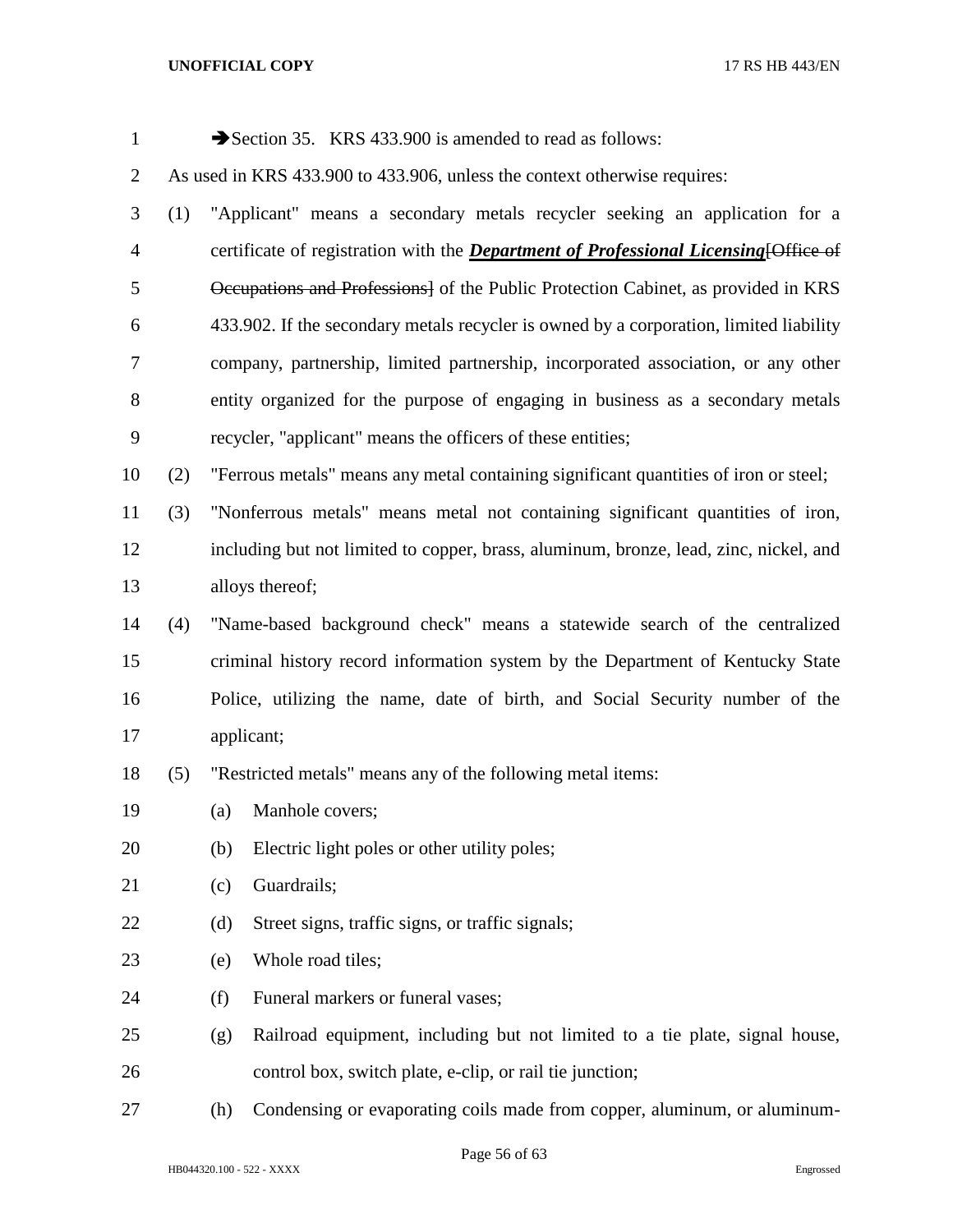| 1              |     |     | copper, including the tubing or rods from a heating or air conditioning unit   |
|----------------|-----|-----|--------------------------------------------------------------------------------|
| $\overline{2}$ |     |     | that is not from a window air conditioning unit or automobile air conditioning |
| 3              |     |     | unit;                                                                          |
| $\overline{4}$ |     | (i) | Stainless steel beer kegs;                                                     |
| 5              |     | (j) | A catalytic converter or any nonferrous part of a catalytic converter unless   |
| 6              |     |     | purchased as part of a vehicle; or                                             |
| 7              |     | (k) | Storm drain covers; and                                                        |
| 8              | (6) | (a) | "Secondary metals recycler" means:                                             |
| 9              |     |     | Any person who is engaged in the business of gathering or obtaining<br>1.      |
| 10             |     |     | ferrous or nonferrous metals that have served their original economic          |
| 11             |     |     | purpose or is in the business of performing the manufacturing process by       |
| 12             |     |     | which ferrous metals or nonferrous metals are converted into raw               |
| 13             |     |     | material products consisting of prepared grades and having an existing         |
| 14             |     |     | or potential monetary value;                                                   |
| 15             |     |     | 2.<br>Any person who has facilities for performing the manufacturing process   |
| 16             |     |     | by which ferrous metals or nonferrous metals are converted into raw            |
| 17             |     |     | material products consisting of prepared grades and having an existing         |
| 18             |     |     | or potential monetary value, other than by the exclusive use of hand           |
| 19             |     |     | tools, by methods including but not limited to processing, sorting,            |
| 20             |     |     | cutting, classifying, cleaning, baling, wrapping, shredding, shearing, or      |
| 21             |     |     | changing the physical form or chemical content thereof; or                     |
| 22             |     |     | 3.<br>Any recycler, dealer in junk or metals, dealer in second hand articles,  |
| 23             |     |     | vendor of bottles or rags, or collector of or dealer in articles found in      |
| 24             |     |     | ashes, garbage, or other refuse, whether a dealer, collector, or vendor        |
| 25             |     |     | operates an established place of business or an itinerant business.            |
| 26             |     | (b) | "Secondary metals recycler" shall not include a municipal solid waste          |
| 27             |     |     | department or any entity which has been issued a municipal solid waste         |

Page 57 of 63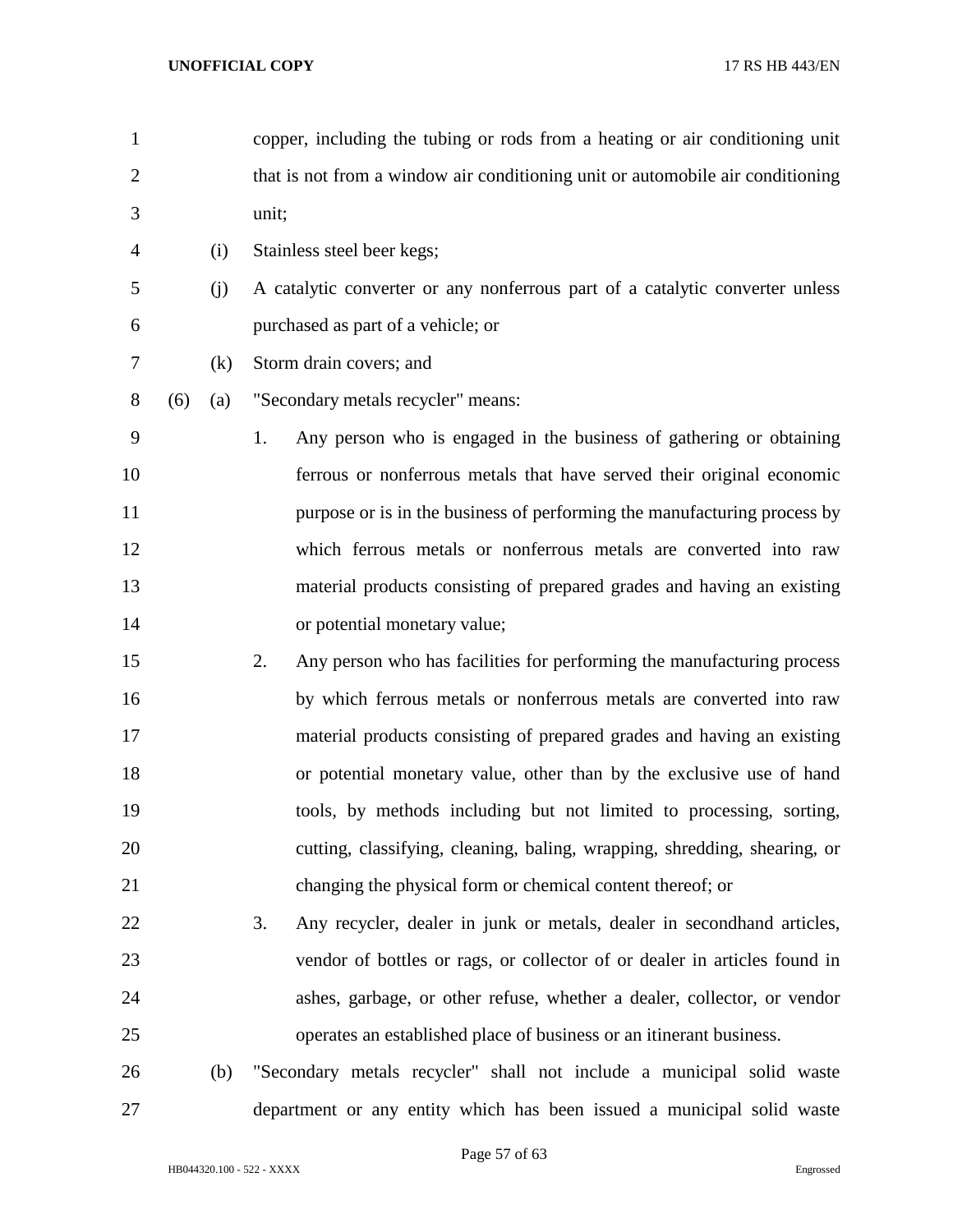| $\mathbf{1}$   |     |     | transporter license by the Kentucky Transportation Cabinet and which gathers         |
|----------------|-----|-----|--------------------------------------------------------------------------------------|
| $\overline{2}$ |     |     | or obtains ferrous or nonferrous metals in a vehicle registered in Kentucky to       |
| 3              |     |     | transport solid waste.                                                               |
| 4              |     |     | Section 36. KRS 433.902 is amended to read as follows:                               |
| 5              | (1) | (a) | Each secondary metals recycler shall submit to a name-based background               |
| 6              |     |     | check as provided in subsection (2) of this section and obtain a certificate of      |
| 7              |     |     | registration from the <i>Department of Professional Licensing</i> [Office of         |
| 8              |     |     | Occupations and Professions] of the Public Protection Cabinet within sixty           |
| 9              |     |     | (60) days of the effective date of administrative regulations promulgated            |
| 10             |     |     | pursuant to this section.                                                            |
| 11             |     | (b) | The application for certificate of registration shall be in a form and format        |
| 12             |     |     | determined by the <i>Department of Professional Licensing</i> [Office of             |
| 13             |     |     | Occupations and Professions] of the Public Protection Cabinet and shall              |
| 14             |     |     | contain at a minimum the following:                                                  |
| 15             |     |     | 1.<br>The name of the secondary metals recycling business;                           |
| 16             |     |     | The name or names of each applicant;<br>2.                                           |
| 17             |     |     | The address of each secondary metals recycling business owned by the<br>3.           |
| 18             |     |     | applicant; and                                                                       |
| 19             |     |     | Contact information for the purposes of KRS 433.906.<br>4.                           |
| 20             |     | (c) | Any person listed on an application for a certificate of registration shall be at    |
| 21             |     |     | least eighteen (18) years of age prior to the date that the application is           |
| 22             |     |     | submitted.                                                                           |
| 23             |     | (d) | Any corporation, limited liability company, partnership, limited partnership,        |
| 24             |     |     | incorporated association, or any other entity engaged in business as, or             |
| 25             |     |     | organized for the purpose of engaging in business as, a secondary metals             |
| 26             |     |     | recycler submitting an application <i>shall</i> [must] be organized and qualified to |
| 27             |     |     | do business in the Commonwealth.                                                     |

Page 58 of 63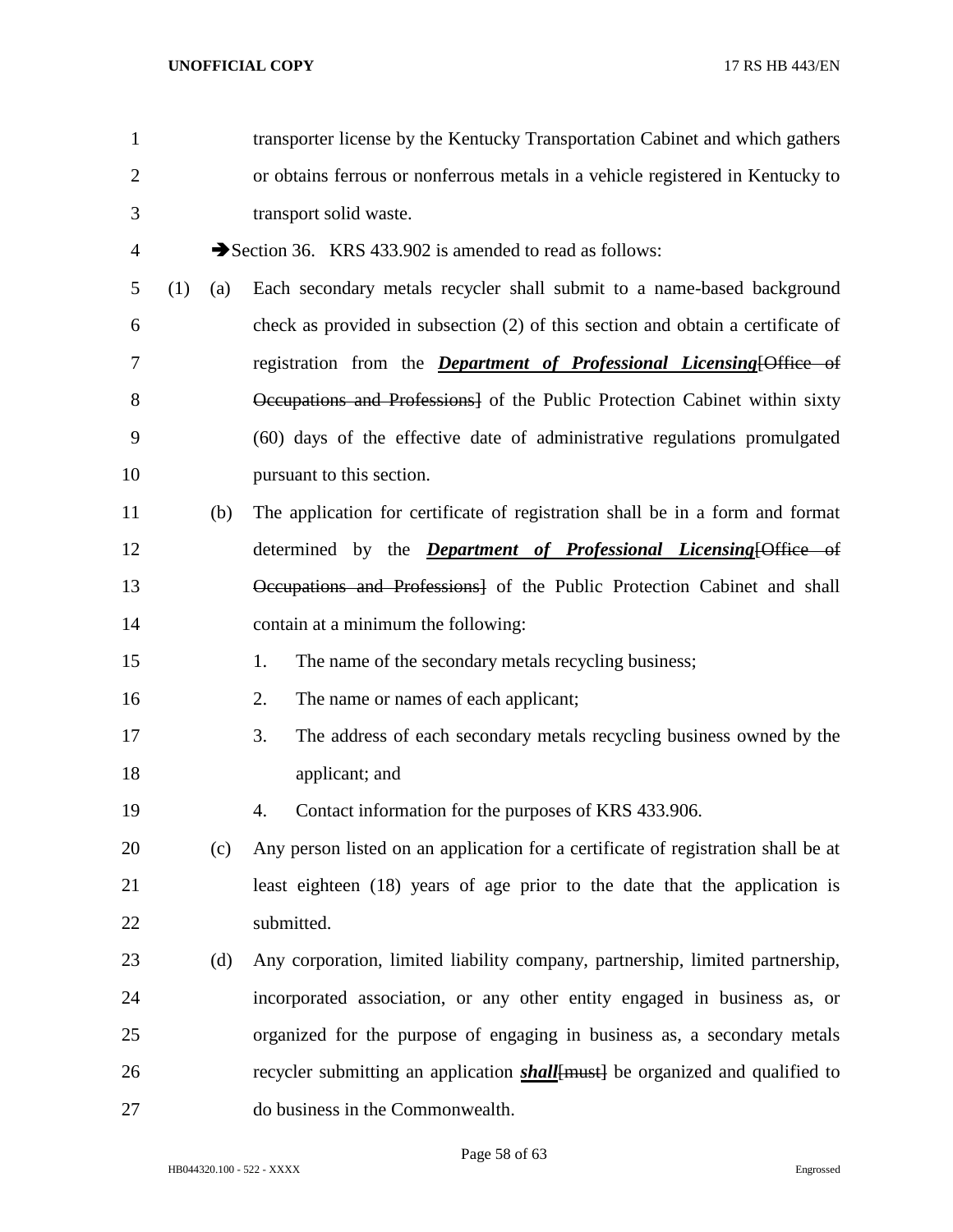- (e) The *Department of Professional Licensing*[Office of Occupations and Professions] of the Public Protection Cabinet shall charge each applicant a reasonable fee established by administrative regulation equal to the actual administrative costs of processing an application for a certificate of registration.
- (f) If an applicant is the owner of more than one (1) secondary metals recycling location, the *Department of Professional Licensing*[Office of Occupations 8 and Professions of the Public Protection Cabinet shall charge a fee for each location that is no greater than the actual administrative costs of processing the application for certificate of registration. Upon approval of the application, the *Department of Professional Licensing*[Office of Occupations and Professions] of the Public Protection Cabinet shall issue a certificate of registration for each location.
- (g) Each applicant that receives a certificate of registration from the *Department of Professional Licensing*[Office of Occupations and Professions] of the Public Protection Cabinet as provided in this section shall be required to pay an annual renewal fee equal to the actual administrative costs of processing the renewal of the certificate for registration.
- (h) The list of secondary metals recyclers registered with the *Department of Professional Licensing*[Office of Occupations and Professions] of the Public Protection Cabinet as provided in this section shall be public information and available upon written request to the *Department of Professional Licensing*[Office of Occupations and Professions] of the Public Protection Cabinet.
- (2) (a) Prior to approval of the application, the *Department of Professional Licensing*[Office of Occupations and Professions] of the Public Protection Cabinet shall require a name-based background check on each applicant.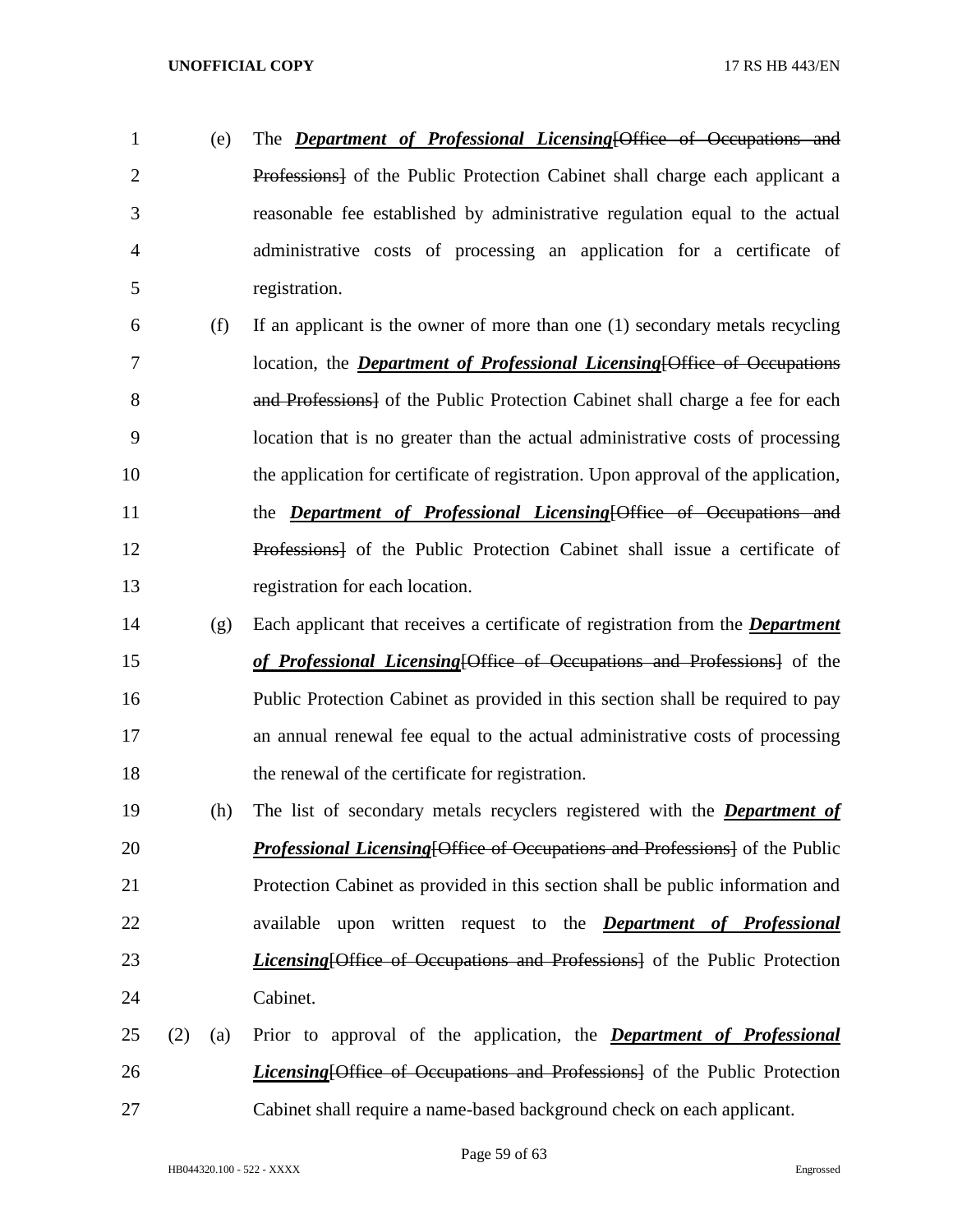- (b) Each applicant shall provide written authorization to the Department of 2 Kentucky State Police to perform a name-based background check and release the results to the *Department of Professional Licensing*[Office of Occupations and Professions] of the Public Protection Cabinet.
- (c) Any request for a name-based background check shall be on a form or through a process approved by the Department of Kentucky State Police, which may charge a fee to be paid by the applicant in an amount no greater than the actual cost of processing the request.
- (d) The *Department of Professional Licensing*[Office of Occupations and Professions] of the Public Protection Cabinet shall not issue a certificate of registration to an applicant if the name-based background check results reveal that the applicant has been convicted of, or entered a plea of guilty, an Alford plea, or a plea of nolo contendere to, a felony involving theft, larceny, dealing in stolen property, receiving stolen property, burglary, embezzlement, or obtaining property by false pretenses, any felony drug offense, or knowingly and intentionally violating the laws of the Commonwealth relating to registration as a secondary metals recycler.
- (3) A secondary metals recycler's certificate of registration shall be conspicuously displayed at the location of the secondary metals recycler listed on the application for certificate of registration or at each location if the secondary metals recycler owns more than one (1) business location.
- (4) The *Department of Professional Licensing*[Office of Occupations and Professions]
- of the Public Protection Cabinet shall promulgate administrative regulations in accordance with KRS Chapter 13A to implement the provisions of this section.
- (5) The *Department of Professional Licensing*[Office of Occupations and Professions] of the Public Protection Cabinet shall not be responsible for any disciplinary action against any secondary metals recycler seeking an application for certificate of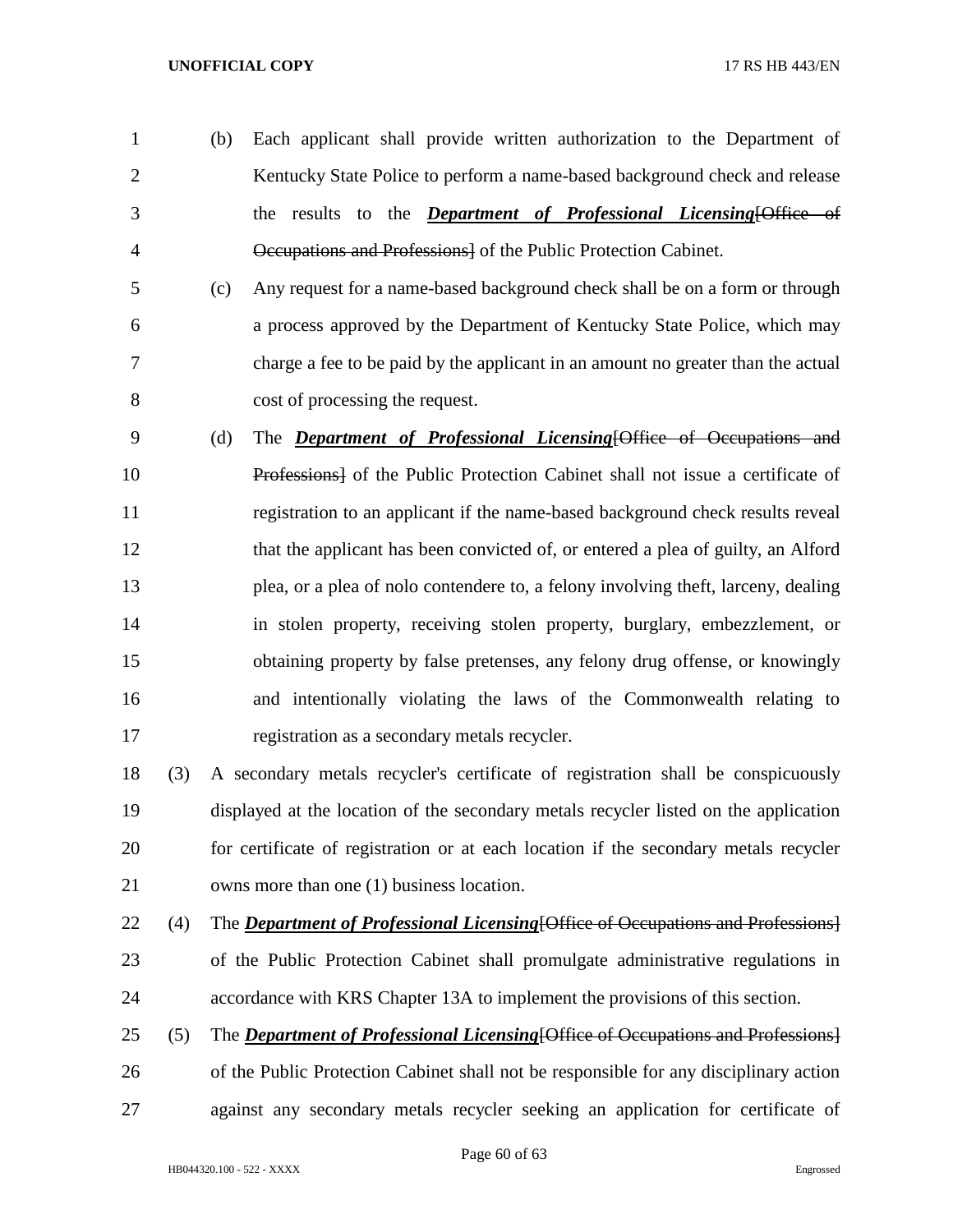registration. 2 Section 37. KRS 433.906 is amended to read as follows: (1) A secondary metals recycler shall maintain at its place of business, or otherwise have immediate access to, an e-mail address, facsimile, or other equipment of similar function on which notifications of stolen restricted metals, ferrous metals, and nonferrous metals may be expeditiously received from law enforcement officials or electronic metal theft notification systems. (2) The equipment shall be operable at all times during the secondary metal recycler's customary business hours. The secondary metals recycler shall notify the *Department of Professional Licensing*[Office of Occupations and Professions] of the Public Protection Cabinet within two (2) days of any change to the contact information used for the purposes of this section. 13 Section 38. KRS 324.2811 is amended to read as follows: A member shall be automatically removed from the commission and a vacancy shall be created if: (1) A licensee of the commission ceases to be a broker or sales associate; (2) A consumer member of the commission acquires a license or financial interest in the practice of real estate; (3) A member enters a plea of guilty to, or has been found guilty of, a felony in which fraud is an essential element or to any crime involving moral turpitude and the time 21 for appeal has lapsed or the judgment or conviction has been affirmed on appeal; orl (4) A member ceases to be a bona fide resident of this Commonwealth*; (5) A member displays incompetence, neglect of duty, or unprofessional conduct; (6) A member fails to adhere to a duly adopted code of ethics of the board. Failure to adhere to this code shall be determined by official action of the board; or*

*(7) A member misses three (3) consecutive meetings or misses more than twenty-five*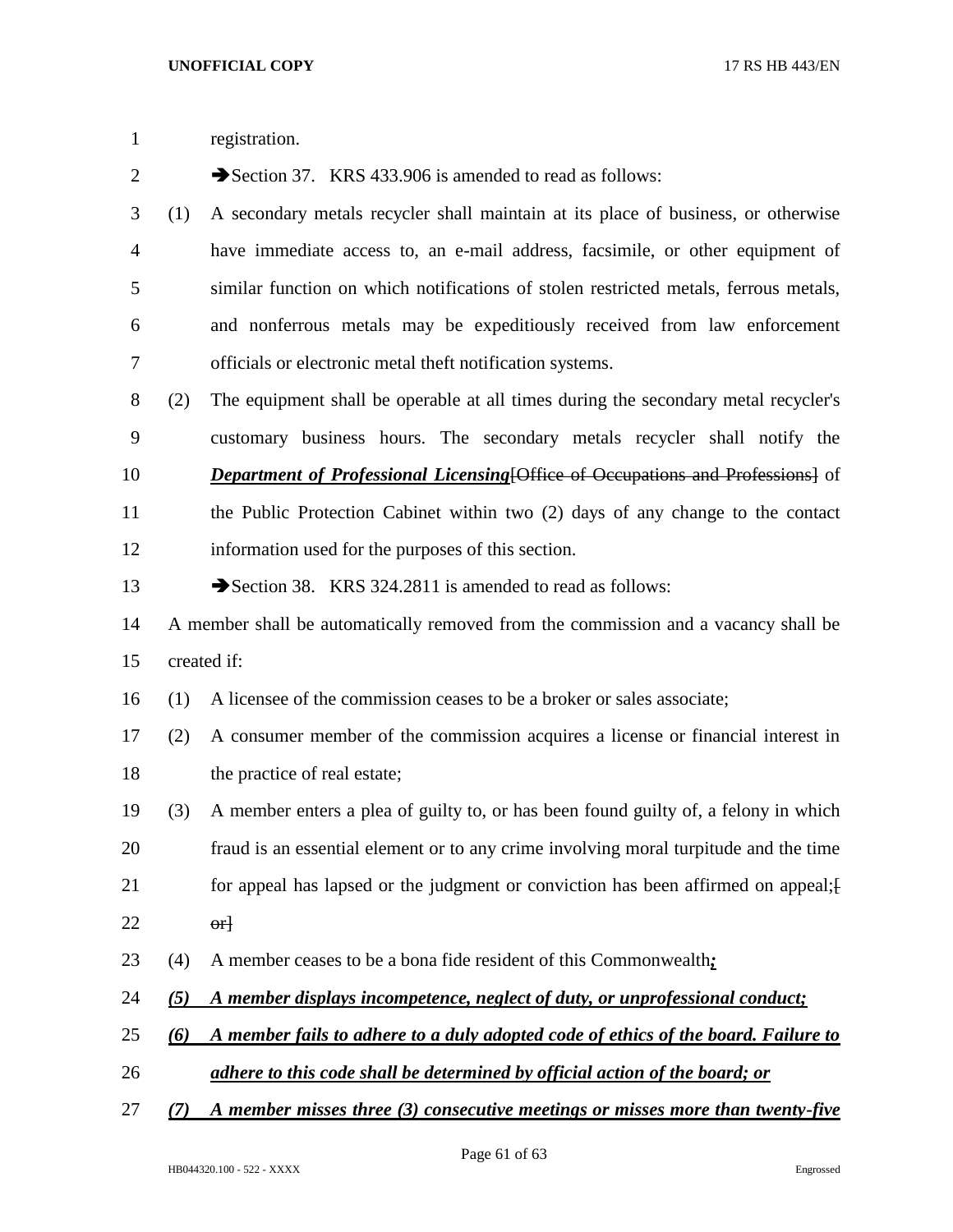*percent (25%) of the meetings held over the previous twelve (12) month period*.

2 Section 39. KRS 324A.020 is amended to read as follows:

 The board shall have authority to promulgate administrative regulations *with the approval of the executive director of the Kentucky Real Estate Authority*, have subpoena power, hold disciplinary hearings, conduct examinations, conduct educational seminars, investigate allegations of wrongdoing under this chapter, seek and obtain injunctive relief to enforce the provisions of KRS 324A.010 to 324A.090, provide a list of certified appraisers to the Appraisal Subcommittee of the Federal Financial Institutions Examination Council, and perform such other functions and duties as may be necessary in carrying out the provisions of KRS 324A.010 to 324A.090.

11 Section 40. The following KRS section is repealed:

324.283 Compensation of commission members.

13 Section 41. Of the initial three appointments made to each of the Real Estate Commission, Real Estate Appraisers Board, Board of Auctioneers, and Board of Home Inspectors under Executive Order 2016-859, for each board one board member's term shall expire on October 31, 2017, one board member's term shall expire on October 31, 2018, and one board member's term shall expire on October 31, 2019. The person appointed as chair of each of the real property boards in Executive Order 2016-859 shall remain chair for one full year after the date of appointment. The two additional appointments to each board required by Sections 17, 26, 27, and 32 of this Act shall be made by April 15, 2017, and shall complete the five-board-member requirement for each board, rather than replace the initial appointments made under Executive Order 2016-859.

23 Section 42. Any member of the Real Estate Commission, Real Estate Appraisers Board, Board of Auctioneers, or Board of Home Inspectors, as those boards existed and were named on November 30, 2016, may continue to serve the board as a nonvoting ex officio member until that member's term expires. Upon expiration of a nonvoting ex officio member's term, the position shall lapse and the number of nonvoting